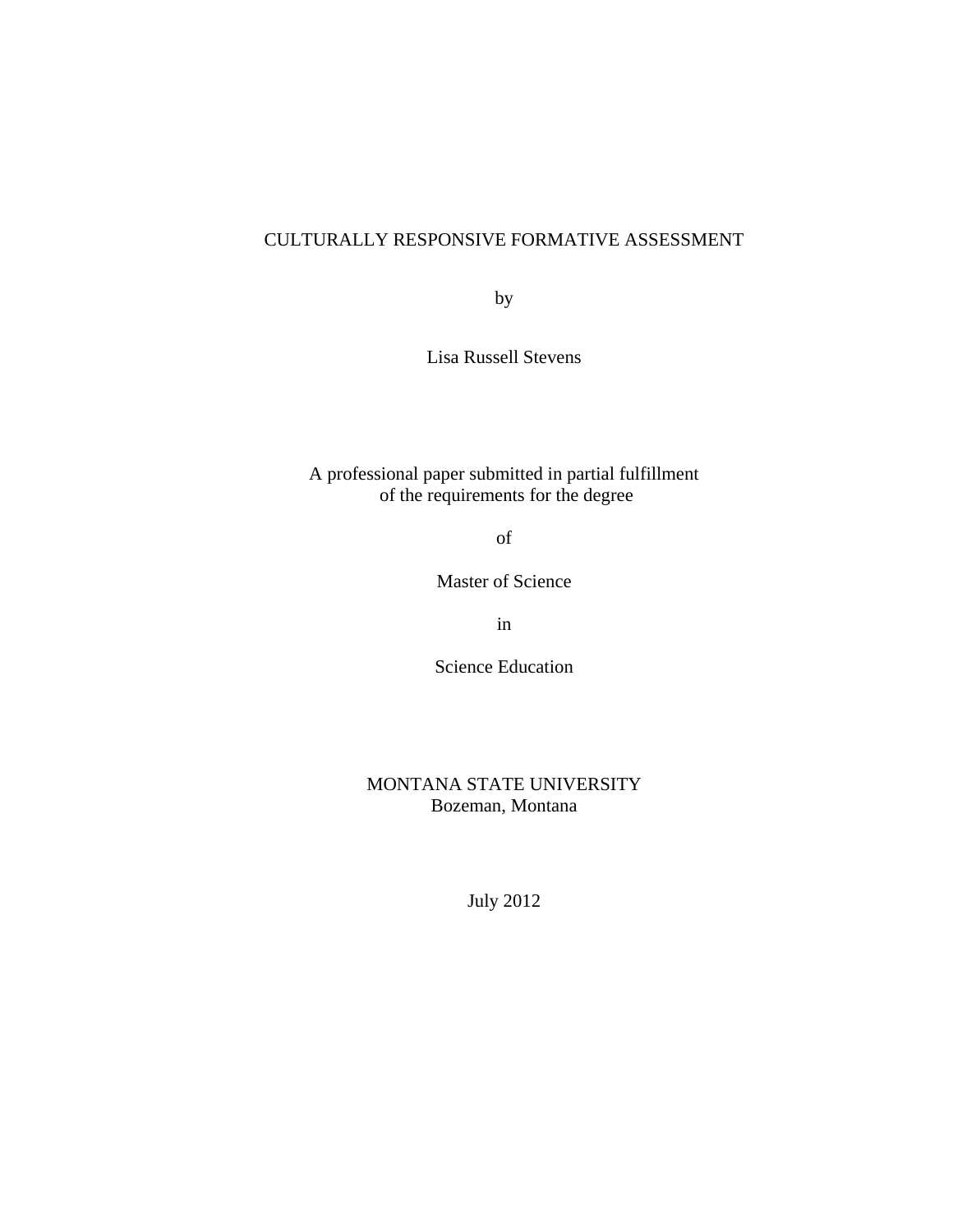## STATEMENT OF PERMISSION TO USE

In presenting this professional paper in partial fulfillment of the requirements for a master's degree at Montana State University, I agree that the MSSE Program shall make it available to borrowers under rules of the program.

Lisa Russell Stevens

July 2012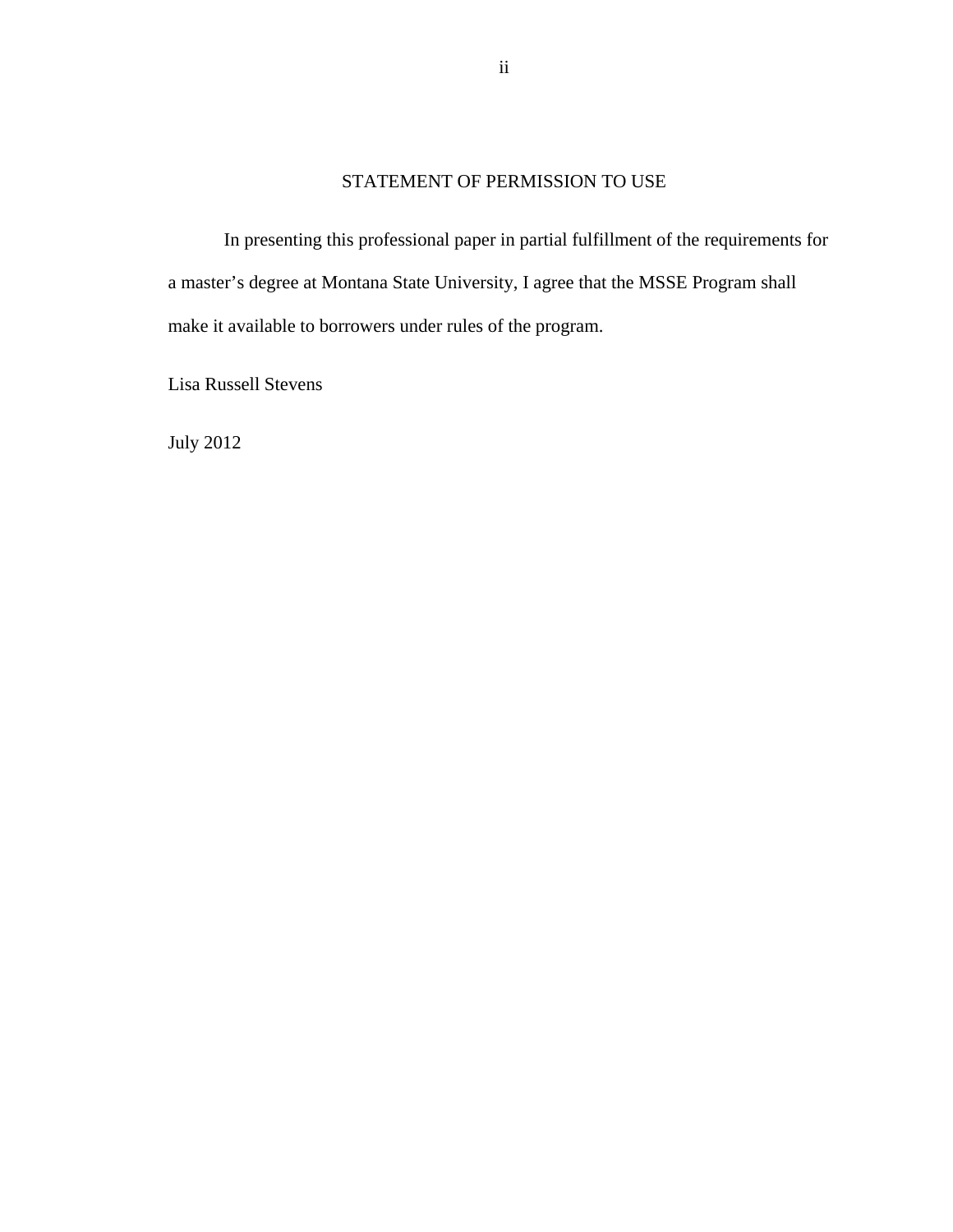# TABLE OF CONTENTS

| APPENDIX B: CRFA of Math and Science Instruction Survey46         |  |
|-------------------------------------------------------------------|--|
|                                                                   |  |
| APPENDIX D: Culturally Competent Classroom Observation Protocol51 |  |
|                                                                   |  |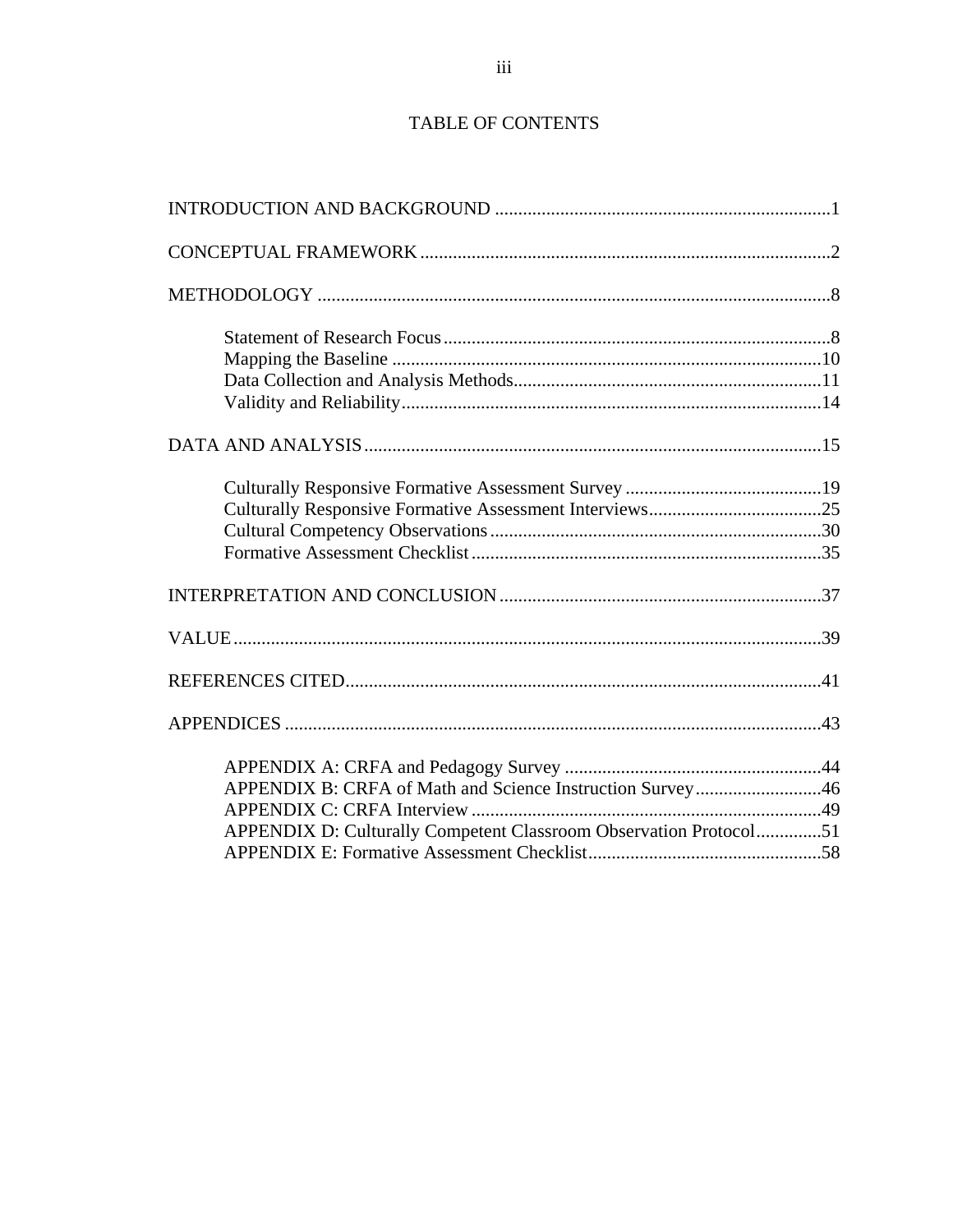# LIST OF TABLES

| 7. Percentages of Formative Assessment Types Used by Teachers 36 |  |
|------------------------------------------------------------------|--|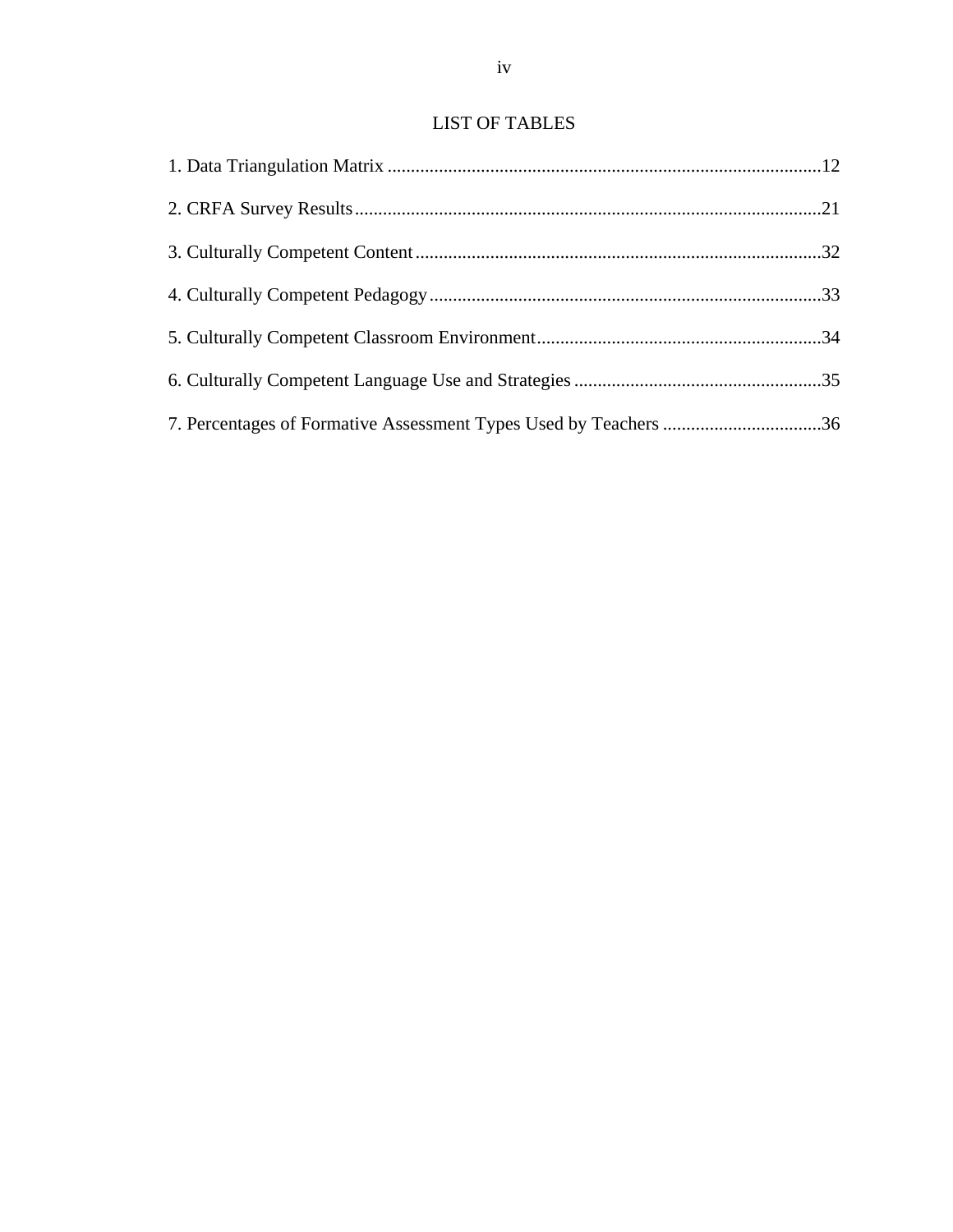### ABSTRACT

The purpose of this study was to measure teachers' comfort levels, and understanding of cultural responsiveness, formative assessment, and inquiry-based science and math instruction in a kindergarten through fifth grade school with a 100% population of Native American students. A group of five teachers accepted the invitation to explore culturally responsive formative instruction in math and science. Survey information, teacher observations, interviews, and a checklist of formative assessment methods used by teachers, were used to gather baseline data. The data was than used to determine levels of implementation of CRFA by teachers.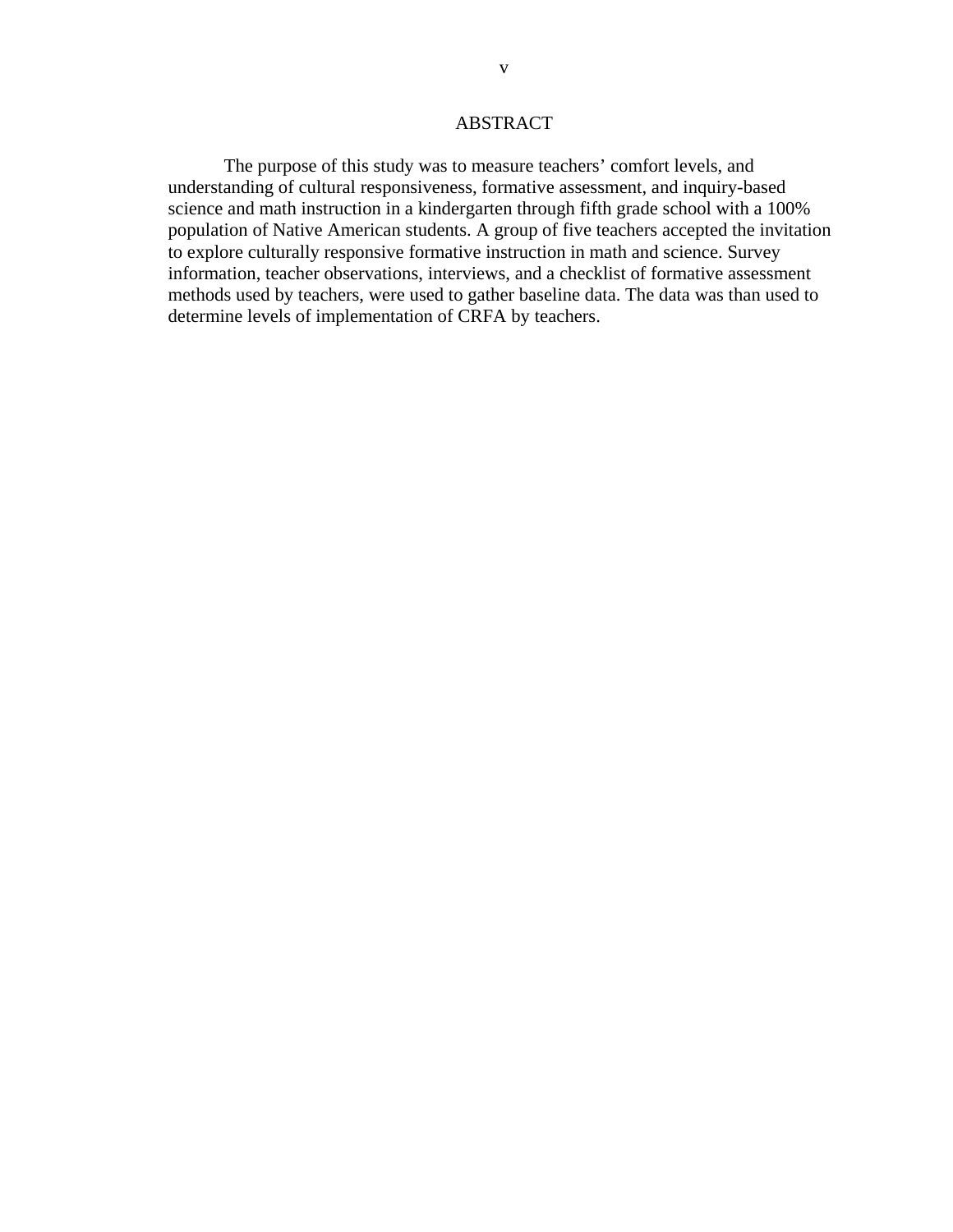#### INTRODUCTION AND BACKGROUND

#### Project Background

For the past two years, I have been the Instructional Coach at Crow Agency Elementary School on the Crow Indian Reservation in Crow Agency, Montana. I had been in the classroom six years previous to that. There are 262 students in grades kindergarten through fifth grade enrolled in our school. One hundred percent of the students are enrolled members of the Crow Tribe. One hundred percent qualify for free or reduced lunch and Title 1. There are 18 classrooms ranging from kindergarten through fifth grade.

In spite of the student population being 100% Crow Native, only six teachers are members of the Crow Nation, one teacher is a member of the Navajo Nation, and eleven are non-American Indian. Although it is not possible to develop assessments and methods of instruction that validate every unique culture students bring to a classroom it is evident that the varying cultures, backgrounds, and methods of learning must be accommodated to some extent in order for learning achievement to occur (Banks et al., 2001). The larger percentage of non-American Indian classroom teachers at the school, 62% of the total, indicates the need for staff to develop cultural understanding.

One of my roles as instructional coach is supporting the staff in implementing reading and math curricula and assisting the teaching staff (classroom teachers and instructional aides) in meeting the needs of all our students. As part of my Big Sky Science Partnerships teacher leader role I also assist staff in implementing the school's science curriculum. I give benchmark assessments in reading and math with the help of three Title 1 staff members. Based on results of benchmark assessments Title 1 staff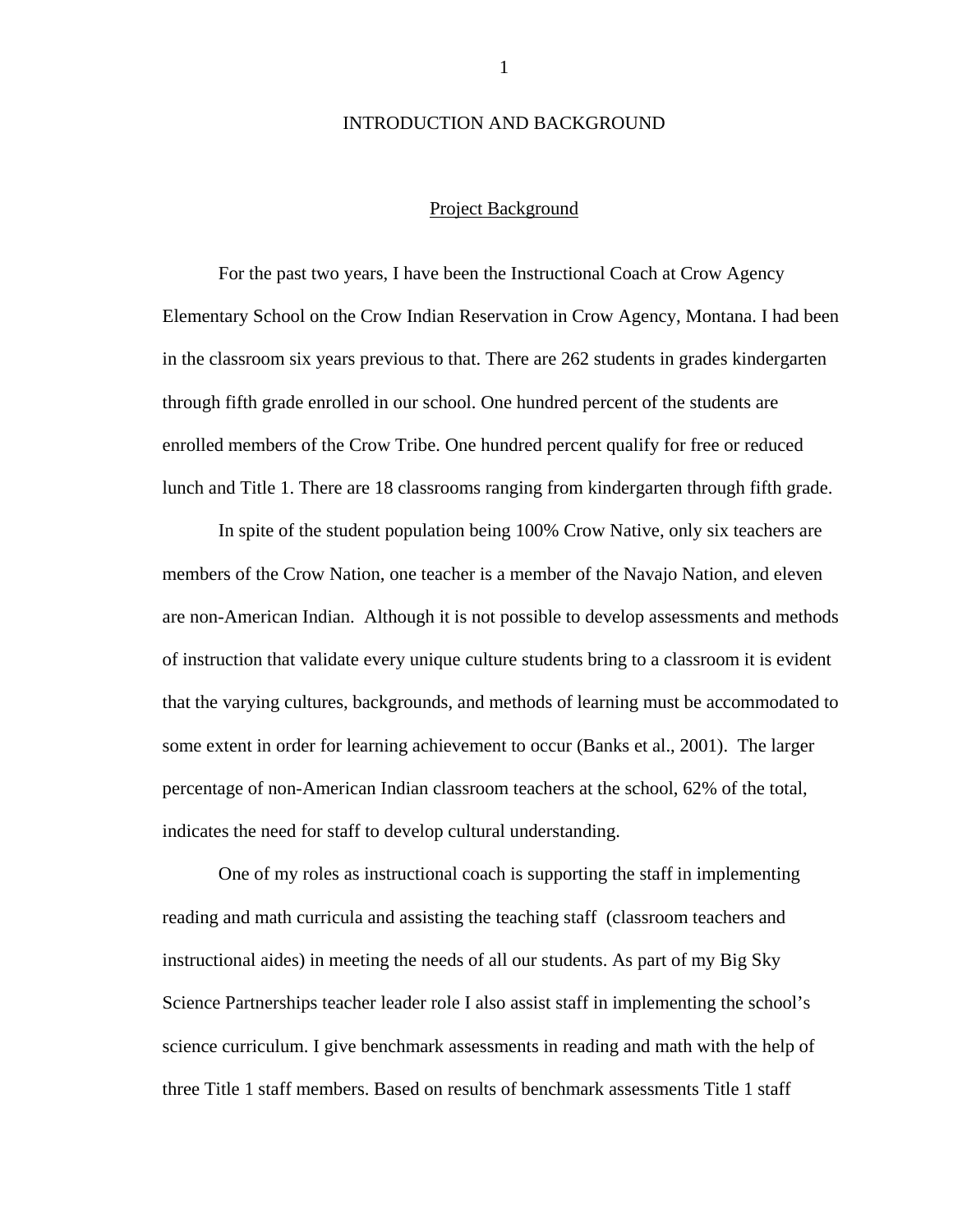members, along with instructional aides, provide intervention for students needing the most intensive instruction. Classroom teachers have the option of inviting me into their classroom to observe, co-teach, or model a lesson.

#### CONCEPTUAL FRAMEWORK

The Montana American Indian Student Achievement Data Report Fall 2010 gives the CRT data from years 2006 to 2010 (Montana Office of Public, 2010). According to Munson (2010) the data shows that American Indian students' scores at or above proficient levels have improved slightly in reading, mathematics, and science. However the gains are still significantly lower than for White students.

The data shows that 29% of American Indian students score at or above proficient levels in science versus 62% of White students scoring at or above proficient levels in science (2010), showing a 33% discrepancy among American Indian students and White students proficiency levels in science. This data also shows that 40% of American Indian students score at or above proficient levels in math versus 62% of White students scoring at or above proficiency levels in math (2010), showing a 22% discrepancy. The data on reading scores also shows that 62% of American Indian students score at or above proficiency levels versus 87% of White students scoring at or above proficiency levels (2010), showing a 25% discrepancy. This is a clear indication for the need to put policies in place to address this disparity. Culturally responsive and culturally valid assessment, facilitate learners' positive outcomes, play an important role in raising scores and in narrowing the huge disparity, between American Indian and White learners' outcomes.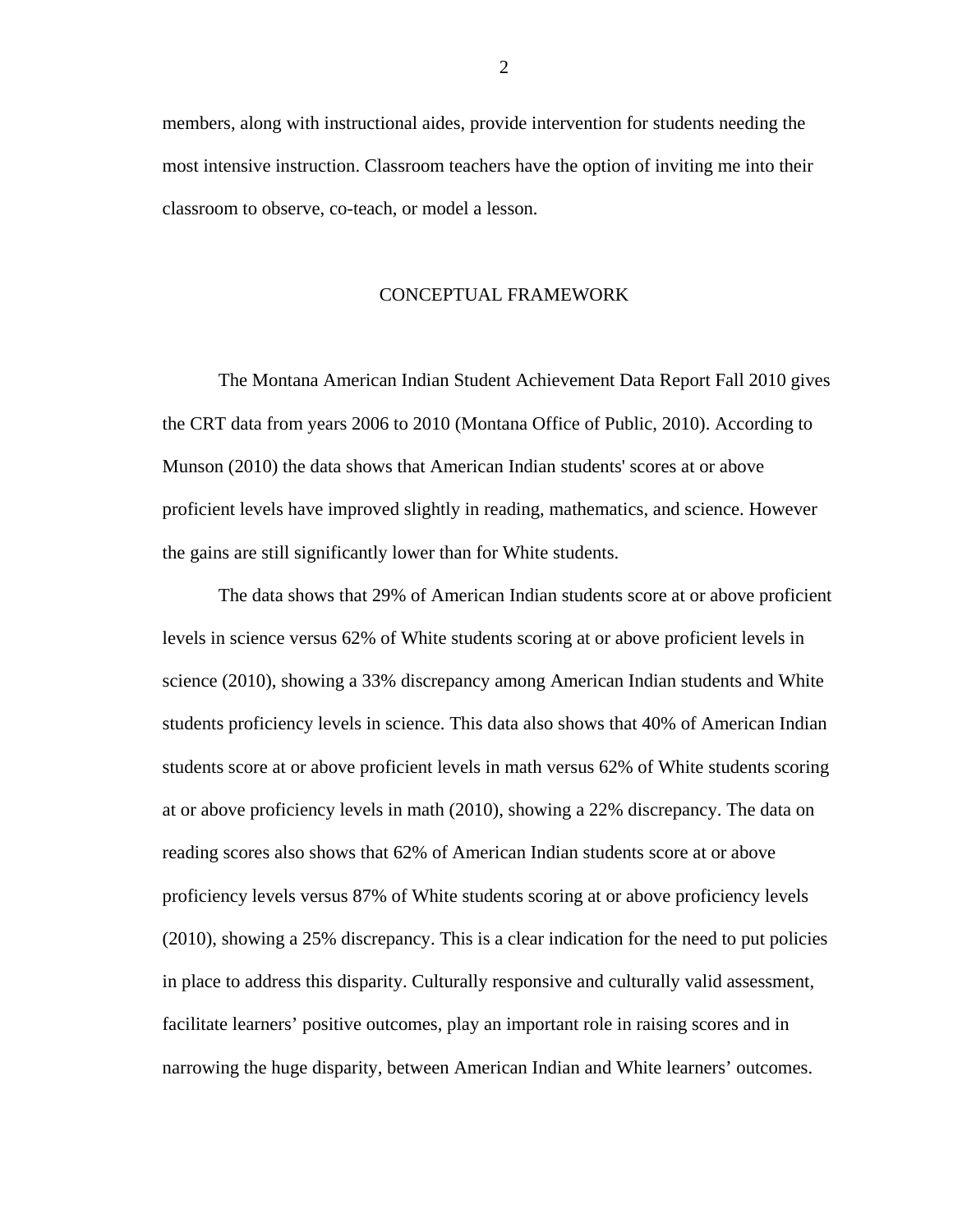Concern about the achievement gap that exists among American Indian students and White students prompts the need to identify best practices to improve educational outcomes for American Indian students (Oakes & Maday, 2009). Strategies that support learning include adjusting the curriculum to accommodate the culture, the perspective from which the curriculum is presented, showing respect for language and culture, and heightening knowledge of the surrounding community (Indian Nations At Risk Task Force, 1991).

Culturally responsive assessment provides the framework to validate learners' cultural background and learning styles as they strive for academic success. It is known that cultural psychologists, child development researchers, and theoreticians have acknowledged that culture and society play a vital role in cognitive development (Vygotsky, 1978; Wertsch, 1985; Wertsch, Del Rio, & Alvarez, 1995; Solano-Florez & Nelson-Barber, 2000). The culture and society a child lives, shapes how they learn and function. Thus a way of learning is, related to, the individual's background. Culturally relevant and responsive instruction can help teachers tap into students' prior knowledge, experiences, and community values to gain student engagement (Oakes, 2009). Building and developing teachers' practices can also include the use of formative assessment to drive instruction.

Test developers might start with the faulty belief that students who share the same racial or ethnic heritage, or language also share the same culture (Solano-Flores & Nelson-Barber, 2000). In reality there are vast differences among the students' personal experiences because of family income or geography (WestEd, 2010). Such is the case in grouping Native Americans as one group or culture of knowledge when there are vast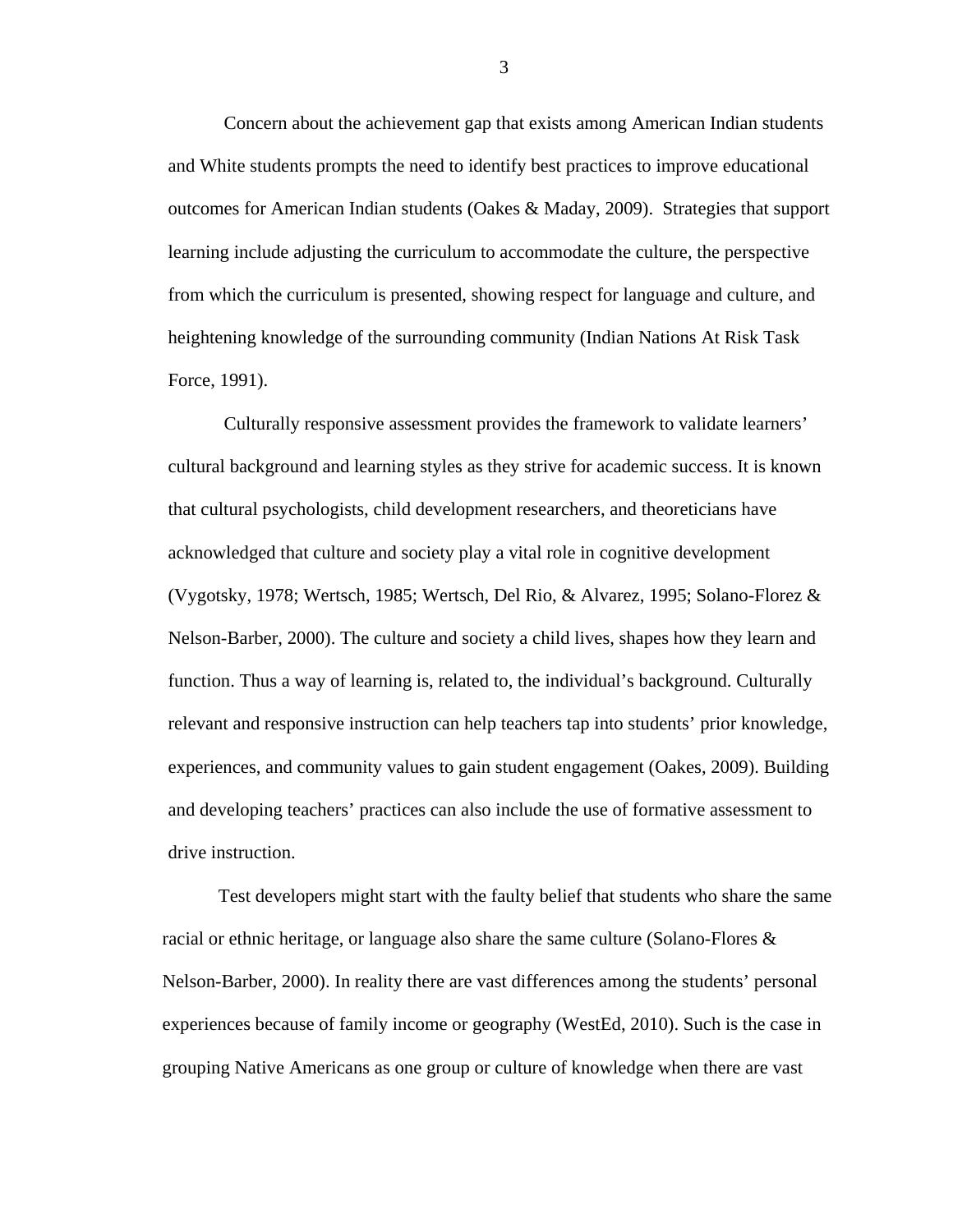degrees of diversity not only within a particular Native American tribe but in different tribes from all areas of the country. Culturally responsive and culturally valid assessment necessitates culturally responsive approaches from the teaching communities.

Solano-Flores and Nelson-Barber (2000) advocate for cross-cultural awareness and competence in assessment and teaching because such understanding sets a more solid foundation for improving student success. In observing teachers who are effective with students from diverse cultural backgrounds, it was found that they gave respect and nurture children's prior knowledge. Really listening to the students' view of the world makes it safe for students to ask questions, clear up misconceptions, and complete expression of knowledge (WestEd, 2010). In order for this to occur, professional development in raising awareness, and designing and implementing approaches in culturally responsive instruction is necessary.

Lipka implies that concepts such as "culturally relevant" teaching and curriculum are more than teaching and learning styles and ought to include local knowledge and ways of knowing as well (Lipka, 1994, p.19). In my own teaching practice I have an advantage over non-American Indian teachers in that I know where my students come from, I know how parents, grandparents, siblings, and extended family members interact with one another and how important these roles are. I can tell a student I know their grandmother and I will have to have a talk with them almost always results in a student's compliance. I understand how humor plays a major role in our culture, and how it teaches us not to take ourselves so seriously. I can relate to whatever challenges a student may face such as worry over a family member who may not be doing well. Another distinct advantage that I have over non-American Indian teachers is that I can also function in their world, having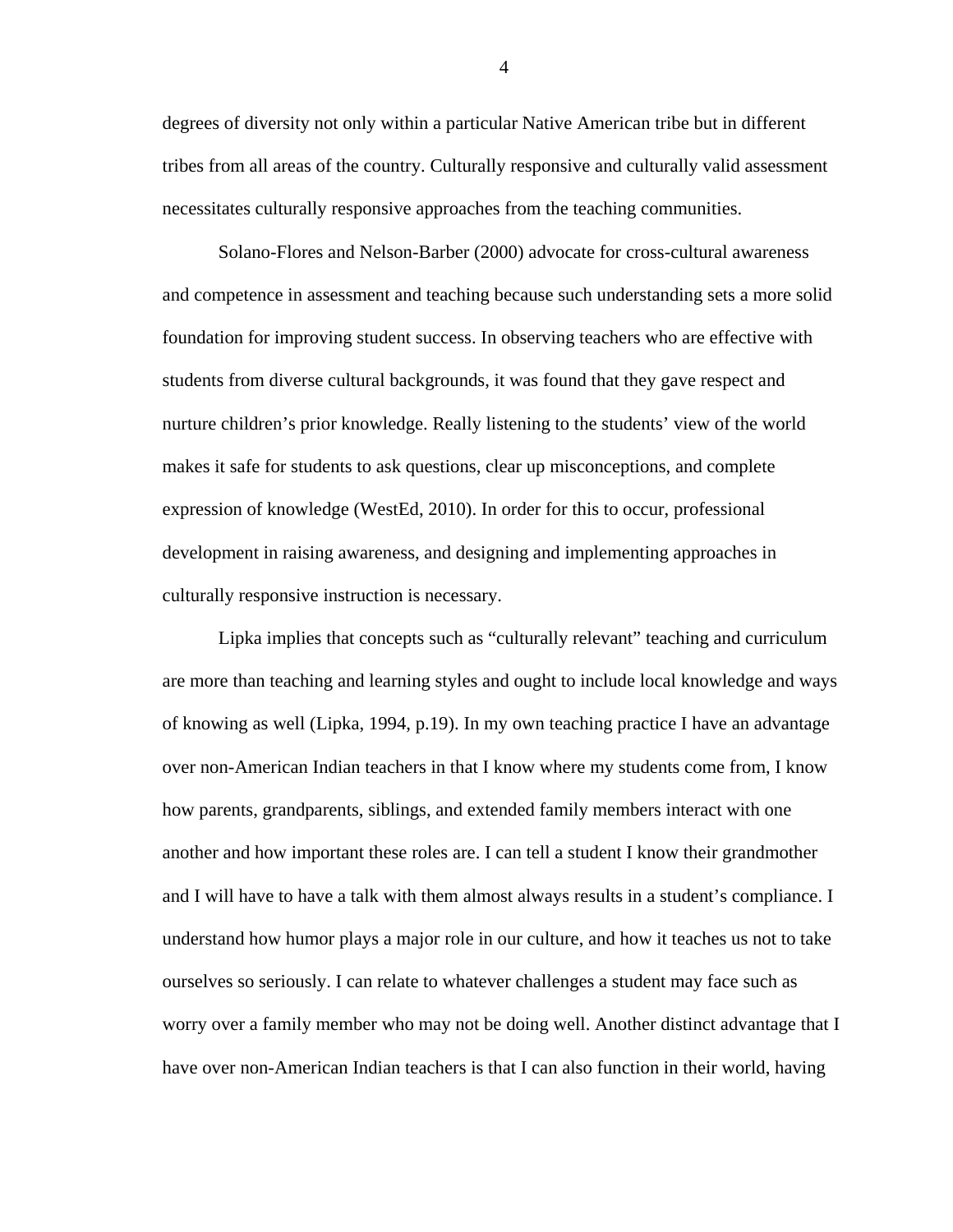been educated in the same or similar school systems as they have, allowing me to navigate the bridge between our Crow culture and the mainstream American culture efficiently.

Solano-Flores & Nelson-Barber (2000) write that culture influences the ways in which people construct knowledge and create meaning from experience, and how they think about things, reason, and solve problems. This directly relates to the way individuals learn and teach (Solano-Flores & Nelson-Barber, 2000).

Cultural responsiveness and validity can be referred to as the effectiveness with which science assessment addresses the socio-cultural influences that shape student thinking and the ways in which students make sense of science test items and respond to them. Culture and society shape the ways in which individuals construct knowledge and create meaning and this has implications for science assessment (Solano-Flores & Nelson-Barber, 2000). It is proposed that the concept of cultural validity as a form of validity should be incorporated into assessment practices. This can come in the subtle variance in how a question is worded such as "how did you get this answer" versus "explain to me how you got this answer." Solano-Flores and Nelson-Barber conclude that the preliminary evidence shows the way students interpret and respond to science items is influenced by personal experience over experience in formal instruction (Solano-Flores & Nelson-Barber, 2000).

In order to fully understand and incorporate culturally responsive and culturally valid assessment it is necessary to look at formative assessment as the foundation of instruction. Formative assessment is referred to as all those activities undertaken by teachers--and by their students assessing themselves -- that provide information to be used as feedback to modify teaching and learning activities. Such assessment becomes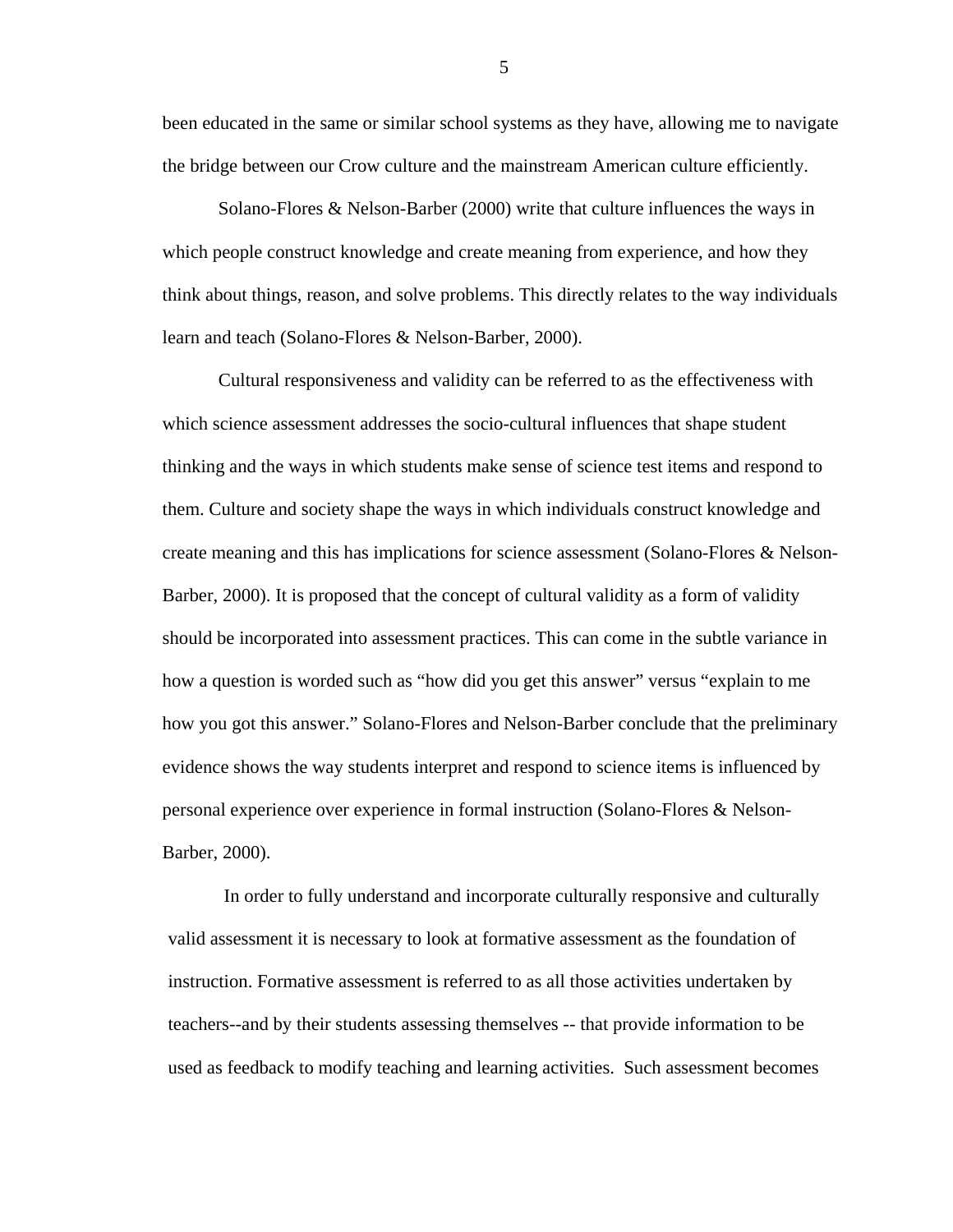formative when the evidence is actually used to adapt teaching to meet student needs (Black and William, 2003). Black and William (2003) believe that assessment can support learning as well as measure it.

Formative assessment is ongoing day-by-day assessment that builds on children's knowledge so it is imperative for teachers to know what a student's understanding is based upon. Understanding student's perception of the task allows the teacher to understand what they need to build knowledge from. Ayala (2005) shares these formative assessment guideposts: "thinking beyond the test; it's all about learning, not ranking; all hands on deck; go deep for understanding; and let the students be guideposts." (p. 46, 47) Thinking beyond the test is about looking at the assessment in two ways. First to look at what students know and second to give constructive feedback. The phrase "It's all about learning not ranking," expresses a view of formative assessment as informing teaching and learning. It is not about giving a grade for the sake of grading but to look at the information and act on any misunderstanding. Formative assessment should look for students' deep understanding. Teachers must allow students to make mistakes and be corrected later once mistakes have been identified (Ayala, 2005).

According to Keeley (2005), use of formative assessment probes shifts the focus to looking at what student's are thinking to inform instruction and learning. Assessment probe information can be looked at quickly and used to design instruction that caters to students' ideas and used to guide conceptual understanding. Focusing on misconceptions and finding gaps in students' knowledge is a powerful method of facilitating learning.

It is necessary that a culture of success be backed by the belief that all learners can achieve. Formative assessment can help all learners. It has been shown that low achievers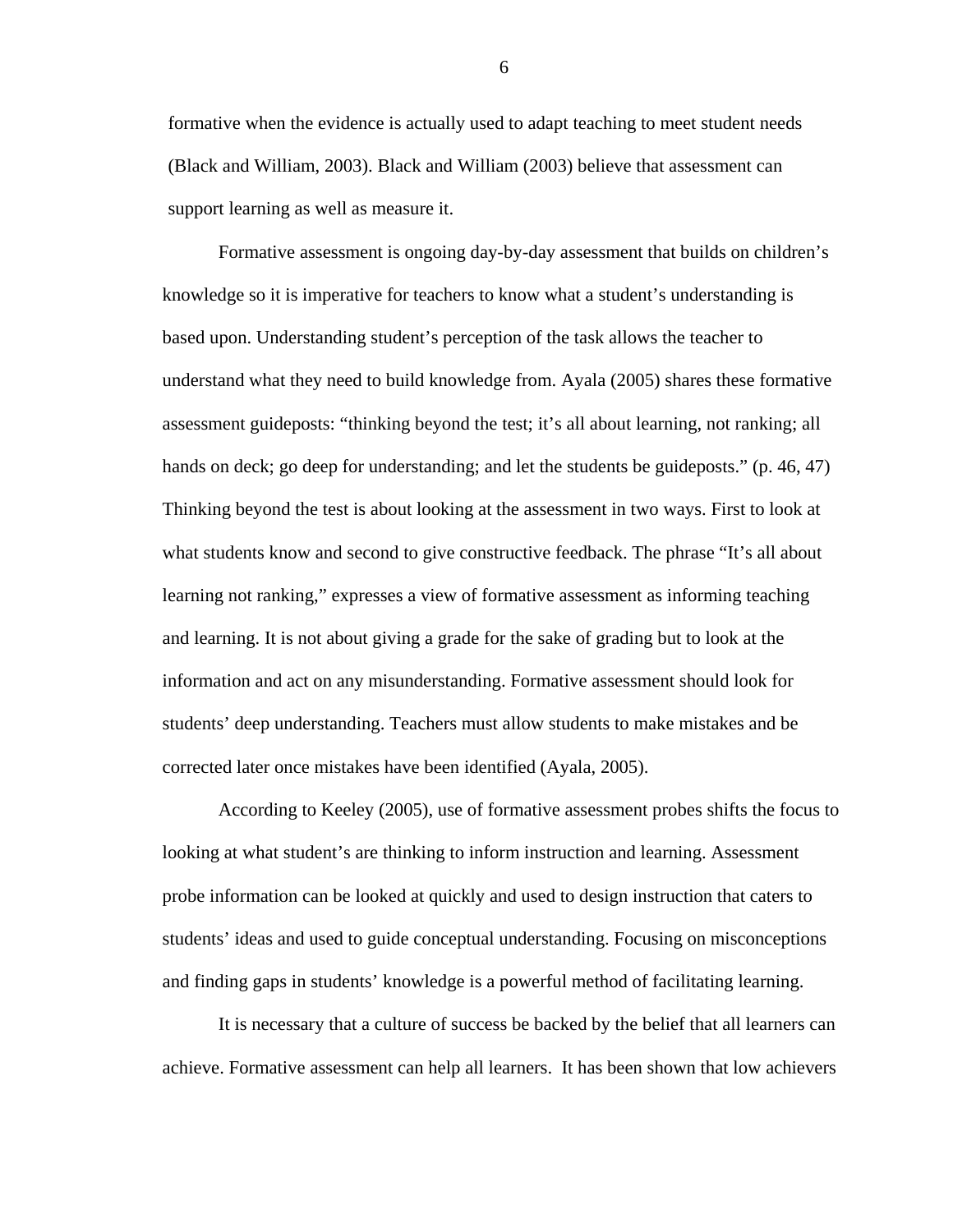can achieve fair results when concentration is placed on specific deficits in their learning and instruction is targeted to clear whatever misconceptions are present (Black and Dylan, 2003). Given this information, it is most necessary to assess for understanding and design instruction for facilitating student learning.

Formative assessment fits well in science inquiry teaching and learning. Enabling students to build scientific understanding through student interaction with real situations and materials is the goal. According to Black and William (1998) students whose teachers systematically applied formative assessment techniques outperformed students who did not receive such treatment. These differences were significant, both statistically and educationally. Formative assessment (assessing for learning) occurs during the course of learning and is distinct from summative assessment (assessment of learning) (Harlen, 2003). The evidence shows that formative assessment results in positive growth of students' achievement. This clearly indicates the need to encourage teachers to incorporate formative assessment in their teaching. Teachers need to see the powerful effect formative assessment has on learning. It is imperative that training and resources be provided to teachers to become skillful in the use of formative assessment to drive instruction and promote positive student outcomes (Harlen, 2003).

Keeley offers the use of misconception probes. Formal and informal assessment is imbedded in varying stages of an instructional cycle. The use of misconception probes indicates student misconceptions and gaps in their understanding and offers information to the teacher. Gathering of information from the misconceptions is not formative unless the information is used to improve teaching and learning (Keeley, 2010). The information gained from the probes must be used to design instruction to correct the misconception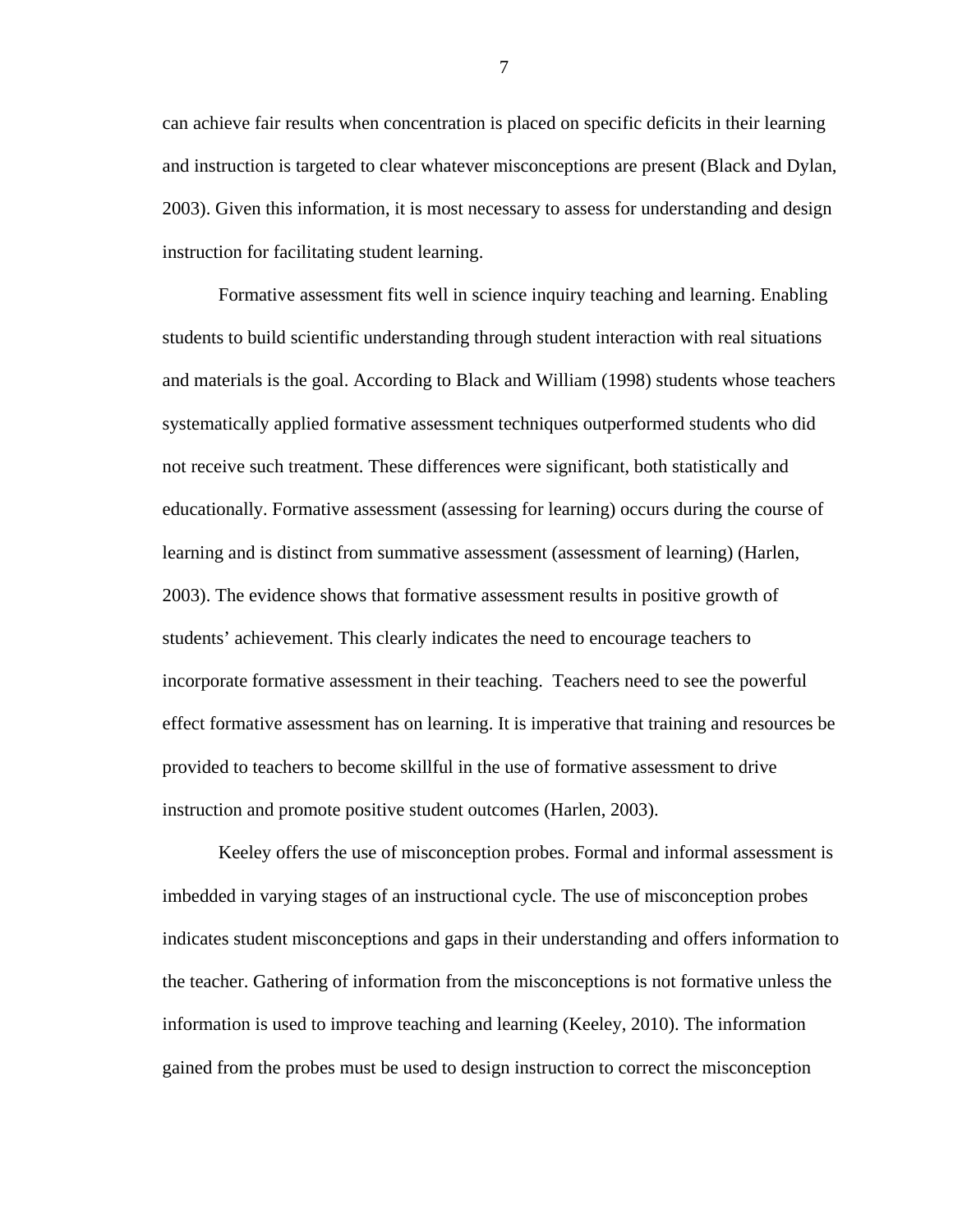and fill any gaps or missing links resulting from students who sometimes have no idea, or a very incomplete idea, in place about a particular topic. In this era of accountability and standardization of assessments formative assessment as a tool to inform and drive student learning may have faded because of the focus on summative assessment of student learning. Gareis (2007) states that formative assessment is not a new idea but has been around as long as teaching itself has been around. Socrates' *modus docendi* (that is, his "preferred way of teaching") was to question the learner. What we now call the Socratic method is essentially the use of questioning to assess understanding, guide learning, and foster critical thinking (Garies, 2007).

Improving student learning and test scores calls for first improving schools and teacher quality. Quality teachers could mean those that are willing to put in the extra time and effort necessary in the quest for increasing students' learning outcomes. This in turn leads to providing teachers with professional development to reach the goal of increased achievement among the American Indian populations in schools. Opfer and Pedder (2011, p. 385) conclude that collaborative professional development produced changes in teacher practice, attitudes, belief, and student achievement.

#### METHODOLOGY

#### Statement of Research Focus

The purpose of this study is to determine whether teachers are using culturally responsive formative assessment of inquiry-based science and math instruction in their practice. Culturally responsive teaching builds on a student's background to further the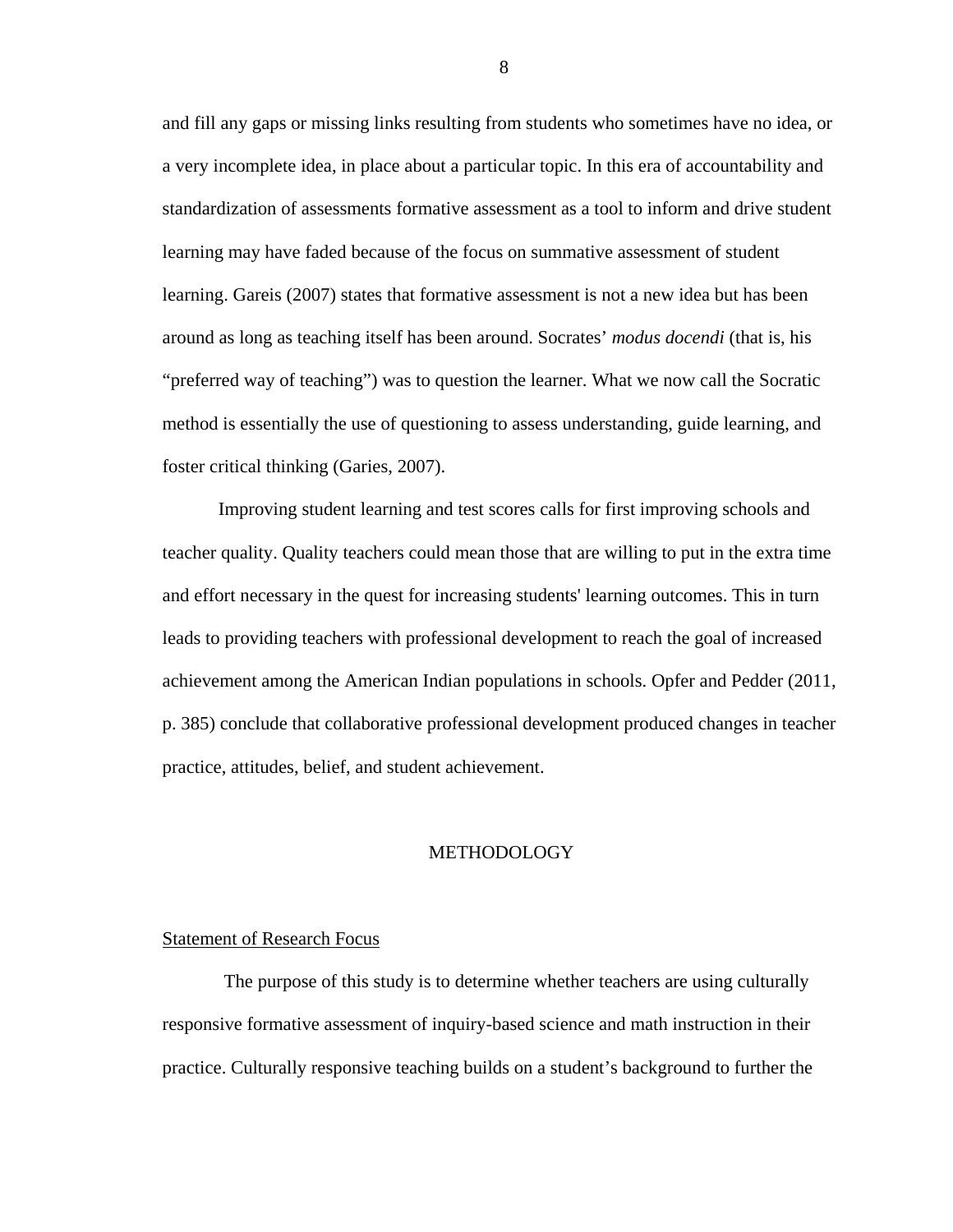student's understanding of concepts being learned. Formative assessment determines the student's level of understanding. When combined culturally responsive formative assessment is a best practice for helping students to gain understanding of concepts being learned and play a positive role in their quest for academic success. My research focus questions are as follows: In what ways will the process of understanding culturally responsive formative assessment affect teacher's implementation of culturally responsive formative assessment? In what ways will the process of understanding inquiry-based science and math instruction increase teacher's implementation of inquiry-based science instruction? Do teachers think implementation of inquiry-based science and math instruction play a positive role in student success? In what ways will the process of integrating culturally responsive formative assessment and inquiry-based math and science instruction affect teacher's implementation of CRFA of inquiry-based math and science instruction? What strategies are effective in fostering teacher participation in a voluntary professional learning community, and in providing support that teachers find valuable to themselves and their students?

A checklist of formative assessment examples was given to teachers (Appendix E) in March of 2012. They were asked to indicate to what extent each formative assessment example was used on a scale from 0= never; 1=very rarely; 2= occasionally; 3=frequently; and 5=very frequently. They were also asked to indicate which subjects they were used in, and to describe how they used them in a culturally responsive manner.

The formative assessment (FA) checklist includes examples of observations, graphic organizers, and other. Observation types include anecdotal notes, anecdotal notebooks, anecdotal note cards, and labels or sticky notes. Graphic organizers included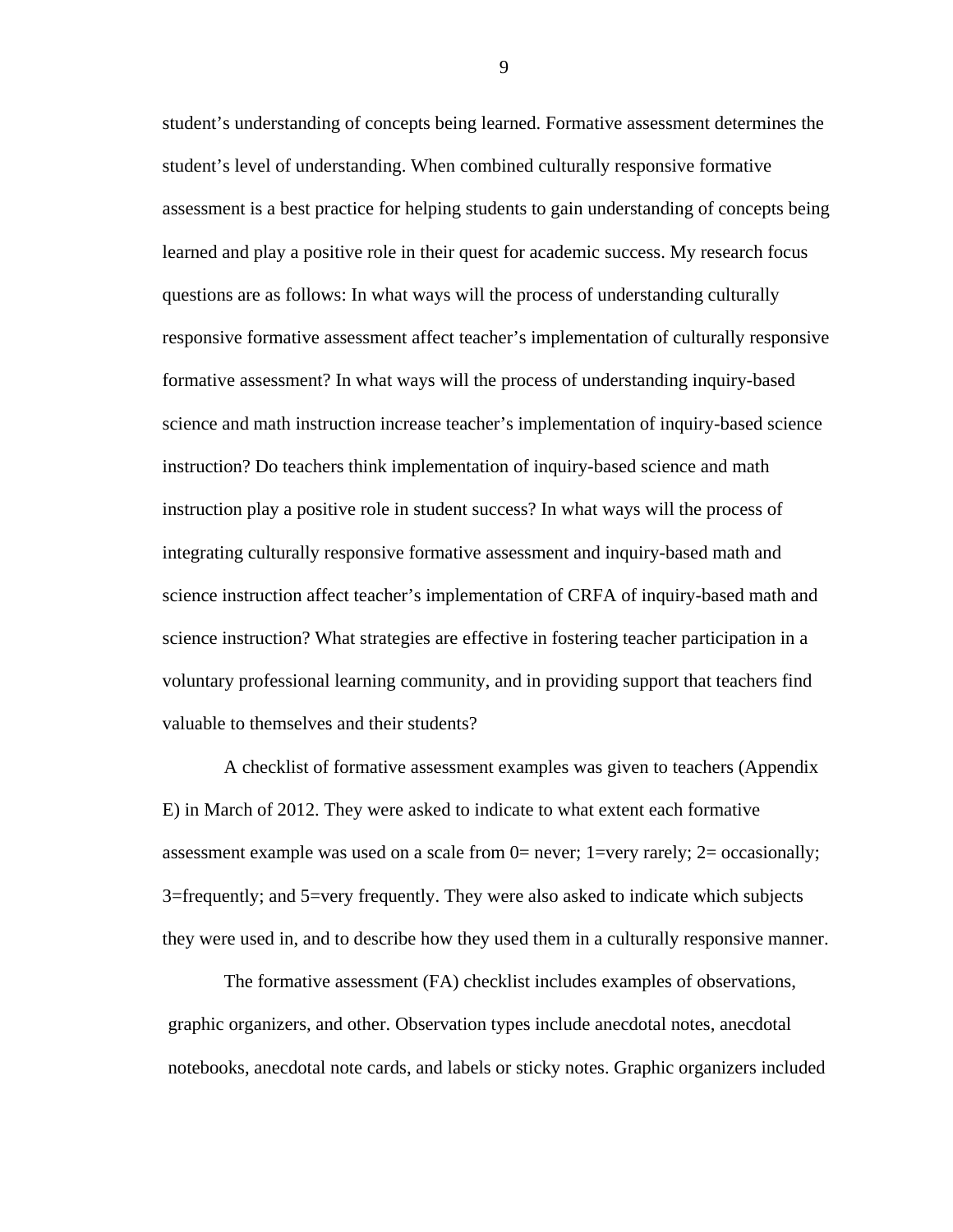the Venn diagram, KWL (what I Know, what I Want to know, and what I have Learned) chart, KWLS (what I Know, what I Want to know, and what I have Learned, and what I **S**till want to learn) chart, KNWS (what I need to Know, what I don't Need to know, What does this problem ask me, and what Strategy will I use), brainstorming web, Alphaboxes (a method of brainstorming), mind map, T-chart, Double entry, journal, sense-o-gram, chain of events, problem solution chart, somebody-wanted-but-so, summary star, Frayer model, knowledge rating scale, concept map, word detective, decision making chart, show my thinking chart, map the character, and make a math connection. Other forms of FA include questioning, discussion, exit slips admit slips learning logs, response logs math journals, peer/self assessments, practice presentations, mind map, verbal and visual word association, kinesthetic assessments, individual whiteboards, laundry day, four corners, constructive quizzes, thin-pair-share, and appointment clock.

#### Mapping the Baseline

This research was conducted as a collection of baseline data to determine to what degree teachers are using culturally responsive formative assessment in inquiry-based science and math instruction to improve student learning. Participation in this study was on a voluntary basis. The subjects of this study included a group of three first-grade teachers, one second-grade teacher, and one fifth-grade teacher at Crow Agency Public School. The group was given a survey on Culturally Responsive Formative Assessment (CRFA), interviewed, observed teaching, and given a checklist of formative assessment examples used by each individual teacher. A key role that I as an Instructional Coach can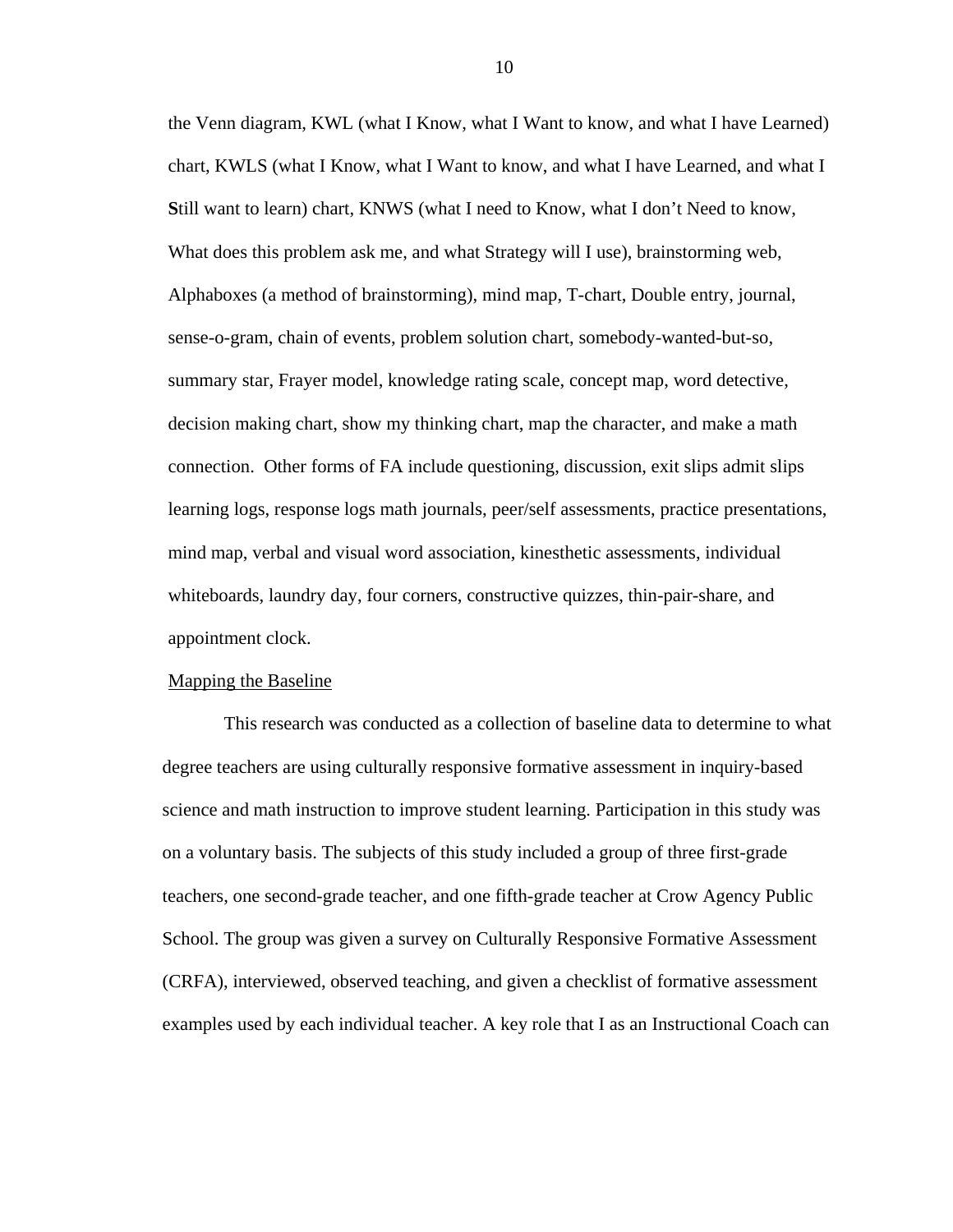fill is to support the teachers to successfully translate concepts into successful classroom practices- helping them cross that bridge from theory to practice.

The goal of this study is to determine where the teachers are implementing CRFA, and the extent of the need to highlight for teachers the importance of using culturally responsive practices to increase student understanding and achievement. A professional learning community (PLC) is a best practice worth utilizing in this quest. Liberman & Miller (2011), suggest that learning communities are best defined as "ongoing groups…who meet regularly for the purposes of increasing their own learning and that of their students" (p. 2). The authors propose that when teachers believe that all students can learn and focus on engaging students, learning occurs. PLC's can be utilized in the future once the level and nature of teachers' learning needs has been determined through this research.

#### Data Collection and Analysis Methods

The Triangulation Matrix in Table 1 presents the data sources used to address each of the research questions in this study.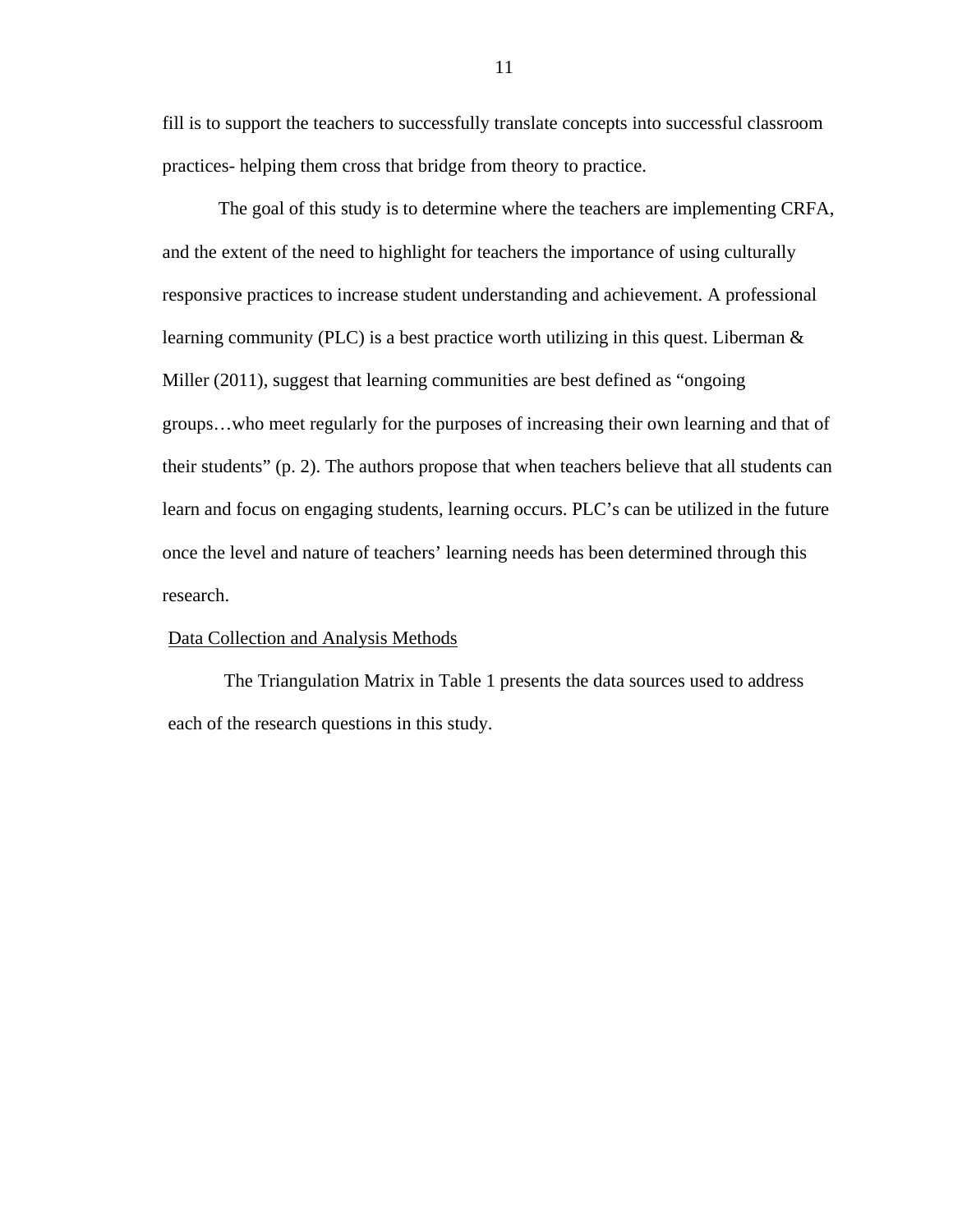Table 1 *Data Triangulation Matrix*

| <b>Focus Questions</b>                                  | Data    | Data Source    | Data              | Data Source 4     |
|---------------------------------------------------------|---------|----------------|-------------------|-------------------|
| Primary Question:                                       | Source  | $\overline{2}$ | Source 3          |                   |
|                                                         | 1       |                |                   |                   |
| 1. In what ways will the process                        | Teacher | Classroom      | Teacher           | Checklist of      |
| of understanding culturally                             | Surveys | Observations   | <b>Interviews</b> | formative         |
| responsive formative                                    |         |                |                   | assessment types. |
| assessment affect teacher's                             |         |                |                   |                   |
| implementation of culturally                            |         |                |                   |                   |
| responsive formative                                    |         |                |                   |                   |
| assessment?                                             |         |                |                   |                   |
| In what ways will the process<br>2.                     | Teacher | Classroom      | Teacher           | Checklist of      |
| of understanding inquiry-based                          | Surveys | Observations   | <b>Interviews</b> | formative         |
| science and math instruction                            |         |                |                   | assessment types. |
| increase teacher's                                      |         |                |                   |                   |
| implementation of inquiry-                              |         |                |                   |                   |
| based science instruction?                              |         |                |                   |                   |
| Do teachers think<br>3.                                 | Teacher | Classroom      | Teacher           | Checklist of      |
| implementation of inquiry-                              | Surveys | Observations   | <b>Interviews</b> | formative         |
| based science and math                                  |         |                |                   | assessment types. |
| instruction play a positive role<br>in student success? |         |                |                   |                   |
| In what ways will the process<br>4.                     | Teacher | Classroom      | Teacher           | Checklist of      |
| of integrating culturally                               | Surveys | Observations   | Interviews        | formative         |
| responsive formative                                    |         |                |                   | assessment types. |
| assessment and inquiry-based                            |         |                |                   |                   |
| math and science instruction                            |         |                |                   |                   |
| affect teacher's implementation                         |         |                |                   |                   |
| of CRFA of inquiry-based math                           |         |                |                   |                   |
| and science instruction?                                |         |                |                   |                   |
| What strategies are effective in<br>5.                  | Teacher | Classroom      | Teacher           | Checklist of      |
| fostering teacher participation                         | Surveys | Observations   | <b>Interviews</b> | formative         |
| in a voluntary professional                             |         |                |                   | assessment types. |
| learning community, and in                              |         |                |                   |                   |
| providing support that teachers                         |         |                |                   |                   |
| find valuable to themselves and                         |         |                |                   |                   |
| their students?                                         |         |                |                   |                   |

A survey on Culturally Responsive Assessment and Pedagogy (Appendix A) was given to staff members at the Crow Agency Public School in March of 2011 to determine the level of understanding among the staff about formative assessment, culturally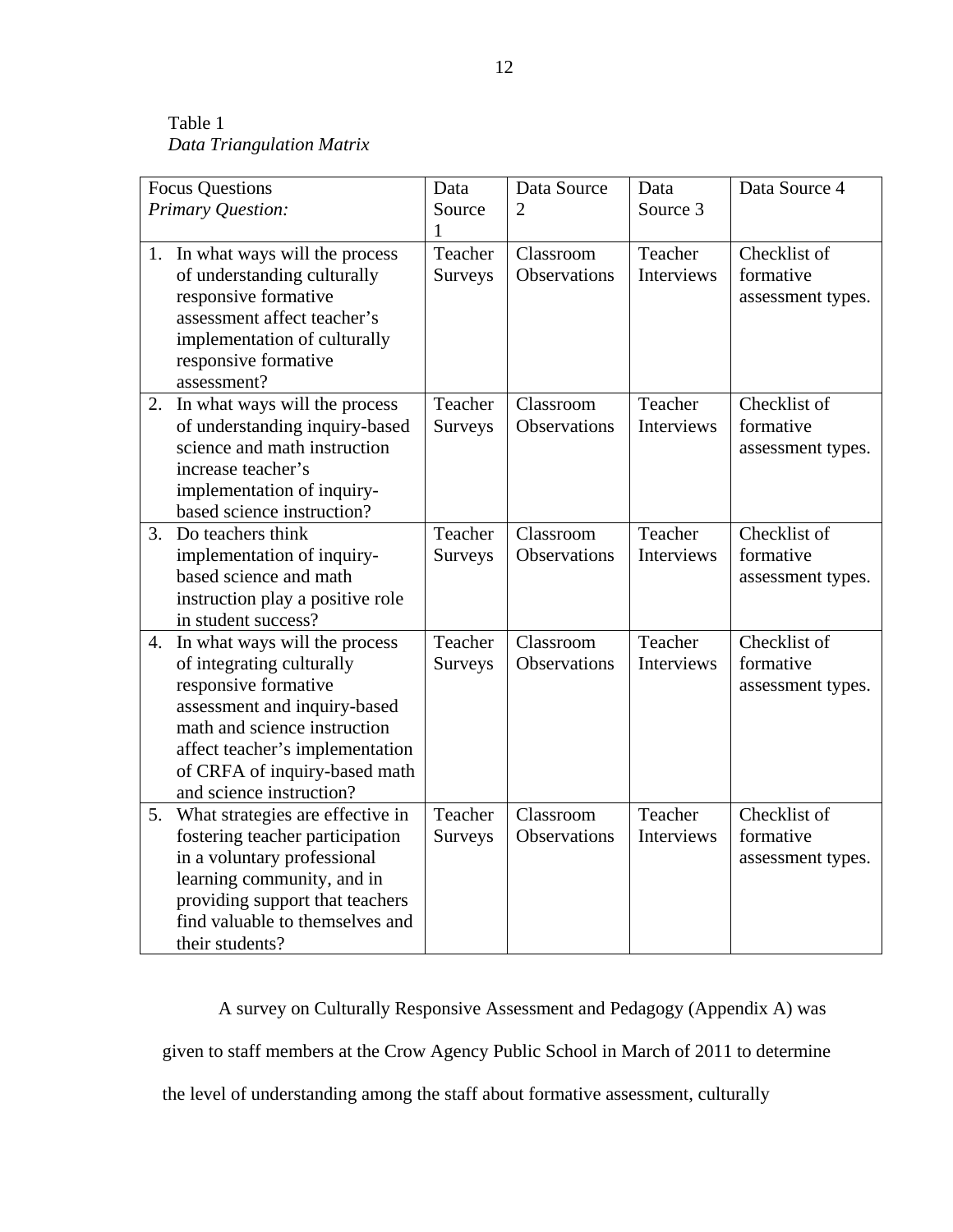responsive assessment, and their effects on learner outcomes. This survey was given to the staff as a whole and included classroom teachers and Title 1 intervention teachers.

Based upon the results of the Culturally Responsive Assessment and Pedagogy survey (Appendix A) a Culturally Responsive Formative Assessment (CRFA) In Inquiry-Based Science and Math Instruction Survey (Appendix B) was developed in October of 2011 to measure teachers' comfort levels, and understanding of cultural responsiveness, formative assessment, and inquiry-based science and math instruction. This survey was given to all classroom teachers and Title 1 intervention teachers with the option to participate on a voluntary basis: five teachers volunteered. The survey was administered during a staff meeting to a sample of five classroom teachers. The sample of five teachers included three first grade teachers, one second grade teacher, and one fifth grade teacher.

A CRFA Interview (Appendix C) was conducted in February and March of 2012 with each of the five teachers who responded to the CRFA survey. The Culturally Responsive Formative Assessment (CRFA) in Inquiry-Based Science and Math Interview addresses teacher's opinions, understanding, needs, and concerns regarding cultural responsiveness, formative assessment, and inquiry-based science and math instruction. Semi-structured interviews were used to allow the researcher an in-depth glimpse of teachers' perceptions about CRFA.

The CRFA interview was conducted with the goal of gaining baseline data of teacher understanding and implementation of formative assessment to drive instruction to increase teacher's comfort levels in the use of formative assessment in inquiry-based math and science instruction. Interim analysis will be utilized allowing for changes of data collection strategies, as problems or questions occur while analyzing the data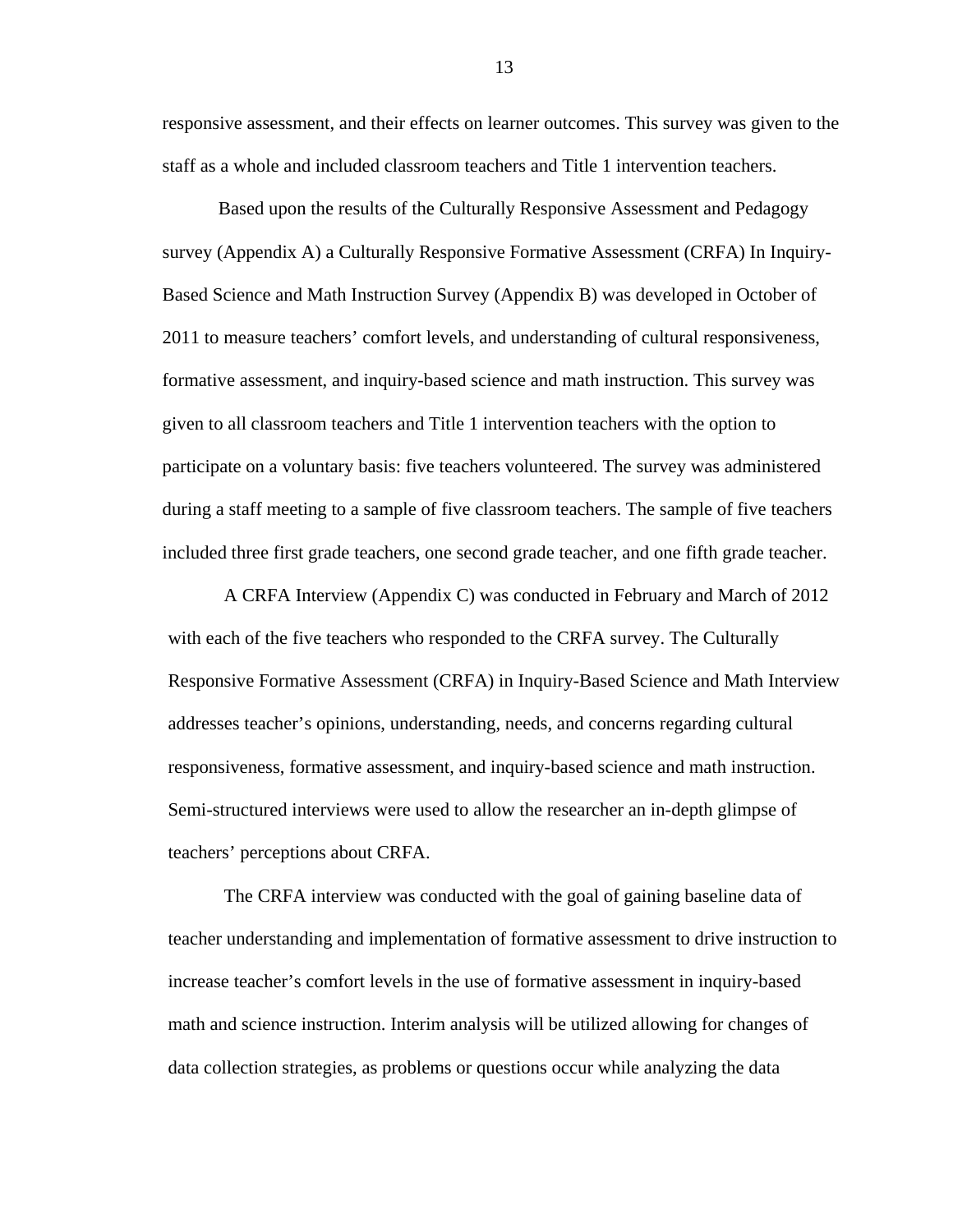(Hendricks, 2009) This data showed comfort levels and understanding of CRFA and provided a starting point for my research goal of using CRFA in inquiry-based math instruction to drive instruction and raise students' ability.

The interview was developed in the spring of 2012 with the guidance of Dr. Elisabeth Swanson, and Gail Whiteman, MSSE student who implemented a similar research study on culturally responsive pedagogy. Guided by what was found in the literature about the importance of cultural responsiveness in teaching, I wanted to determine what teachers knew and felt comfortable with in regards to cultural responsiveness, formative assessment, and inquiry-based science and math instruction.

Classroom observations were conducted using the Culturally Competent Classroom Observation Protocol 2 (CC COP2). This instrument was developed by Regina Sievert (2010) to measure key indicators of cultural competent content, pedagogy, classroom environment, and language use strategies. The CC COP2 instrument found in Appendix D rates these key indicators from a scale of 1to 5, don't know, and not applicable. Ranging from not relevant, responsive and respectful to students' cultures and learning preferences to very responsive (1) to respectful to students' cultures and supportive of students' learning needs (5).

#### Validity and Reliability

Data collection focused on a baseline about participants' level of understanding and implementation of formative assessment to drive instruction and thereby raise student understanding and achievement. A type of validity called catalytic validity/trustworthiness allows the researcher to address how understanding has deepened and changed over time, and addresses the necessity for qualitative research. Interviews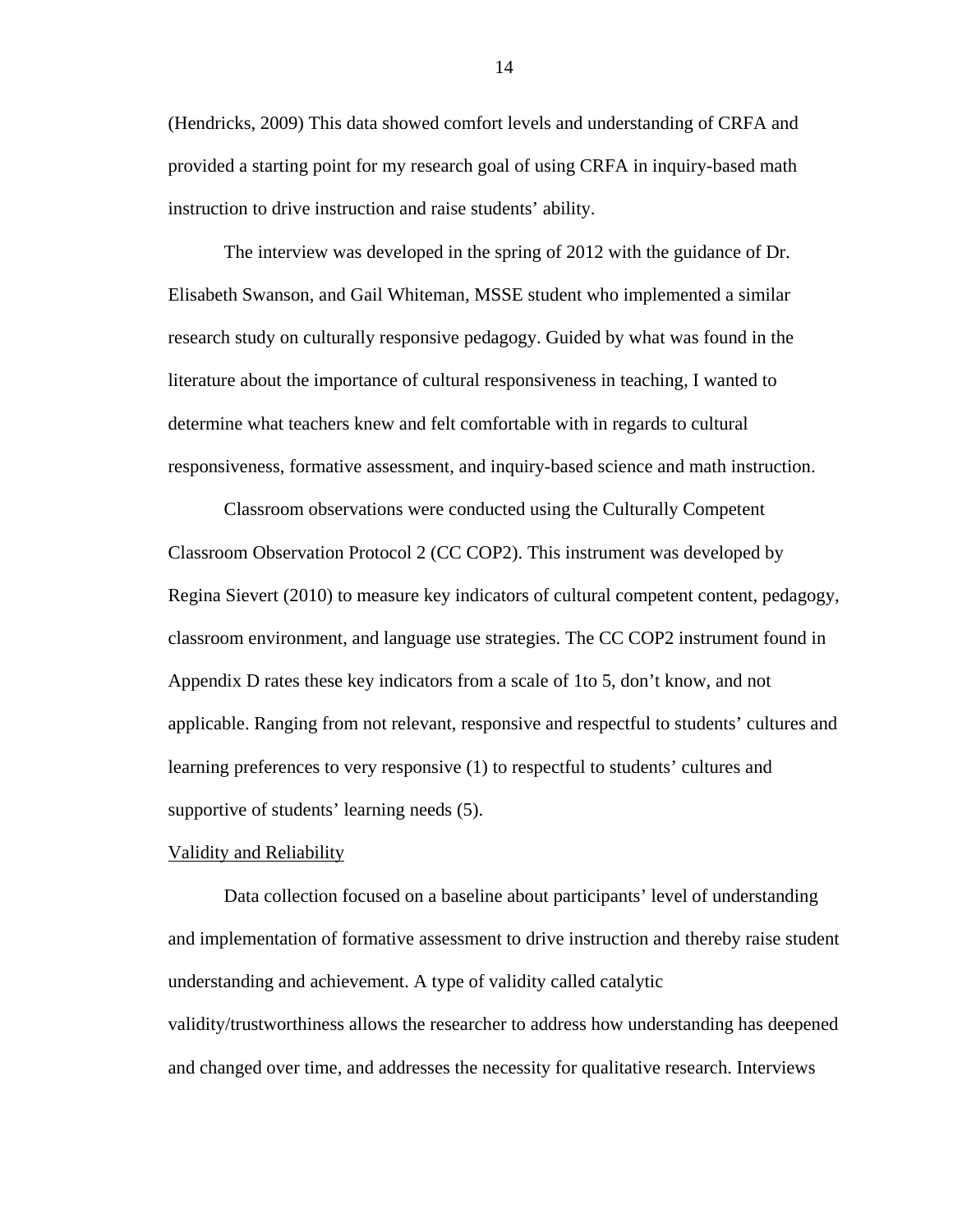allow for this type of deep understanding and reflection over time (Anderson, Herr, & Nihlen as quoted in Mills, 2011).

#### DATA AND ANALYSIS

I conducted a pilot study survey in March 2011 on culturally responsive and formative assessment (Appendix A) for certified classroom teachers and Title 1 intervention teachers. A description of the pool of possible respondents, and those actually responding, follows. Thirty-five percent of the classroom teachers are members of the Crow tribe. Sixty-five percent of the certified classroom teachers are non-Native. One hundred percent of the three Title staff member are members of the Crow Tribe. Of the 13 instructional aide staff 93% are American Indian. The survey was offered to all certified teaching staff with the instructional aide staff being asked to participate on a voluntary basis. None of the instructional aide staff volunteered at that time. Fifteen out of the 20 certified staff members responded to my survey, including seven Native and eight non-Native instructors. The survey, which consisted of six open-ended items, was conducted during a staff meeting. I analyzed the data by looking at each question and separating the responses from one another. Criteria for responses included answered correctly, answered partially correctly, answered incorrectly or did not know, and gave no response.

#### Culturally Responsive Assessment and Pedagogy Survey Data

Formative assessment is referred to as all those activities undertaken by teachers- and by their students assessing themselves -- that provide information to be used as feedback to modify teaching and learning activities. Such assessment becomes formative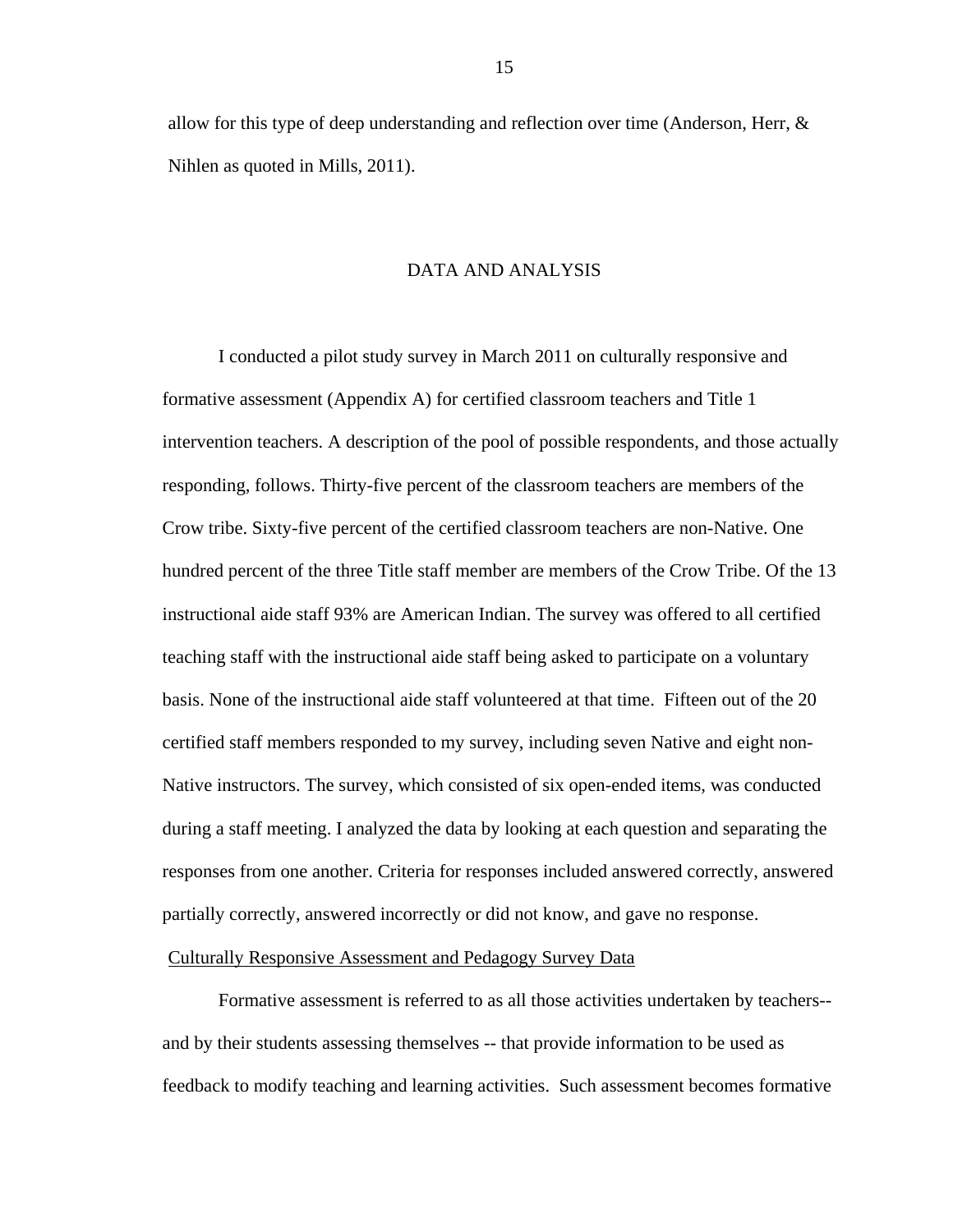when the evidence is actually used to adapt teaching to meet student needs (Black  $\&$ William, 1998, p.1). The responses to question 1a of the Culturally Responsive Assessment and Pedagogy Survey (see Appendix A) indicated that six out of 13 or 46% of the responses gave some indication of an understanding of formative assessment as assessment that is ongoing and informing instruction (Appendix A). Teachers' responses varied from one responding that, "formative assessments are day to day assessments done in the classroom to see if the student has learned what was taught." Another answered, " assessments show the needs of students," and a third responded that, "formative assessment is testing that guides instruction."

Question 1b asked what teachers knew in regards to culturally responsive assessment. Johnston (2010) quoted from Morehu and colleagues (2008) to argue that the notion of culturally preferred assessment, needs to move beyond cultural practices to include:

an understanding and acceptance that the transmission and acquisition of knowledge are not neutral activities devoid of values, particular ideologies, attitudes, and isolated from the power relations at the macro and minor levels which empower or limit participation and outcome in formal education in its many forms. (Morehu as quoted in Johnston, 2010, p. 232)

Answers ranged from sensitivity towards the culture, assessments that take culture into account, elimination of bias, and testing according to students' cultural background and what they know in their culture. For example, one teacher responded, "Culturally responsive assessment is assessment that takes into account the cultural difference of a given area." A second teacher answered, "Formative assessments are assessments based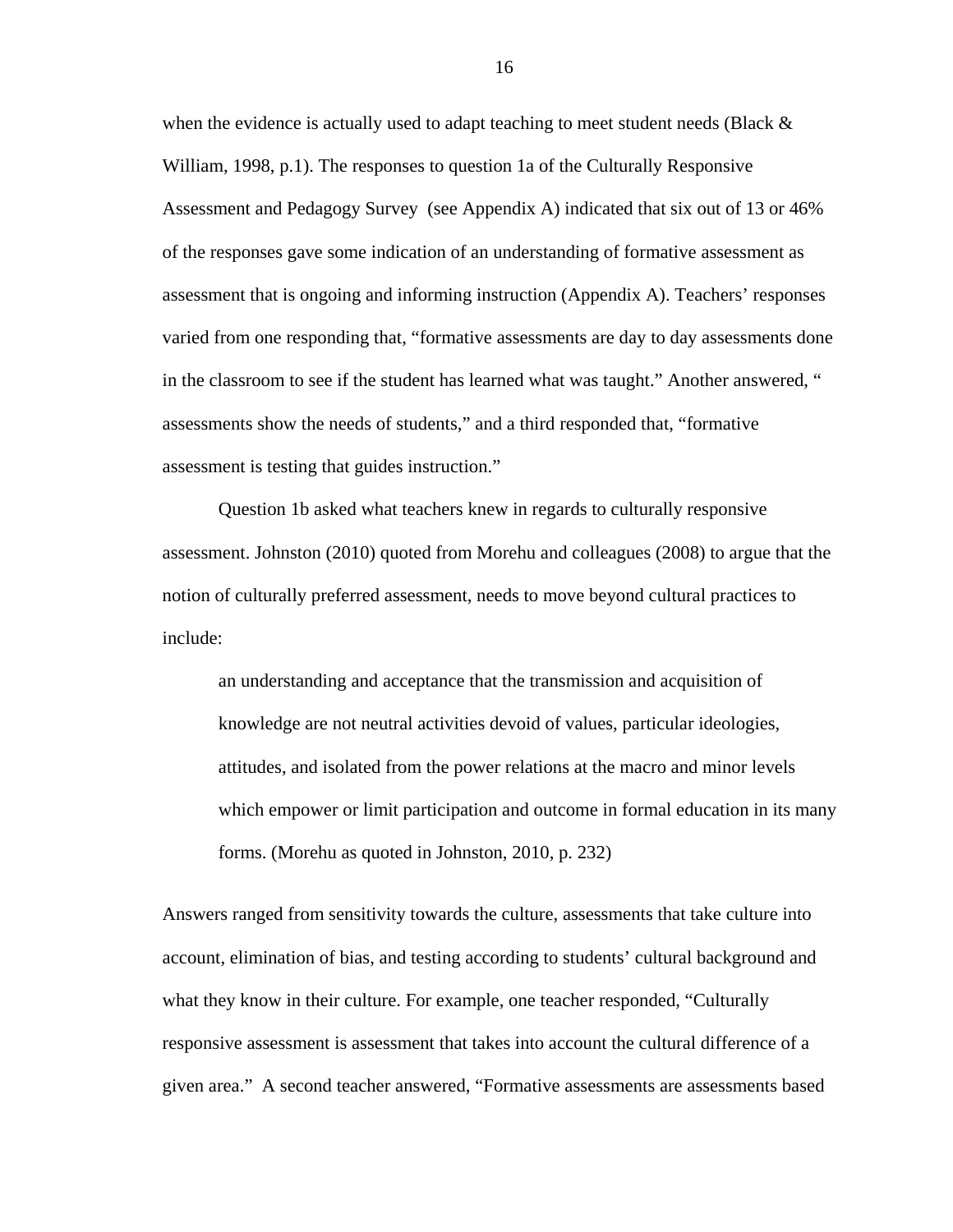on lessons and teaching about culture" and a third teacher stated, "You consider the students culture when assessing them." All responses took cultural practice into consideration. How students acquire and interpret knowledge and learning, as well as helping students relate lesson content to their own background, was overlooked.

The next question pertained to building bridges between the culture of the community and the culture of the school, which has been found to be effective, and asked whose responsibility it was to promote or help build that bridge. Responses included teachers, administration, parents, community, and Native teachers. There was an overall consensus that all stakeholders in a school were responsible to work collaboratively in this effort. For example one teacher responded that, "Teachers and staff in the schools are responsible," another responded that, " The responsibility of the families and the school in a collaborative effort, " and a third teacher responded that, "The school along with the community need to work together to promote building bridges."

The next question asked teachers to share examples of how culturally responsive pedagogy is actually applied. Twenty-six percent of the respondents left this question blank, which indicates that they did not have any examples of culturally responsive pedagogy. For example, one teacher responded, "Using culturally appropriate stories and information into the general curriculum," a second teacher answered, "Social studies, Native American Week, and a third teacher responded, "Being a Crow teacher, using both the Crow and English languages." A fourth teacher responded, " Cognitively Guided Instruction (which is an approach to math instruction we are using at Crow School) questioning strategies, and getting to know students and families," and a fifth teacher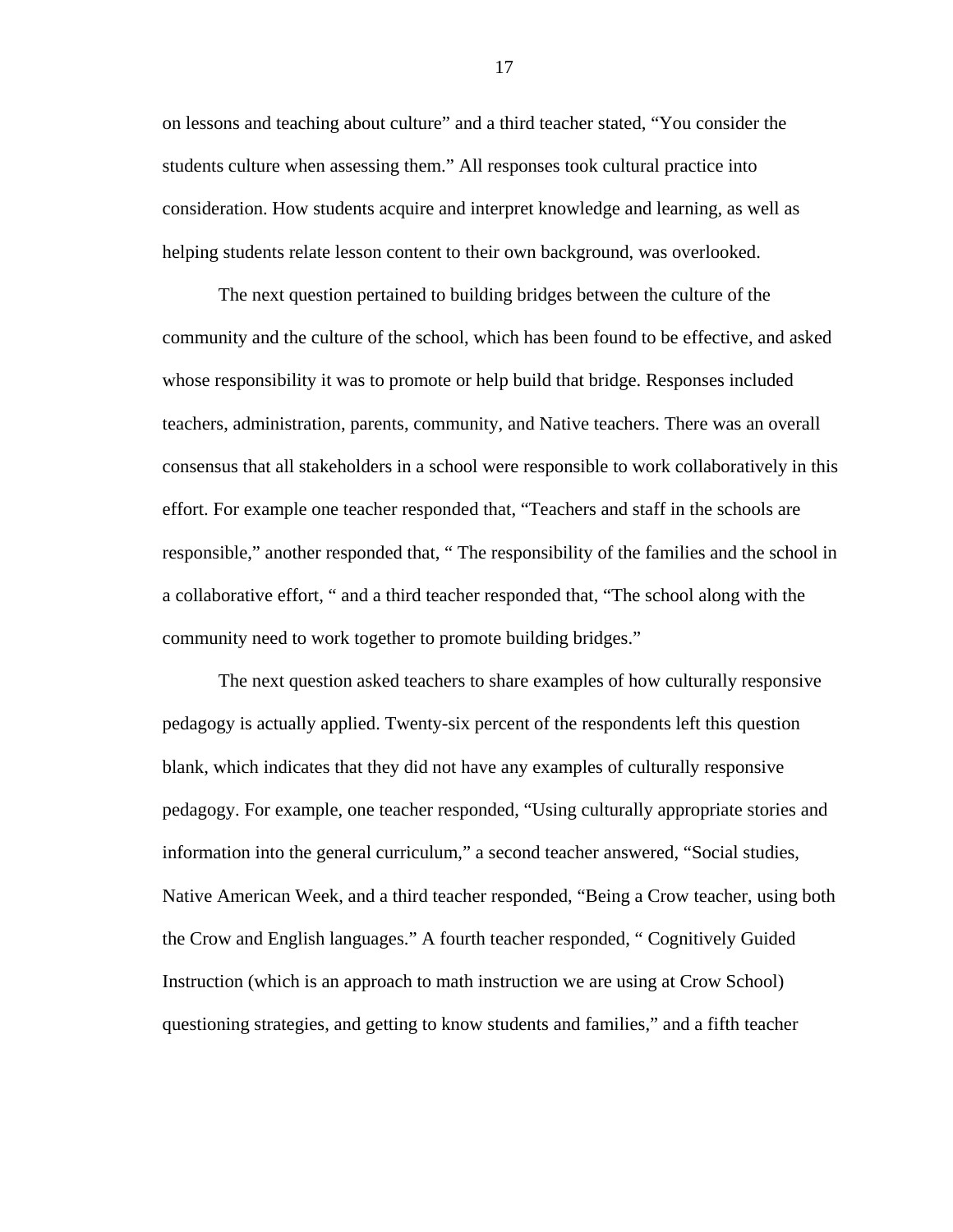responded, "Sharing of knowledge between Native and Non-Native staff and including parents."

The next question asked, "How have you learned to understand this definition or application of culturally responsive pedagogy?" Eleven out of 15 or 73% of the respondents did not give an answer to this question, indicating that the staff does not understand and apply culturally responsive pedagogy. There were four teachers that gave answers to this question. The first teacher shared, "That they've worked in this school for a long time, a second teacher answered, "I have background knowledge for bridging the gap of two worlds," a third teacher responded that, "I have experience working with Native Alaskans and Americans Indians."

When asked what more they felt they needed to learn about culturally responsive pedagogy one third said they needed to learn a lot or everything, one third did not respond, and the rest asked questions ranging from how to implement strategies, how to accomplish culturally responsive pedagogy, and wanting more ideas from Crow teachers about what is most important to include. For instance one teacher stated, "I have a lot to learn," a second teacher responded, " I need to learn how to implement it and learn specific strategies to use," and a third teacher stated, "I would like to get more ideas from Crow teachers about what is most important to include."

The next question asked "How comfortable do you feel infusing culturally relevant content such as during the implementation of CGI (cognitively guided instruction) across the curriculum? Why? "Although two out of twelve felt they need to know more the rest responded to feeling comfortable on account of all the CGI training we have had. This may indicate that the CGI training with a math content focus teachers' received did not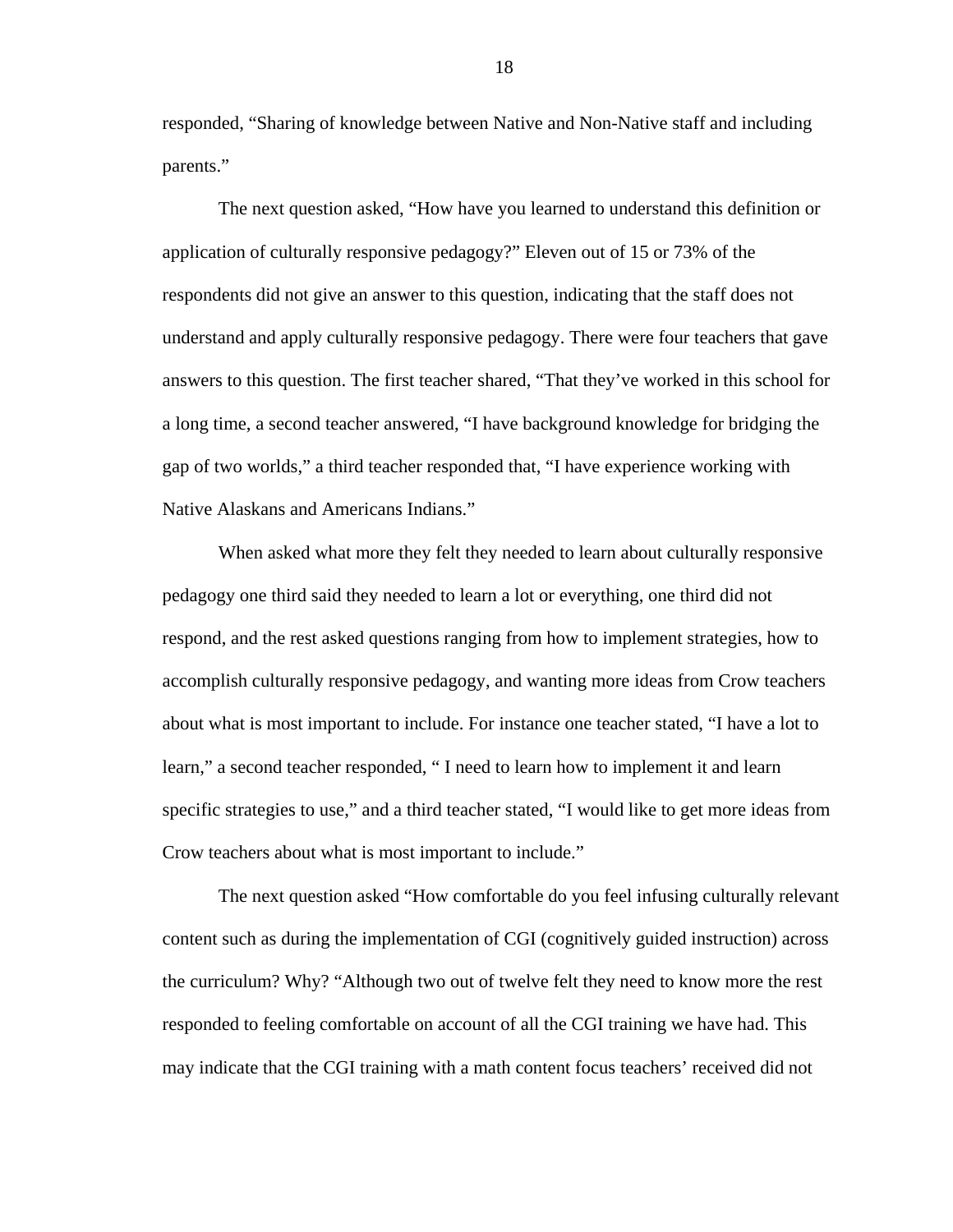allow for a sure transfer of what they learned into other subjects. All responses indicated its use in math but did not give any specifics about other subjects. For instance one teacher responded, "I feel fairly comfortable, but I would like to learn more specifics about the Crow culture," another teacher responded, "I use story problems that students can relate to so I am comfortable using culturally relevant content," and a third teacher stated, "I don't mind implementing cultural content as long as I have factual information to use."

Finally, the last question asked, "Is there anything else you would like to share such as another thought that you feel you didn't have a chance to share?" Two out of the fifteen respondents answered this question. One response stated that they felt Crow teachers needed to take a leadership role with the culture and the other suggested the need for culture to be taught as a special topic, with an educated professional teaching the Crow culture with some type of scope and sequence. One teacher responded, "I feel that Crow teachers need to take the leadership role with the culture," and the other teacher stated, "There needs to be a special class that is taught to all classes with an educated professional teaching the Crow Culture with some type of scope and sequence." Culturally Responsive Formative Assessment in Inquiry Based Science and Math Instruction Survey

The detailed findings from the Culturally Responsive Formative Assessment in Inquiry Based Science and Math Instruction Survey (CRFA, Appendix B) are presented immediately below. Key lessons from the survey and implications for the work of the PLC follow here and give a clear picture of where the staff is in their understanding and implementation of formative and culturally responsive assessment. Throughout the survey it is evident that Native teachers feel they are doing what needs to be done in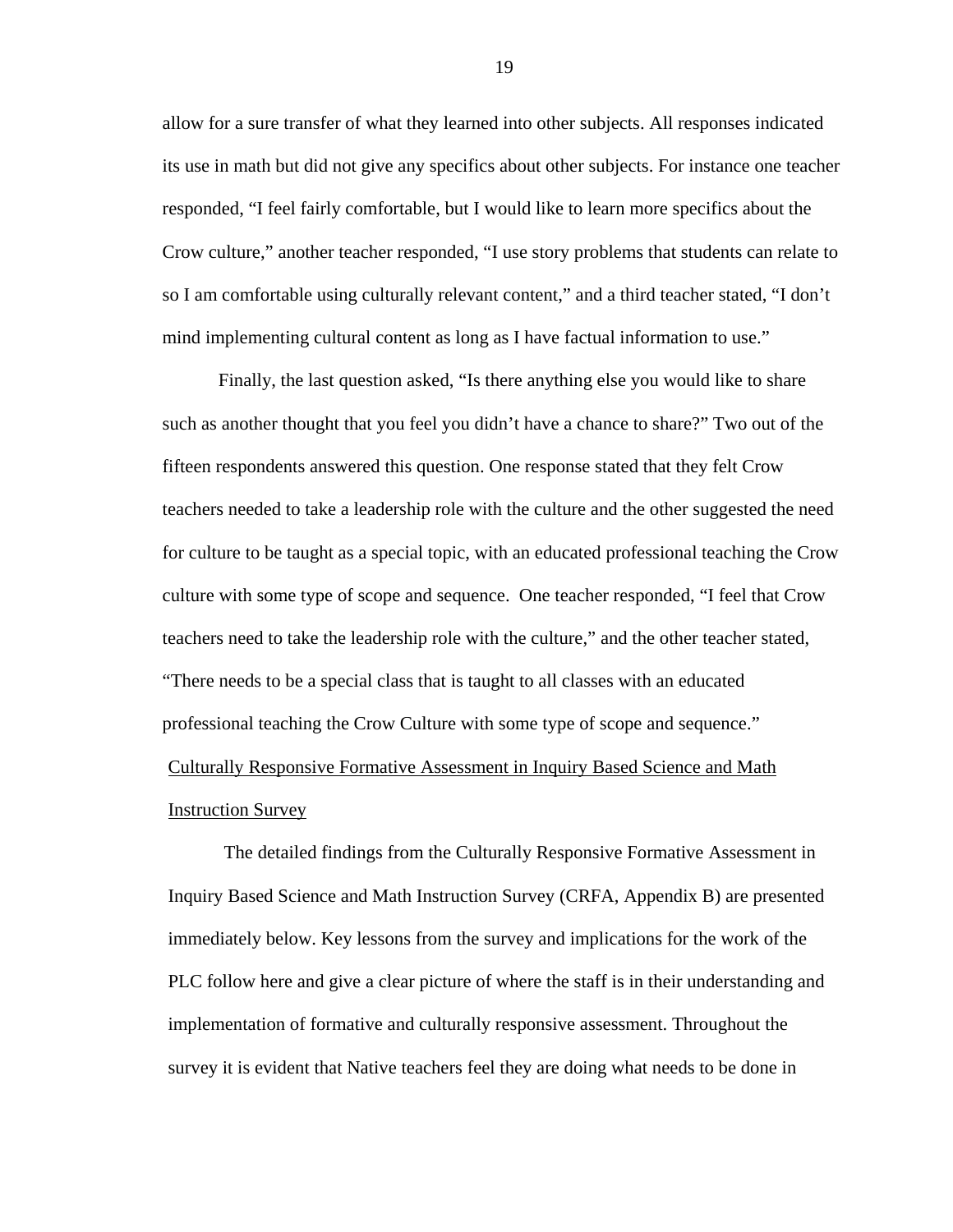regards to cultural responsiveness based on their personal knowledge of the culture. Non-Native teachers have voiced the need for Native teachers to share their knowledge and work collaboratively in their implementation of culturally responsive instruction and assessment. These results led me to conclude that collaboration between American Indian and non-American Indian staff must be arranged so that the knowledge and skills American Indian teachers have can benefit not only non-American Indian teachers but the students as well.

There is evidence that teachers at Crow School know that formative assessment is ongoing, but there is very little indication that formative assessment is being used to inform and drive science instruction. The application of culturally responsive assessment and pedagogy are areas that also need clarification and work. Perhaps these are areas that could be worked on with ongoing professional development and on designing instruction centered on student understanding based on the culture.

The Culturally Responsive Formative Assessment Survey was given on November 18, 2011. The CRFA survey was intended to help answer my research questions about the implementation, level of comfort and understanding of culturally responsive teaching and assessment, and whether these necessitate formation of a professional learning community (PLC).

A group of five teachers responded to the invitation to explore the CRFA themes of this study. The five teachers include three first grade teachers, two of whom are Crow Natives each with 20 plus years of teaching at Crow School, and with one being non-American Indian in her first year as a classroom teacher; one second grade teacher who is non-American Indian and in her 15th year as a classroom teacher; and one fifth grade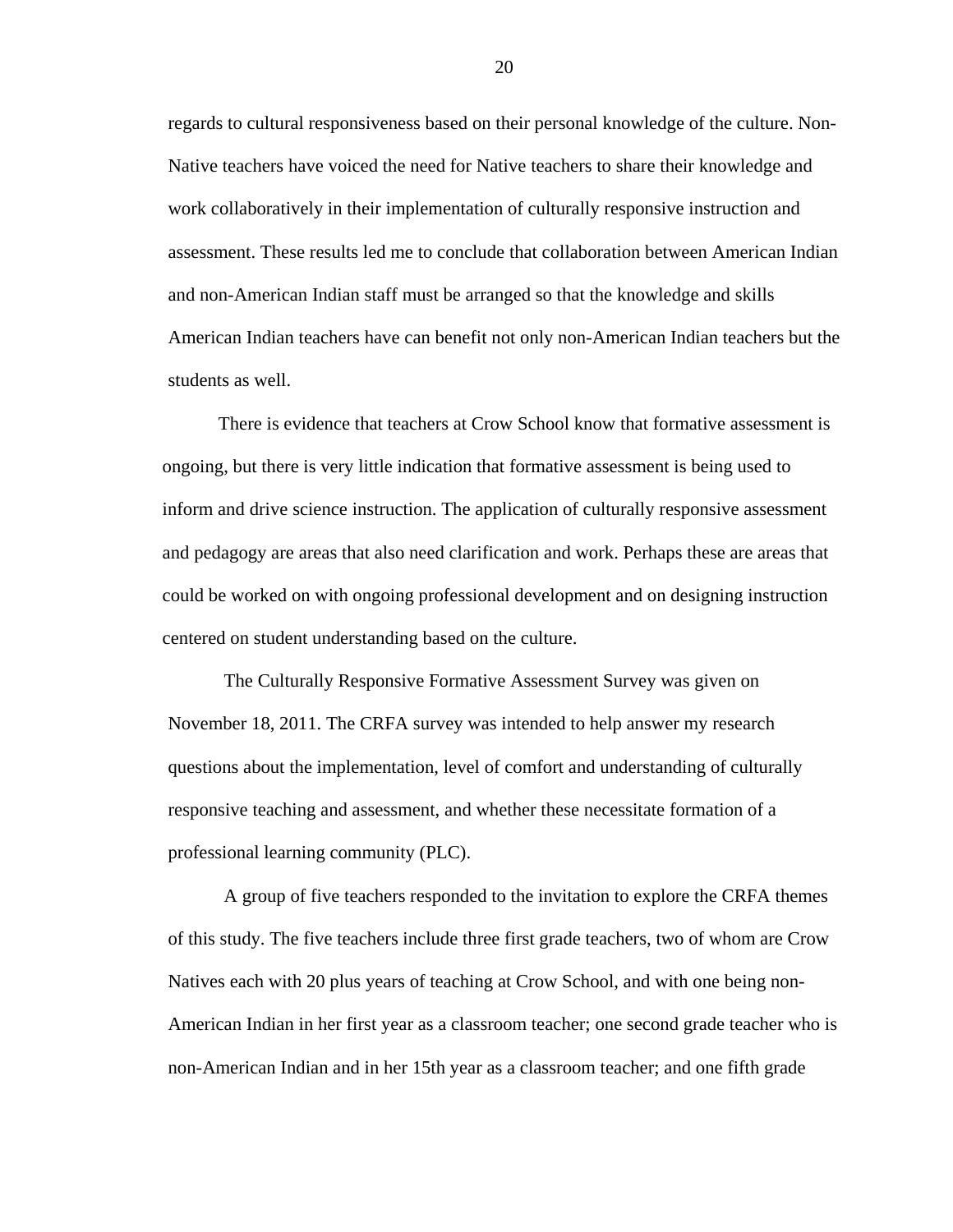teacher who is non-American Indian (but grew up on the reservation and is familiar with

the area and the people), and in her third year as a classroom teacher.

This survey asked eleven questions. The questions were rated on a scale of three including: "to a great degree" (3), "to a small degree" (2), and "not at all" (1) with the data collection results being summarized in Table 2.

## Table 2 *CRFA Survey Results*

| <b>CRFA Survey Results</b>                                                                                                                                                              |                                                                                                                                      | $3 =$ to a great | $2 =$ to a small | 1=Not at all   |  |
|-----------------------------------------------------------------------------------------------------------------------------------------------------------------------------------------|--------------------------------------------------------------------------------------------------------------------------------------|------------------|------------------|----------------|--|
|                                                                                                                                                                                         |                                                                                                                                      | degree           | degree           |                |  |
| 1. To what degree do you understand the meaning of culturally<br>responsive assessment?                                                                                                 |                                                                                                                                      | $\overline{2}$   | 3                | $\overline{0}$ |  |
| 2. To what degree do you understand how to implement culturally                                                                                                                         | $\mathbf{0}$                                                                                                                         | 3                | $\overline{2}$   |                |  |
| responsive assessment in the classroom?                                                                                                                                                 |                                                                                                                                      |                  |                  |                |  |
| 3. To what degree do you understand the meaning of formative<br>assessment?                                                                                                             | $\overline{3}$                                                                                                                       | $\mathbf{1}$     | $\mathbf{1}$     |                |  |
| 4. To what degree do you implement formative assessment in your<br>classroom?                                                                                                           | $\overline{4}$                                                                                                                       | $\overline{0}$   | $\mathbf{1}$     |                |  |
| 5. To what degree do you understand the meaning of inquiry-based<br>science teaching and learning?                                                                                      | 3                                                                                                                                    | $\mathbf{1}$     | $\mathbf{1}$     |                |  |
| 6. To what degree do you implement inquiry-based science teaching and<br>learning in your classroom?                                                                                    | $\boldsymbol{0}$                                                                                                                     | $\overline{4}$   | $\mathbf{1}$     |                |  |
| 7. To what degree do you understand the meaning of inquiry-based math<br>teaching and learning?                                                                                         | $\overline{2}$                                                                                                                       | $\overline{2}$   | 1                |                |  |
| 8. To what degree do you implement inquiry-based math teaching and<br>learning?                                                                                                         | 1                                                                                                                                    | 3                | $\mathbf{1}$     |                |  |
| 9. To what degree are you implementing an inquiry-based approach<br>across different subject areas in your classroom?                                                                   | $\overline{0}$                                                                                                                       | $\overline{4}$   | $\mathbf{1}$     |                |  |
| 10. To what extent are you getting the support, professional development,<br>and resources you need to effectively implement, inquiry-based teaching<br>and learning in your classroom? | $\overline{0}$                                                                                                                       | 5                | $\overline{0}$   |                |  |
| 11. Please add what kinds of PD, resources, etc.                                                                                                                                        | Four people indicated that they would like to become more confident                                                                  |                  |                  |                |  |
| you would like to become more confident and                                                                                                                                             |                                                                                                                                      |                  |                  |                |  |
| effective in implementing:                                                                                                                                                              | and effective in implementing culturally responsive approaches. One<br>person, a Crow teacher, commented that they she would like to |                  |                  |                |  |
| Culturally responsive approaches                                                                                                                                                        | implement cultural traditions in her approach and another person, a                                                                  |                  |                  |                |  |
|                                                                                                                                                                                         | non-Crow teacher, commented that she doesn't really understand                                                                       |                  |                  |                |  |
|                                                                                                                                                                                         | culturally responsive approaches.                                                                                                    |                  |                  |                |  |
| Formative assessment                                                                                                                                                                    | One person indicated that she would like to become more confident                                                                    |                  |                  |                |  |
|                                                                                                                                                                                         | and effective in implementing formative assessment. This person                                                                      |                  |                  |                |  |
|                                                                                                                                                                                         | commented that she understands formative assessment but finds it                                                                     |                  |                  |                |  |
|                                                                                                                                                                                         | difficult to use formative assessment effectively.                                                                                   |                  |                  |                |  |
| Inquiry-based approaches                                                                                                                                                                | One person indicated that she would like to become more confident                                                                    |                  |                  |                |  |
|                                                                                                                                                                                         | and effective in implementing inquiry-based approaches. One person                                                                   |                  |                  |                |  |
|                                                                                                                                                                                         | responded that our curriculum and materials are conducive for the                                                                    |                  |                  |                |  |
|                                                                                                                                                                                         | implementation of inquiry. One person commented that she                                                                             |                  |                  |                |  |
|                                                                                                                                                                                         | understands an inquiry-based approach but finds it difficult to use in                                                               |                  |                  |                |  |
|                                                                                                                                                                                         | all programs.                                                                                                                        |                  |                  |                |  |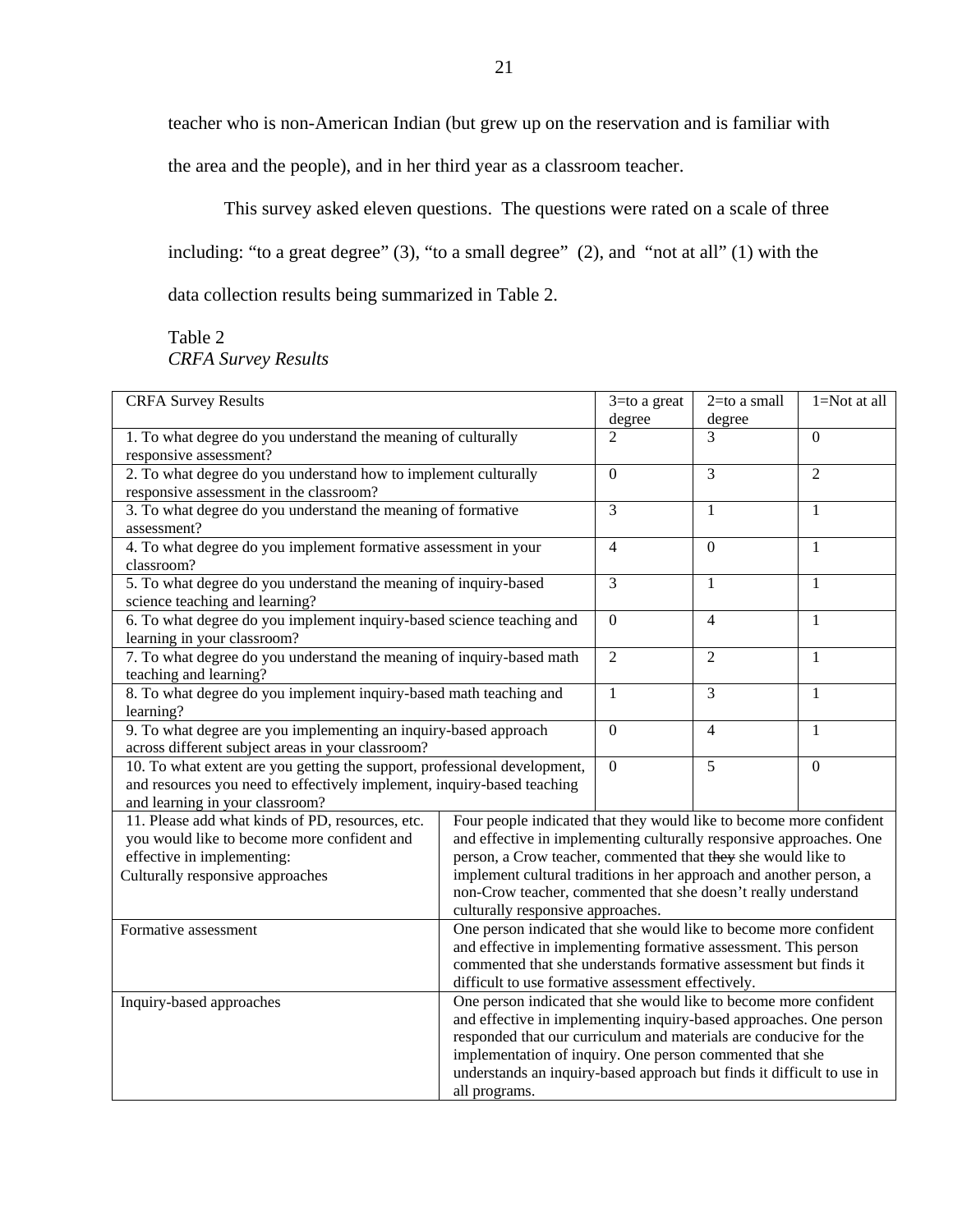I tallied up the number of responses to each of the questions. Question number one asked, "To what degree do you understand the meaning of culturally responsive assessment (CRA)?" with two people answering to a great degree, three answering to a small degree and none of them answering not at all. Based on these responses I can conclude that there is some understanding of the meaning of culturally responsive assessment.

Question number two asked, "To what degree do you understand how to implement CRA in the classroom?" Three responded to a small degree, and two answered not at all. I can conclude that although this group may understand the meaning of CRA they are not comfortable in their understanding of how to implement CRA in the classroom.

Question number three asked, "To what degree do you understand the meaning of formative assessment?" Three teachers responded to a great degree, one to a small degree, and one responded not at all. These responses tell me that levels of understanding for the meaning of formative assessment are varied in this group. The more experienced teachers were more likely to state that they understood formative assessment than those who have less experience in the classroom.

Question number four asked, "To what degree do you implement formative assessment in your classroom? As in question three, the responses varied with the majority of respondents answering that they implement formative assessment to a great degree and one choosing to a small degree. Again indicating more experienced teachers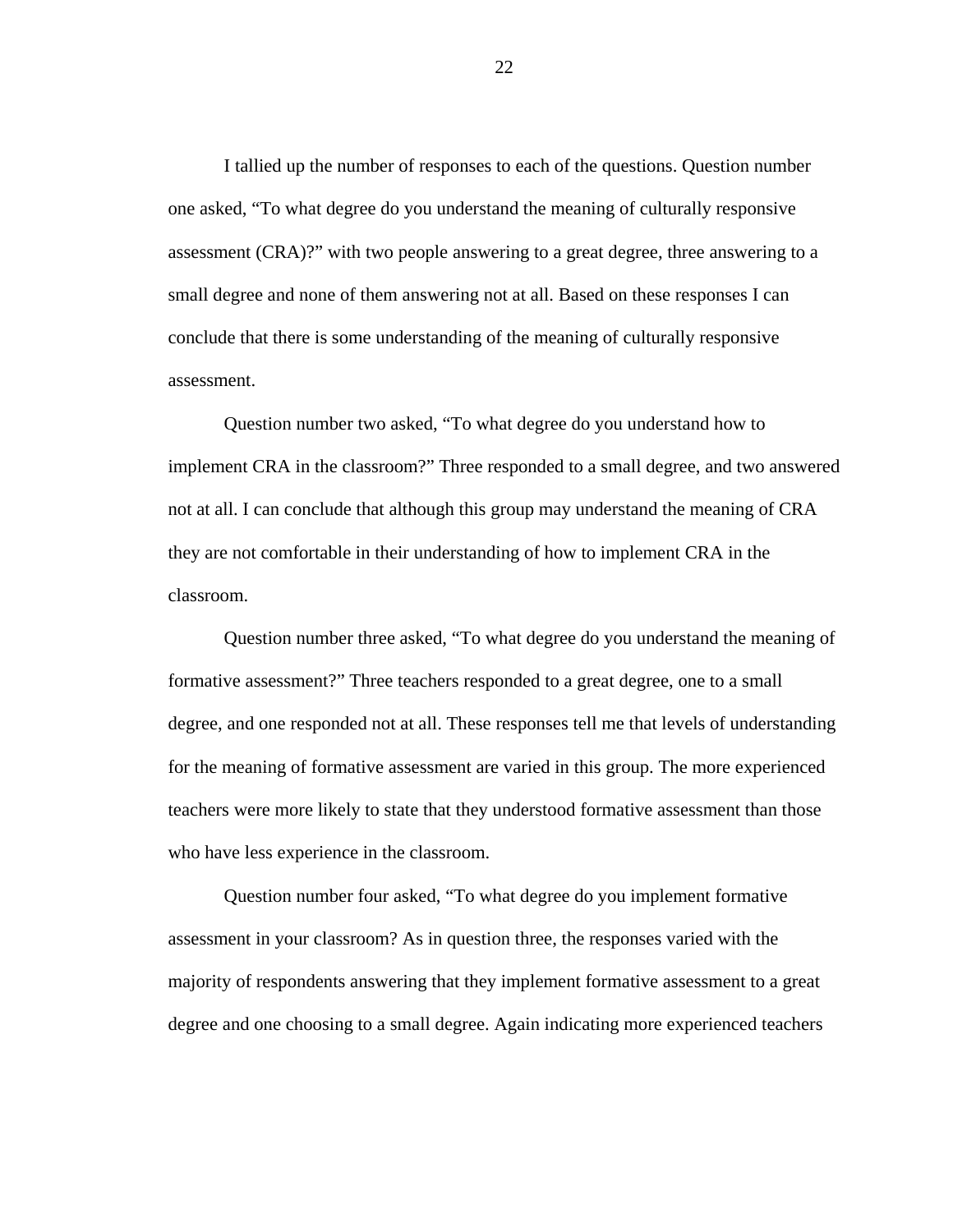were more likely to state that they implemented formative assessment than those who have less experience in the classroom.

Question number five asked, "To what degree do you understand the meaning of inquiry-based science teaching and learning?" Three responded to a great degree, one responded to a small degree, and one responded not at all. Again these responses point toward the more experienced teachers being more likely to state that they understood inquiry-based science teaching and learning than those who have less experience in the classroom.

Question number six asked, "To what degree do you implement inquiry-based science teaching and learning in your classroom?" None responded to a great degree, four responded to a small degree, and one responded not at all. This could be an indication that although many of the teachers understand the meaning of inquiry-based science teaching and learning they are not readily implementing inquiry-based science teaching and learning in the classroom. This could be a direct result of teachers not teaching science very often and therefore not responding "to a great degree."

Question number seven asked, "To what degree do you understand the meaning of inquiry-based math teaching and learning?" Two responded to a great degree, two responded to a small degree, and one responded not at all. These responses indicate the levels of understanding inquiry-based math teaching and understanding vary, and more experienced teachers were more likely to state that they understood formative assessment than those who have less experience in the classroom, indicating an ongoing pattern.

Question number eight asked, "To what degree do you implement inquiry-based math teaching and learning?" One responded to a great degree, three responded to a small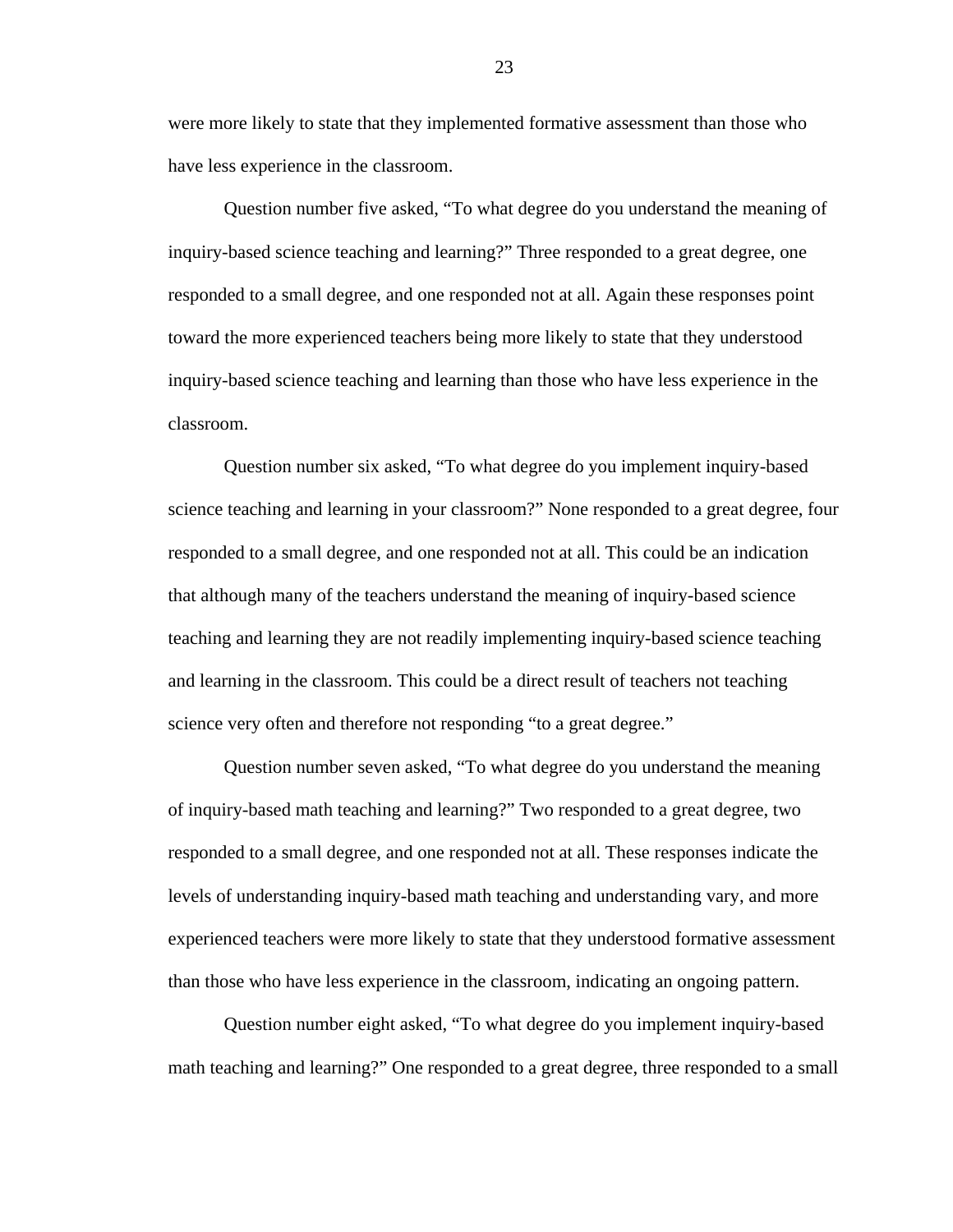degree, and one responded not at all. Again this tells me that although teachers may understand the meaning of inquiry-based math teaching and learning they are not implementing it in their math teaching and learning.

Question number nine asked, "To what degree are you implementing an inquirybased approach across different subject areas in your classroom?" None responded to a great degree, four responded to a small degree, and one responded not at all. Although the majority of respondents (four out of five) implement inquiry-based approaches to a small degree across different subject areas there is still a level of improvement needed.

Question number ten asked, "To what extent are you getting the support, professional development, and resources you need to effectively implement, inquirybased teaching and learning in your classroom?" All five responded receiving this support to a small degree. Again this indicates that there is room for improvement in this area.

Finally question 11 stated, "Please add what kinds of PD, resources, etc. you would like to become more confident and effective in implementing: Formative assessment; inquiry-based approaches; other (please explain)." Four people indicated that they would like to become more confident and effective in implementing culturally responsive approaches. One person, a Crow teacher, commented that she would like to implement cultural traditions in her approach and another person, a non-Crow teacher, commented that she doesn't really understand culturally responsive approaches. One person indicated that she would like to become more confident and effective in implementing formative assessment. This person commented that she understands formative assessment but finds it difficult to use formative assessment effectively. One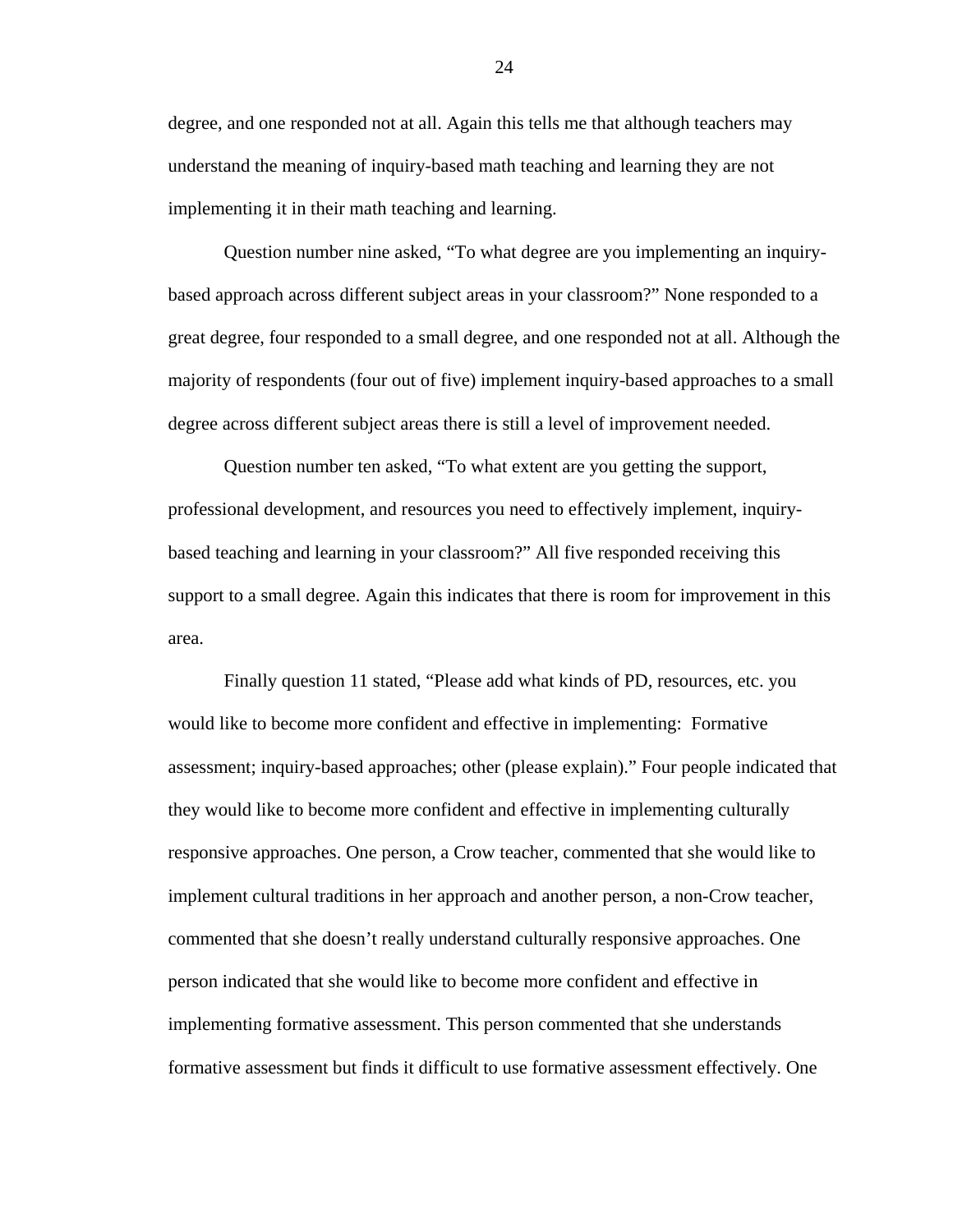person indicated that she would like to become more confident and effective in implementing inquiry-based approaches.

Based on responses to the last item in the CRFA survey that asks what kinds of professional development, and resources would be needed to implement inquiry-based teaching and learning in the classroom I can conclude that implementation of the cultural traditions, understanding of culturally responsive approaches, implementation of formative assessment, and inquiry-based approaches, the foci of my original research questions, are all areas of need in this group.

#### CRFA Interviews

In addition to the CRFA Surveys, an interview on CRFA was conducted with the same five volunteer teachers, using a focus group approach. When asked what brought them to teach at Crow School, three out of the five or sixty percent responded that they choose to teach at Crow School because they live or lived here to begin with. A friend brought two out of the five or 40% here, although one of these two grew up on the reservation, having left and returned because of a career change.

All those interviewed described varying modes of completing their teacher preparation. Two of the five or 40% of the teachers received their teacher preparation online. One of the two received her teacher preparation through Montana State University-Billings and the other through Western Governors University. The other three out of the five or 60% received their teacher preparation in the traditional face-to-face way. Two through MSU-Billings in Billings, Montana and one from Moorehead State University in Minnesota. During the course of the interviews an interesting trend that arose was that the two teachers who received their teacher preparation courses out of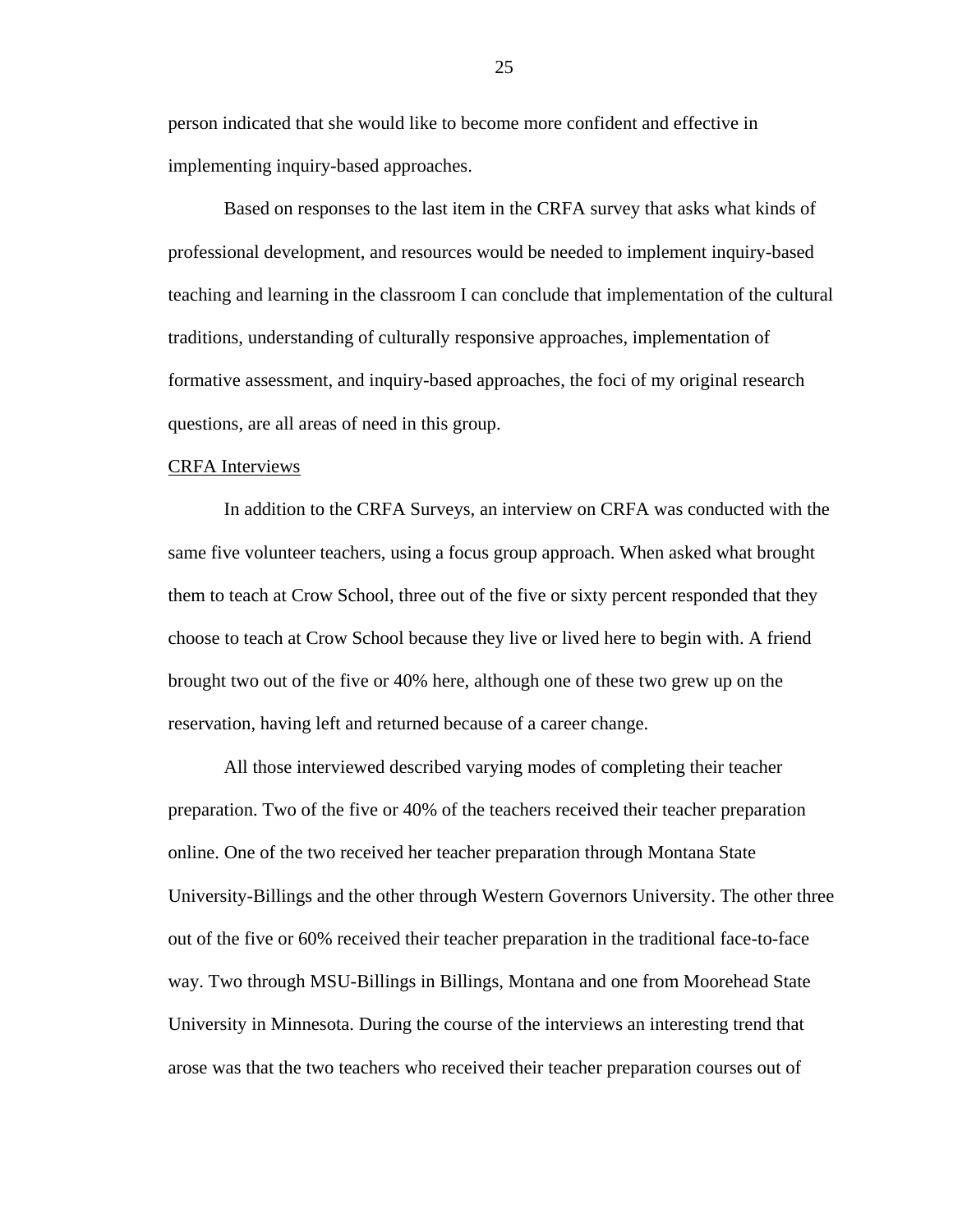state, one online and the other traditionally, both took a course that addressed teaching students from differing cultures.

When asked to describe any preparation that was received on implementing inquiry-based science instruction three out of the five or 60% responded that they did receive preparation for inquiry-based science instruction through their science methods class. Two out of the five or 40% took a method of science course that did not offer any preparation in inquiry-based science instruction.

When asked about any on the job professional development or classroom experience in implementing inquiry-based science instruction three out of the five or 60% have received no professional development on teaching science. Two out of the three or 40% said that they received professional development for teaching science through a grant from Little Bighorn College, which is the Crow Tribal college located in Crow Agency.

The interviewees were asked to describe the difference between pre-service, early career, and present practice in their implementation of inquiry-based science instruction. Responses varied from being able to plan out and actually have time allotted for inquirybased science while student teaching. Being required to put it in a lesson plan by two of the five or 40%, to three out of the five or 60% having nothing pertaining to inquirybased science instruction in their pre-service experience. Two out of the five or 40% received professional development (PD) on science instruction early in their teaching careers. Four out of the five or 80% say they have received nothing in their present practice and one out of the five or 20% has received some science instruction PD from a science summit brought in by scientists from MSU.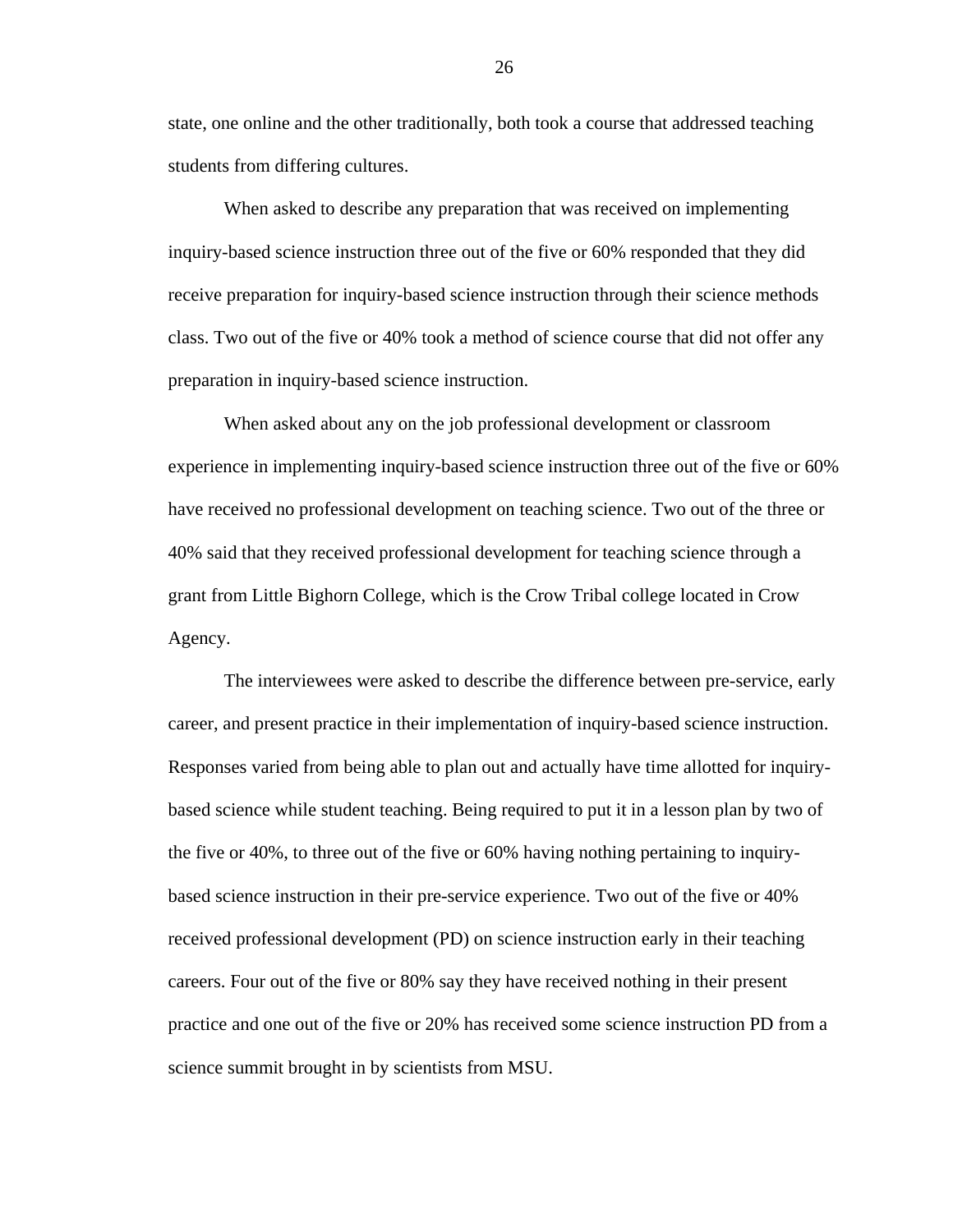Teachers were asked to describe the preparation they received for implementing formative assessment. During their pre-service preparation three out of the five or 60% responded that they received little or nothing at all pertaining to formative assessment. Two out of the five or 40% received some preparation ranging from learning how to include formative assessment in lesson plans to assessing individual students. Interviewees' responses about on-the-job professional development and classroom experience ranged from receiving training from the District in Reading First, guided reading training, cognitively guided instruction (CGI) training for math, and training for the District's math curriculum. However, none of the teachers responded that they received any PD for implementing formative assessment in science.

When asked to describe the preparation they received for implementing culturally responsive teaching two out of the five or 40% of the teachers indicated having taken courses on how culture affects schools and eliminating bias in the classroom. Three out of the five or 60% responded to receiving nothing.

Regarding preparation received for implementing culturally responsive teaching through on-the-job PD and classroom experience two out of the five or 40% of the teachers benefited from the Indian Education for All mandated by the state of Montana through (IEFA) conferences and the Office of Public Instruction's website. One of the five or 20% of the teachers responded that she has not received any PD on culturally responsive teaching. Two out of the five or 40% acknowledged that being Crow Natives themselves helps them to bring their personal experiences into the classroom. Two out of the five or 40% responded that being immersed in the culture (as 100% of the students, 44% of the classroom teachers, and 94% of the paraprofessional staff are Native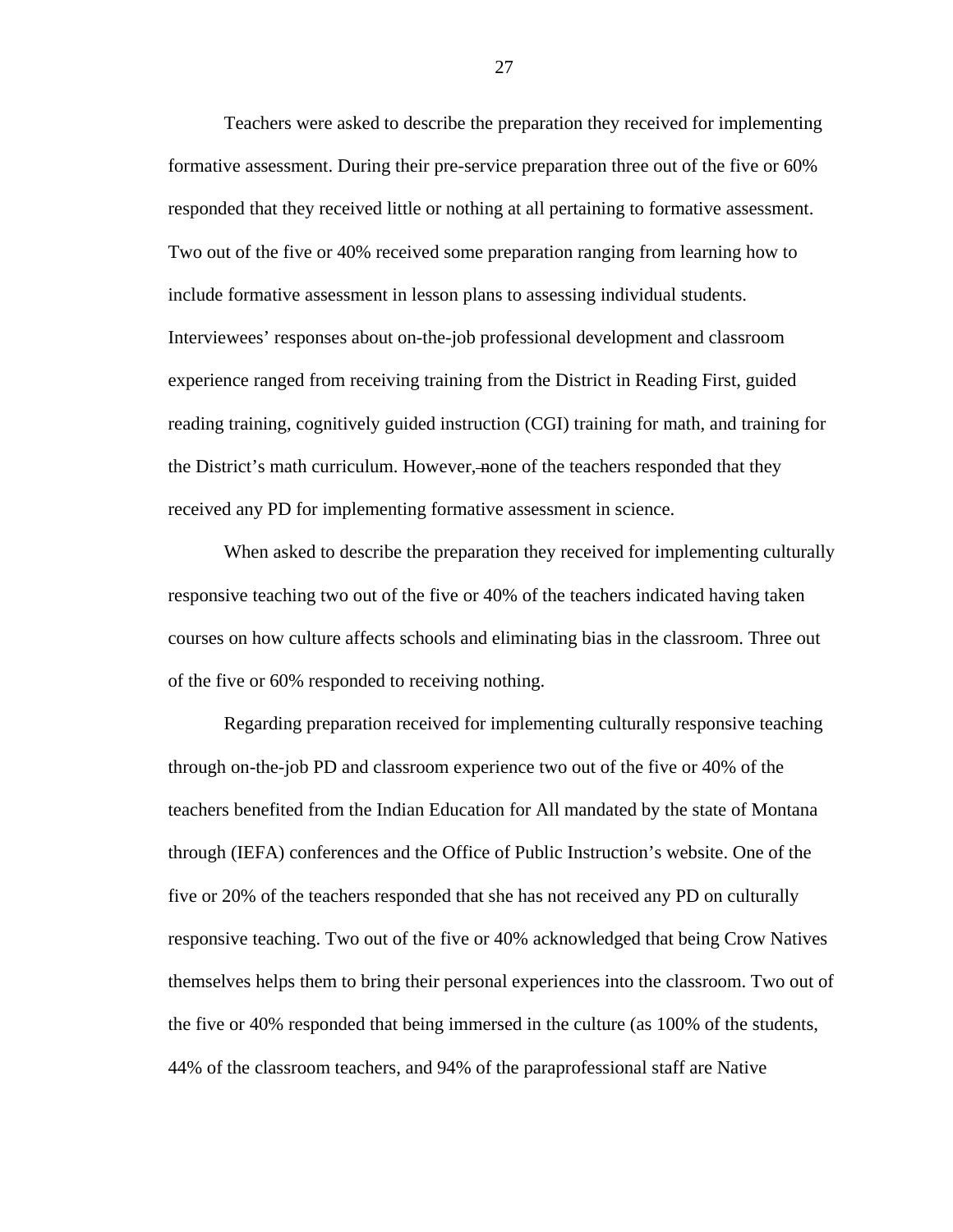American) has benefited them. One out of the five or 20% responded that although she is not a Crow tribal member she grew up locally and has an understanding of the culture, which she believes gives her some experience with the culture.

When asked to describe the preparation they received in their pre-service experience for implementing culturally responsive formative assessment all or 100% of the teachers responded that they did not receive any preparation for CRFA.

When asked to describe the preparation they received since coming to this community regarding integrating local culture into instruction in science or other subject areas, the results were varied. The first teacher responding voiced that integrating culture into instruction is a hard thing to figure out and she hasn't received any preparation from Crow School. Three out of the five or 60% were born and raised here so growing up in this area has benefitted them. One out of the five or 20% noted that the IEFA lessons are available but are not specific to the Crow Reservation area and would not know how to implement them.

The interviewees were asked what they knew about the idea of culturally responsive teaching. Responses stressed the importance of knowing how students live and learn, and using students' background to build upon.

When asked what they knew about the idea of formative assessment to drive instruction, the teachers' responses ranged from using questioning, consistency, building knowledge through strengths and weaknesses, starting points, and developing ways to get where kids need to be.

Responses concerning what was known about the idea of inquiry-based science instruction were as follows. Interviewee #1 responded: not that much; kids are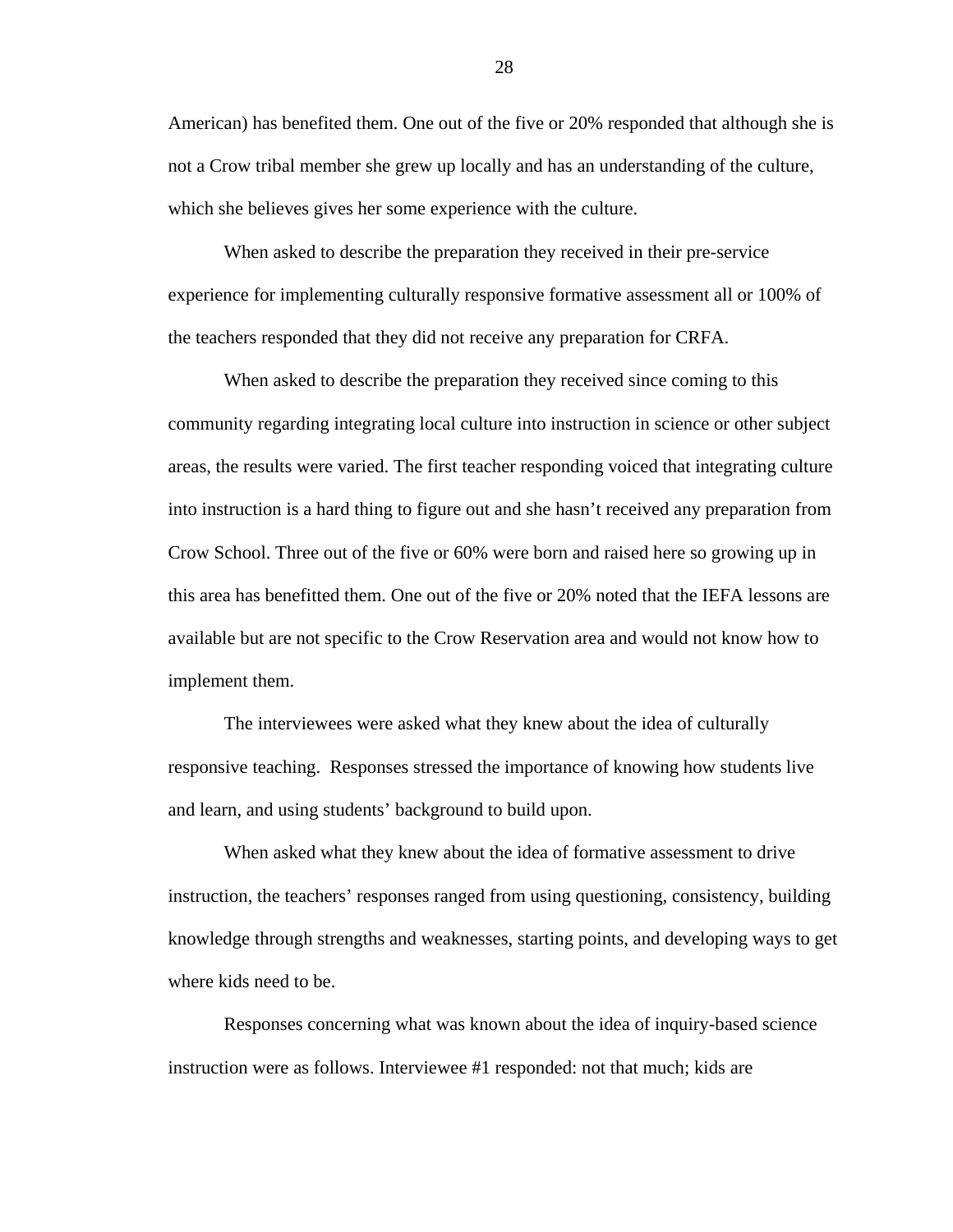experiencing the lessons for themselves; student based; student driven; not looking in a science book and saying can you whip out the definitions. Interviewee #2's responses included: not much no time to even teach science; and a little bit of science is discussed in the reading units but no assessments. Interviewee #3 stated: I have not had any PD in that; just what I've learned as a teacher to try and make it more meaningful by allowing them to take ownership of their learning; it is hard to motivate kids; hardly any curiosity. Interviewee #4 said: want kids thinking on their own; thinking about things; wanting to try things about why things work the way they do; thinking; asking questions light bulbs are lighting; instead of just showing them getting them to think about why. Interviewee #5: Nothing really in science although we have had CGI training for math.

When asked to give an example of one time they felt that they successfully reached one of their Native students, and what made this particular experience a success, responses were varied. One teacher explained how she was counting back for subtraction and how a student made it his own by using the number line to gain understanding. Another interviewee voiced that she could reach a lot of her students on their level of cultural beliefs and prayer. One interviewee could not think of any one student or event, but stated that when you see students in high school and greet them and are told that you were their favorite teacher, then you know you've done something right. One teacher said that just seeing growth in a student from where they started, and where they are now, showed success. Finally one interviewee voiced that seeing students graduate from high school or college and knowing that she had a part in this gave her a sense of success.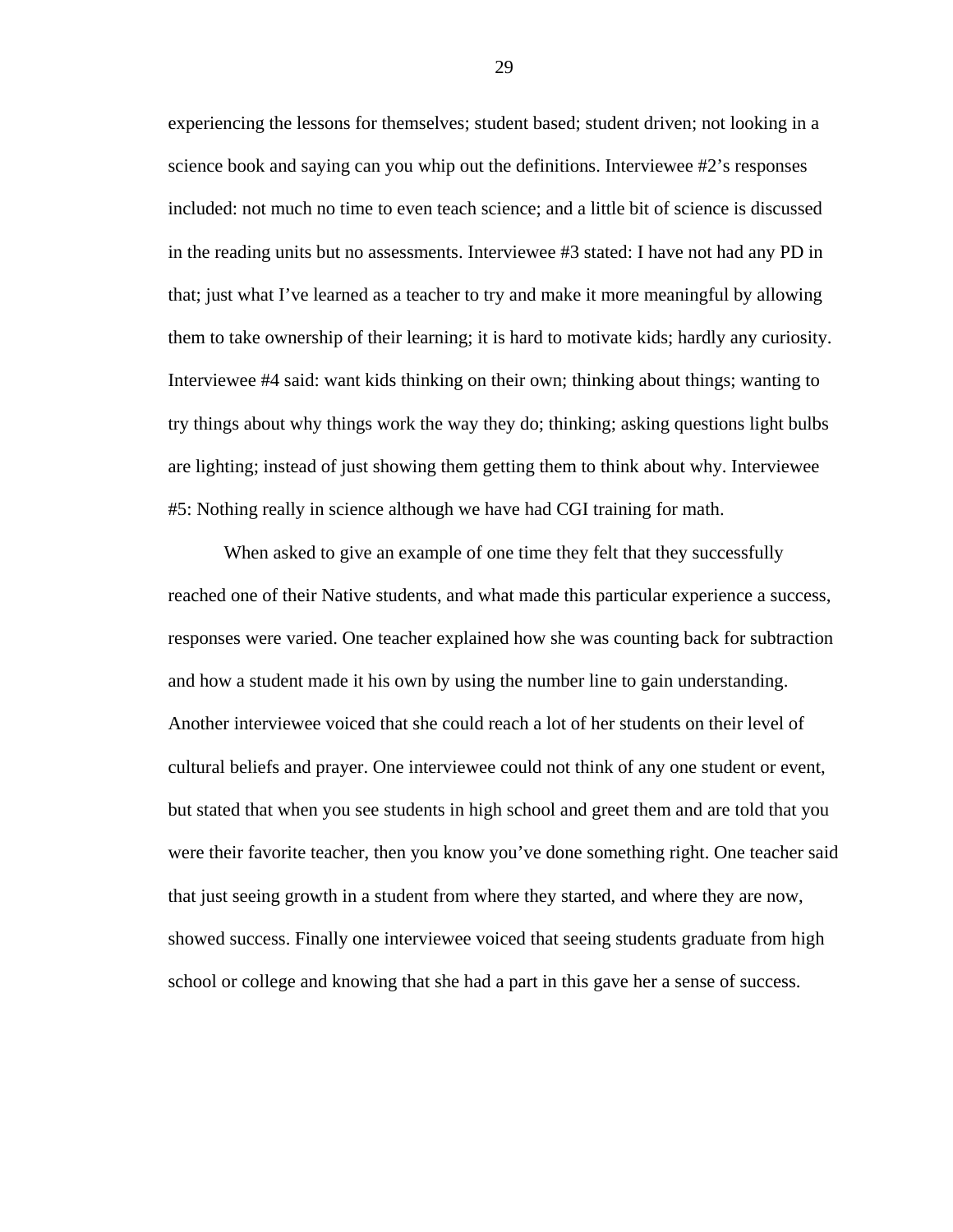#### Cultural Competency Observations

Classroom observations were conducted using the Cultural Competency Classroom Observation Protocol (COP) (Sievert, 2010). Introduced in detail in the Methodology section above, it is a measure of key indicators of cultural competency in these four areas: content, pedagogy, classroom environment, and language use and strategies (Appendix D). Observations were conducted during cognitively guided instruction (CGI) for math. CGI math is an approach to math instruction that the Crow School utilizes as a best practice for cultural responsiveness. CGI is an approach to teaching math that focuses on students' understanding and problem solving strategies though questioning and facilitating discussion and sharing children's thinking. During the previous interviews on CRFA it became evident that science is rarely taught at Crow School and is a direct result of the focus on No Child Left Behind's focus on raising scores in reading and math. Therefore it was decided that math would be observed since Crow School has been implementing a culturally responsive math approach through the use of CGI.

In order to gain a more accurate picture of the results in Table 3 I will combine key indicator ratings 1, 2, and Don't Know (DK) together as rating low in culturally competent content and combine ratings 3, 4, and 5 as moderate to high in culturally competent content. Any key indicator rating not applicable (NA) will not be included in the formula because the key indicator was not observed and/or did not pertain to the lesson.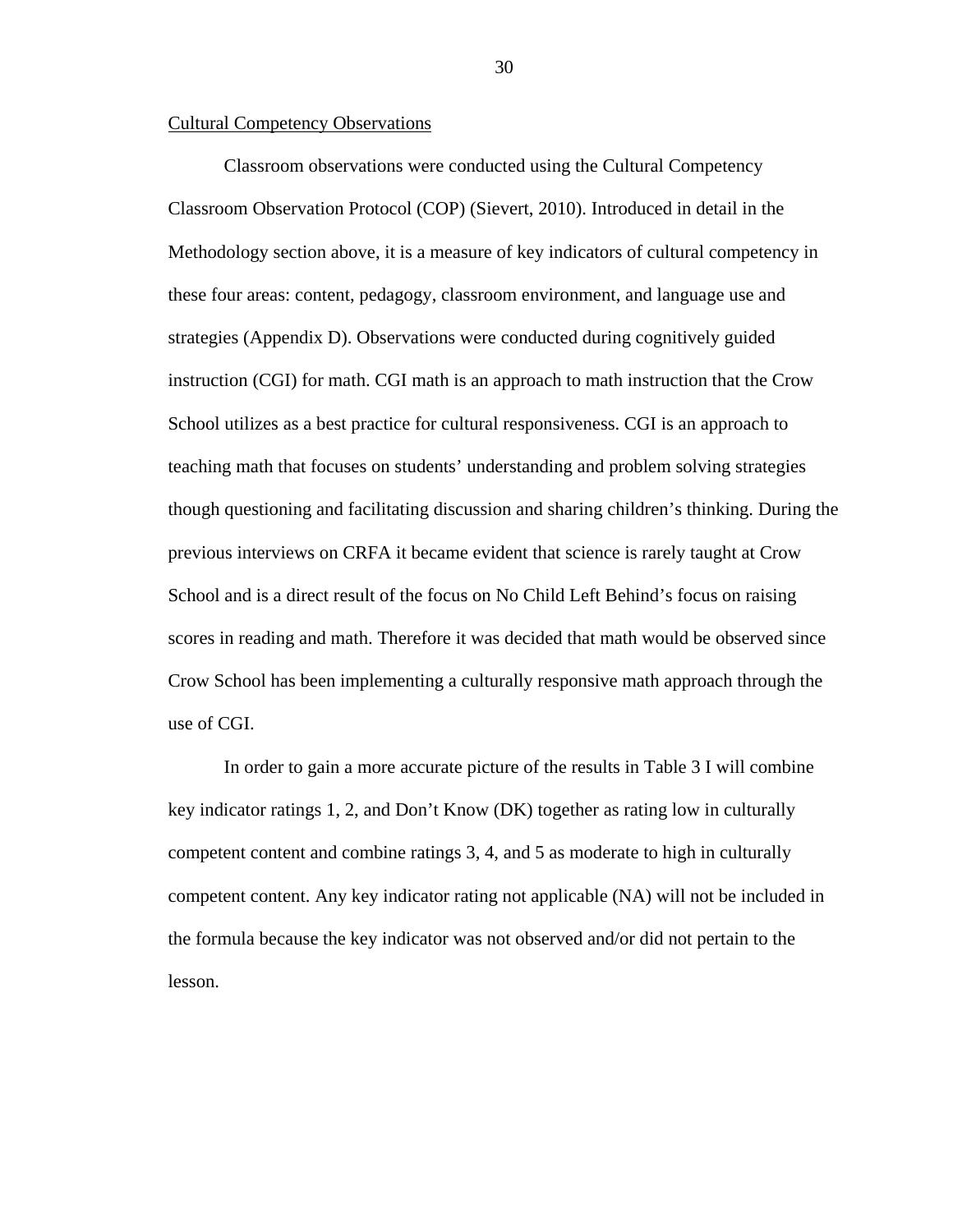80% of all ratings assigned in Table 3 were a 1, 2, DK, or no response and only three responded to 3 or above, indicating that cultural competency with respect to the content of the observed math lessons was extremely low.

Key indicator number 6 states that the lesson addresses the responsible and ethical use of science and technology. Since math lessons were observed, I looked for references to the responsible and ethical use of math and technology. Four out of the five or 80% observed received a rating of NA because there was no use of technology during this math lesson. One out of the five or 20% of those observed received a one because they were presenting their math lesson on an interactive whiteboard.

Key indicator number seven, states that content is inclusive and accurate, with no stereotype or bias (by omission, defamation, imbalance, generalization, etc.). One out of five received a rating of one indicating that content is not relevant, responsive and respectful to students' cultures and learning preferences. Three out of the five or 60% received a rating of three, which is a moderate range rating between content that is not relevant, responsive and respectful in these areas and content that is. One out of the five received a rating of NA because this indicator was not observed during this lesson.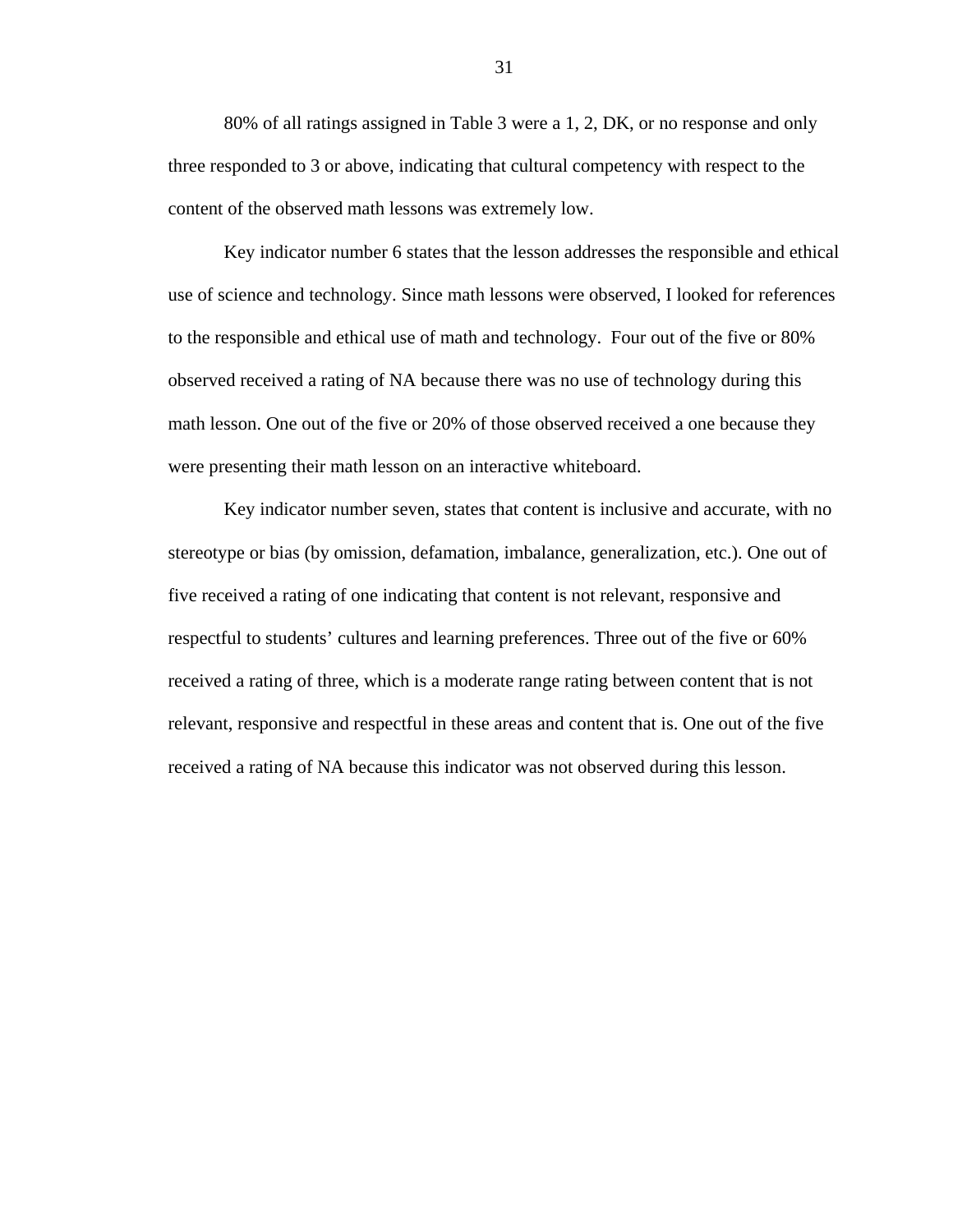Table 3 *Culturally Competent Content*

| Ratings of Key Indicators                                                                                                                                                                                                         |                | 2 | 3 | 4 | 5 | <b>DK</b> | <b>NA</b> |
|-----------------------------------------------------------------------------------------------------------------------------------------------------------------------------------------------------------------------------------|----------------|---|---|---|---|-----------|-----------|
| 1. Lesson connects to the local community, balances contemporary<br>and historical content, and/or includes other local tribal knowledge.                                                                                         | $\overline{4}$ |   |   |   |   |           | 1         |
| 2. Lesson concepts are contextualized in a scenario or problem that<br>is relevant and significant to local tribal community(s)/culture(s).                                                                                       | $\overline{4}$ |   |   |   |   |           | 1         |
| 3. Content is practical, with potential benefits to local tribal<br>community(s)                                                                                                                                                  | 4              |   |   |   |   |           |           |
| 4. Content reflects respect for Indigenous science knowledge,<br>Western science knowledge, and multiple worldviews                                                                                                               | $\overline{4}$ |   |   |   |   |           |           |
| 5. Content is presented from a holistic perspective, addressing<br>relationships, interactions, and/or cycles.                                                                                                                    | $\overline{4}$ |   |   |   |   |           |           |
| 6. Lesson addresses the responsible and ethical use of science and<br>technology.                                                                                                                                                 | $\mathbf{1}$   |   |   |   |   |           | 4         |
| 7. Content is inclusive and accurate, with no stereotype or bias (by<br>omission, defamation, imbalance, generalization, etc.)                                                                                                    | 1              |   | 3 |   |   |           |           |
| 8. Cultural content is significant and designated as appropriate for<br>sharing in classrooms by local tribal communities. (Content is not<br>presented as a sidebar, extension or novelty; is not taboo or<br><i>offensive</i> ) | $\overline{4}$ |   |   |   |   |           | 1         |

Observations of culturally competent pedagogy were varied. In order to gain a more accurate picture of the results in Table 4, I will combine key indicators 1, 2, and don't know (DK) together as rating low in culturally competent pedagogy and combine ratings 3, 4, and 5 as rating moderate to high culturally competent pedagogy. Any key indicator rating not applicable (NA) will not be included in the formula because the key indicator was not observed and/or did not pertain to the lesson.

As shown in Table 4, 58% of all ratings assigned were a 1, 2, DK, or not observed and 37% were a 3 or above, indicating that culturally competent pedagogy of the observed math lessons was low. 80% of observations of key indicator 2 were a 1 indicating that collaborative work and social construction of knowledge was not encouraged in the observed math lesson. 100% of key indicator 5 rated 1 signifying that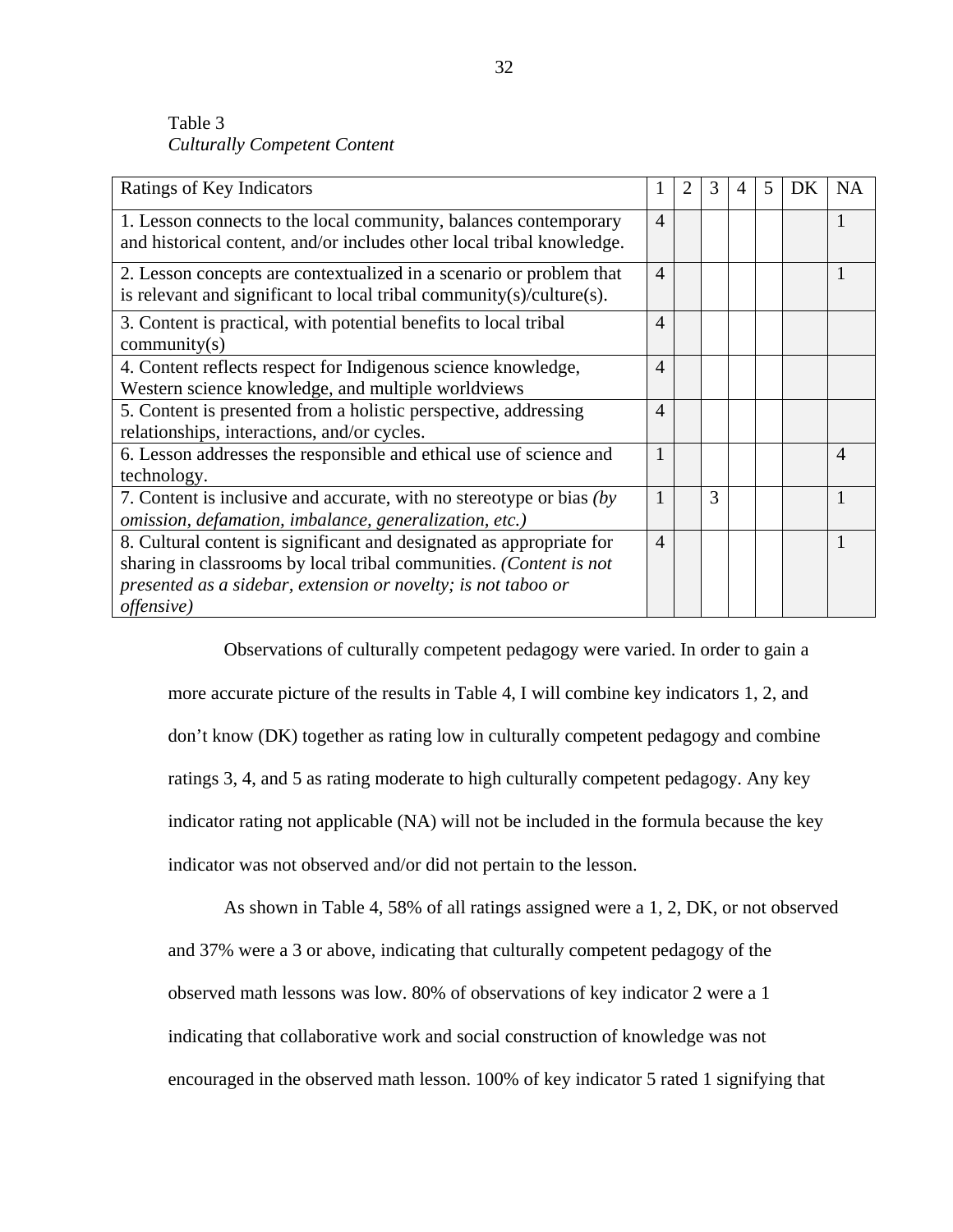elders, tribal professionals, family and/or other community members hold significant

roles in classroom curriculum and instruction is extremely low. Another significant

indicator would be key indicator 9 which shows 80% of all ratings assigned were a 1, 2,

DK or not observed signifying methods of integrating creativity and art are being used to

support student learning is very low.

## Table 4 *Culturally Competent Pedagogy*

| Ratings of Key Indicators                                                            |                | $\overline{2}$ | 3 | $\overline{4}$ | 5 | DK             | <b>NA</b> |
|--------------------------------------------------------------------------------------|----------------|----------------|---|----------------|---|----------------|-----------|
| 1) Mentor $\rightarrow$ apprentice observational learning method is employed. (e.g., |                |                | 3 |                |   |                |           |
| modeling or demonstration, adult to student or student to student).                  |                |                |   |                |   |                |           |
| 2) Collaborative work and social construction of knowledge is encouraged             | $\overline{4}$ |                |   |                |   |                |           |
| 3) Private practice before public demonstration of proficiency is supported.         |                |                | 3 |                |   |                |           |
| Teacher does not unexpectedly single out students to respond or demonstrate          |                |                |   |                |   |                |           |
| proficiency.                                                                         |                |                |   |                |   |                |           |
| 4) Lesson requires practical application of knowledge by students to answer          | $\overline{2}$ | $\mathbf{1}$   |   | $\overline{2}$ |   |                |           |
| relevant questions or solve problems.                                                |                |                |   |                |   |                |           |
| 5) Elders, tribal professionals, family and/or other community members hold          | 5              |                |   |                |   |                |           |
| significant roles in classroom curriculum and instruction.                           |                |                |   |                |   |                |           |
| 6) Lesson is experiential, utilizing natural and authentic contexts                  | $\overline{2}$ |                |   |                |   |                |           |
| 7) Instructional time is flexible and adequate time is available for individual      |                |                |   | $\overline{2}$ |   |                |           |
| student's learning needs.                                                            |                |                |   |                |   |                |           |
| 8) Lesson provides time for and encourages student reflection and meta-              | 1              | $\overline{2}$ |   |                |   |                |           |
| cognition.                                                                           |                |                |   |                |   |                |           |
| 9) Methods integrating creativity and art are used to support student learning       | $\overline{4}$ |                |   |                |   |                | 1         |
| (symbols, metaphors, storytelling, visual arts, music, etc.).                        |                |                |   |                |   |                |           |
| 10) Multiple sensory formats and resources are used to teach and represent           | $\mathbf{1}$   | $\overline{2}$ | 1 |                | 1 |                |           |
| content (aural, visual, kinesthetic, etc.).                                          |                |                |   |                |   |                |           |
| 11) Teacher uses extended wait time and flexible conversational pace to              | 1              | $\overline{2}$ |   |                | 1 | $\overline{1}$ |           |
| encourage meaningful student discussion.                                             |                |                |   |                |   |                |           |
| 12) Meaningful and frequent assessments, including alternative forms of              | 1              | $\overline{2}$ |   |                |   |                | 1         |
| assessment, are used to inform instruction, support student learning and assist      |                |                |   |                |   |                |           |
| students in monitoring their learning. (e.g. oral presentation, artwork,             |                |                |   |                |   |                |           |
| storytelling, problem based assessment, performance assessment, practical use        |                |                |   |                |   |                |           |
| of tools and resources, technology use).                                             |                |                |   |                |   |                |           |

In order to gain a clear picture of the results in Table 5, I will combine key

indicator ratings 1, 2, Don't Know (DK), and no response together as rating low in

culturally competent classroom environment (CCCE) and combine ratings 3, 4, and 5 as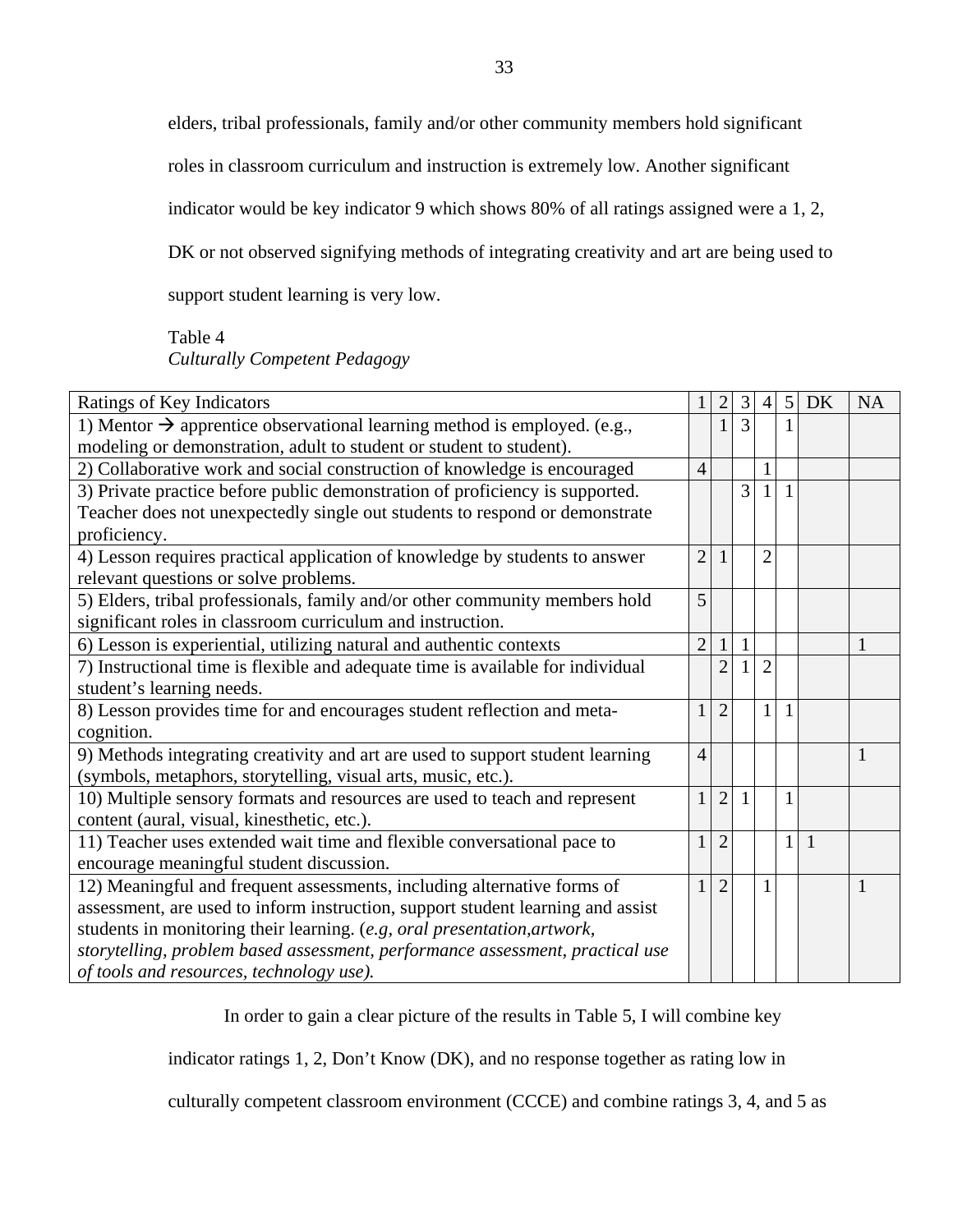34

moderate to high in CCCE. Any key indicator rating not applicable (NA) will not be included in the formula because the key indicator was not observed and/or did not pertain to the lesson.

80% of CCCE ratings assigned in Table 5 were a 3, 4, or 5, and only 17% were a

1, 2, DK, or no response, indicating that cultural competency with respect to the

classroom environment of the observed math lessons was moderate to high. 80% of key

indicators 2, 3, 4, 6, and 7 assigned in Table 5 were given a rating of 3, 4, or 5, and only

17% were given a rating of 1,2, DK, or no response indicating that cultural competency

with respect to the classroom environment of the observed math lessons was moderate to

high. 100% of rating 5 were a 3, 4, or 5 indicating that the classroom community is safe

and respectful, and not risky for student's dignity and self-esteem.

### Table 5 *Culturally Competent Classroom Environment*

| Ratings of Key Indicators                                        |              | 3                           | 4              | 5              | DK | <b>NA</b> |
|------------------------------------------------------------------|--------------|-----------------------------|----------------|----------------|----|-----------|
| 1) Classroom is student centered, allowing students choice and   | $\mathbf{1}$ | っ                           |                |                |    |           |
| power sharing and supporting the development of self             |              |                             |                |                |    |           |
| regulated learners; hierarchies are minimized                    |              |                             |                |                |    |           |
| 2) Classroom interactions show appreciation and respect for      |              | $\mathcal{D}_{\mathcal{L}}$ |                |                |    |           |
| diverse cultures, differing perspectives, life experiences,      |              |                             |                |                |    |           |
| values, and norms.(between adults/students and                   |              |                             |                |                |    |           |
| students/students)                                               |              |                             |                |                |    |           |
| 3) Teacher's disposition is personable, caring, warm,            |              |                             | $\overline{2}$ | $\overline{2}$ |    |           |
| humorous, respectful, and supportive, not authoritarian, formal  |              |                             |                |                |    |           |
| and/or rigid.                                                    |              |                             |                |                |    |           |
| 4) Teacher is discrete in communications with individual         |              |                             | 3              |                |    |           |
| students.(in addressing behavior, offering assistance, giving    |              |                             |                |                |    |           |
| praise, etc.)                                                    |              |                             |                |                |    |           |
| 5) Classroom community is safe and respectful, not risky for     |              |                             | 3              |                |    |           |
| student's dignity and self esteem.                               |              |                             |                |                |    |           |
| 6) Access to resources is equitable, providing all students with | 1            |                             | 3              |                |    |           |
| ample opportunities to use them as needed                        |              |                             |                |                |    |           |
| 7) Teacher demonstrates high expectations for all students.      |              |                             | っ              |                |    |           |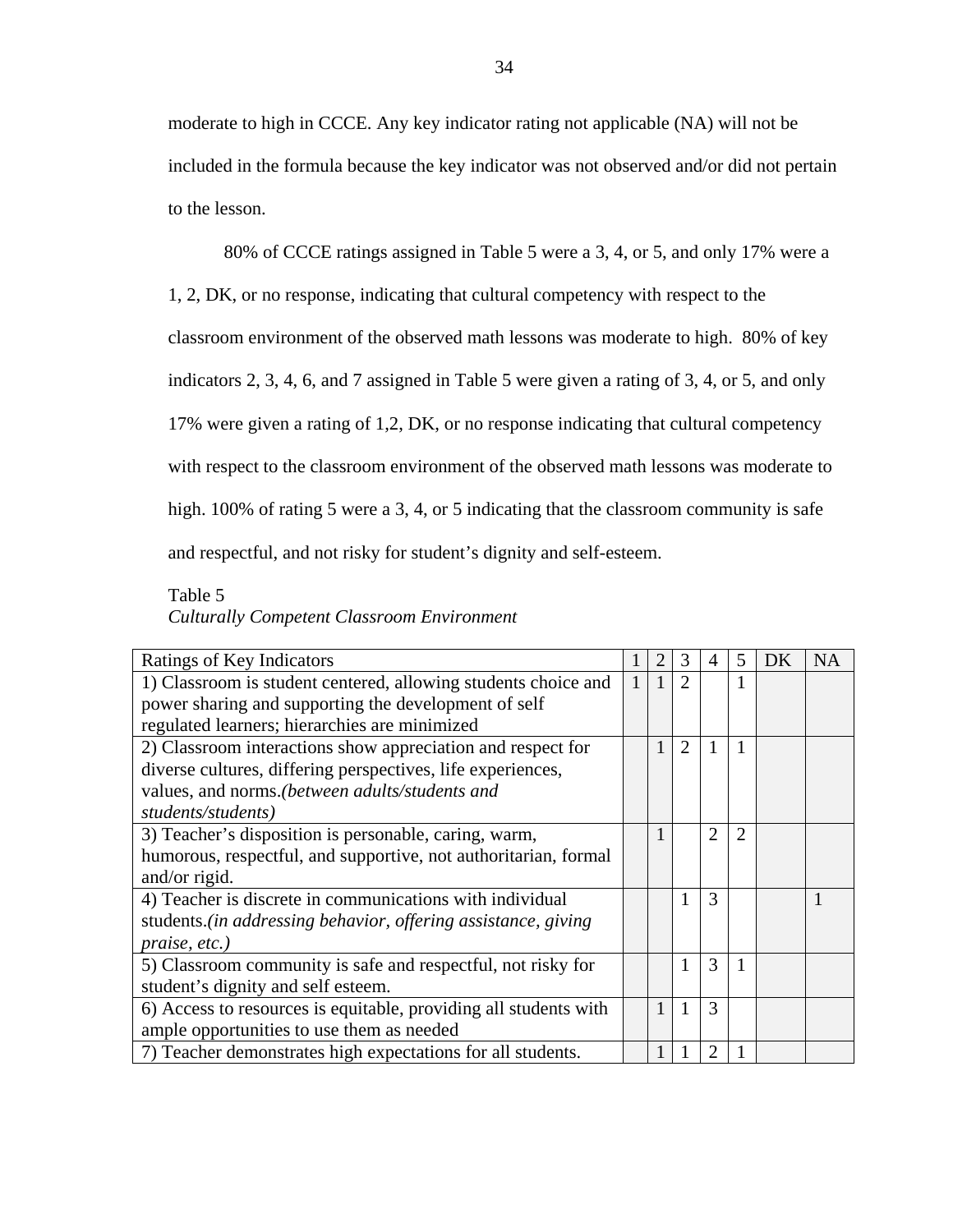100% of all ratings assigned in Table 6 were a 1, indicating that cultural

competency of language use and strategies was extremely low or non-existent.

### Table 6 *Culturally Competent Language Use and Strategies*

| Ratings of Key Indicators                    |   | $\mathcal{D}_{\mathcal{L}}$ | 3 | 4 | 5 | ÐК | NΑ |
|----------------------------------------------|---|-----------------------------|---|---|---|----|----|
| Native language is used in instruction<br>1) | 5 |                             |   |   |   |    |    |
| and informal interactions by students        |   |                             |   |   |   |    |    |
| and/or teacher (written and/or oral).        |   |                             |   |   |   |    |    |
| 2) Language scaffolding is evident in        | 5 |                             |   |   |   |    |    |
| instructional strategies and resources       |   |                             |   |   |   |    |    |
| (Instruction moves from concrete to          |   |                             |   |   |   |    |    |
| abstract; frequent contextualized use        |   |                             |   |   |   |    |    |
| of vocabulary by students and teacher;       |   |                             |   |   |   |    |    |
| use of multiple resources to illustrate      |   |                             |   |   |   |    |    |
| concepts such as graphics, models,           |   |                             |   |   |   |    |    |
| simulations, visuals; etc.)                  |   |                             |   |   |   |    |    |
| 3) Classroom resources employ                | 5 |                             |   |   |   |    |    |
| significant and effective use of Native      |   |                             |   |   |   |    |    |
| language to enhance learning (in             |   |                             |   |   |   |    |    |
| books, bulletin boards, worksheets,          |   |                             |   |   |   |    |    |
| etc.)                                        |   |                             |   |   |   |    |    |

#### Formative Assessment Checklist

A formative assessment checklist was given to teachers. Introduced in detail in the Methodology section above FA checklist included examples of formative assessments typically used by teachers in the classrooms. The four types of observations (anecdotal notes, notebooks, note cards, and labels or sticky notes) were combined and percentages were as follows: 30% were never used, 30% were used very rarely, ten percent were used rarely, 20% were used occasionally, zero percent were used frequently, and ten percent were used very frequently (Table 7).

The 22 types of graphic organizers were combined and percentages are as follows: 59% were never used, eight percent were used very rarely, five percent were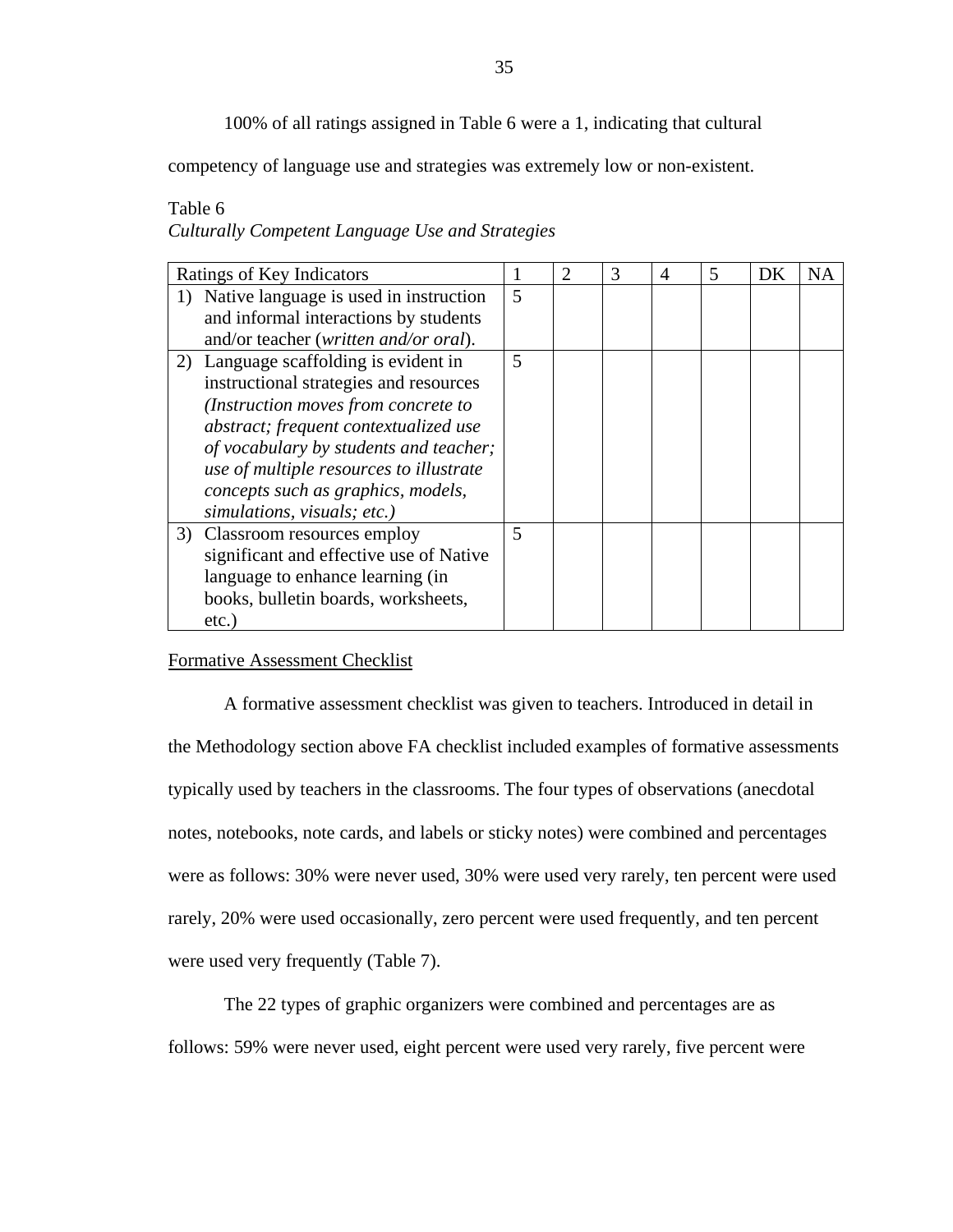used rarely, seventeen percent were used occasionally, eleven percent were used frequently, and zero percept were used very frequently (Table 7).

All others were combined and percentages are as follows: 51% were never used, three percent were used very rarely, eleven percent were used rarely, fourteen percent were used occasionally, thirteen percent were used frequently, and six percent were used frequently (Table 7).

Table 7 *Percentage of Formative Assessment Types Used by Teachers*

| Types of     |       |        |        | $\%$         |            |            |
|--------------|-------|--------|--------|--------------|------------|------------|
| assessments  |       |        |        |              |            |            |
| Formative    | Never | Very   | Rarely | Occasionally | Frequently | Very       |
| Assessment   |       | rarely |        |              |            | frequently |
| <b>Types</b> |       |        |        |              |            |            |
| Observations | 30%   | 30%    | 10%    | 20%          | 0%         | 10%        |
| Graphic      | 59%   | 8%     | 5%     | 17%          | 11%        | 0%         |
| Organizers   |       |        |        |              |            |            |
| Other        | 51%   | 3%     | 11%    | 14%          | 13%        | 6%         |

The majority of teachers who filled out the checklist (60%) indicated that they never or very rarely used observations as formative assessment versus zero percent indicating that they used observations as formative assessment frequently. The majority of teachers (59%) indicated that they never used graphic organizers as formative assessment versus zero percent indicating that they used it very frequently. Other types of formative assessment used by teachers was more varied ranging from three percent to fourteen percent with only six percent using formative assessment very frequently versus a little over a half or 51% indicating that they never used formative assessment.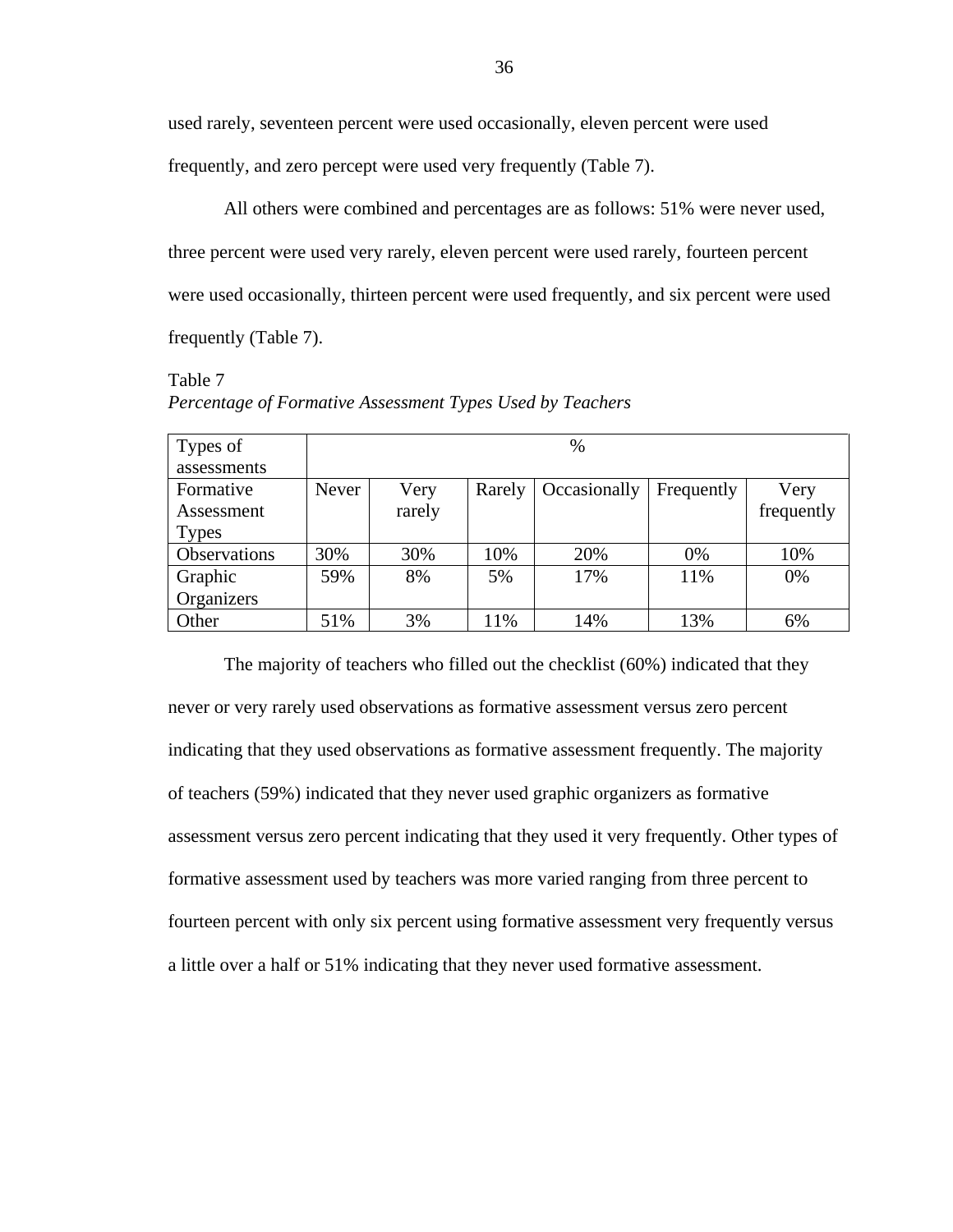#### INTERPRETATION AND CONCLUSION

This study provides evidence that implementation, level of comfort, and understanding of culturally responsive teaching and assessment through a professional learning community would be beneficial. The experience of developing and conducting the preliminary data collection for this capstone has led to significant insight into the process' of culturally responsive instruction and assessment in inquiry-based math and science instruction as pieces of pedagogy that all work simultaneously. All are important pieces and must coexist in the pursuit of positive learner outcomes.

The most common concern revealed by the study was the need for more professional development regarding how to effectively implement culturally responsive formative assessment in inquiry based math and science instruction. Another concern voiced by the focus group was lack of time allotted for instruction of science and math inquiry. This could be alleviated through increased classroom management skills and planning.

There is evidence attained through the Culturally Responsive Formative Assessment survey, that teachers at Crow School realize the importance of ongoing formative assessment to inform and drive instruction. The most obvious concern is the lack of evidence for CRFA gathered through surveys, interviews, classroom observations, and formative assessment checklists of the actual implementation of CRFA in math and science instruction.

The data from the CRFA survey shows evidence that a teacher's background knowledge of the area, the Crow Indian reservation, plays a huge role in comfort levels

37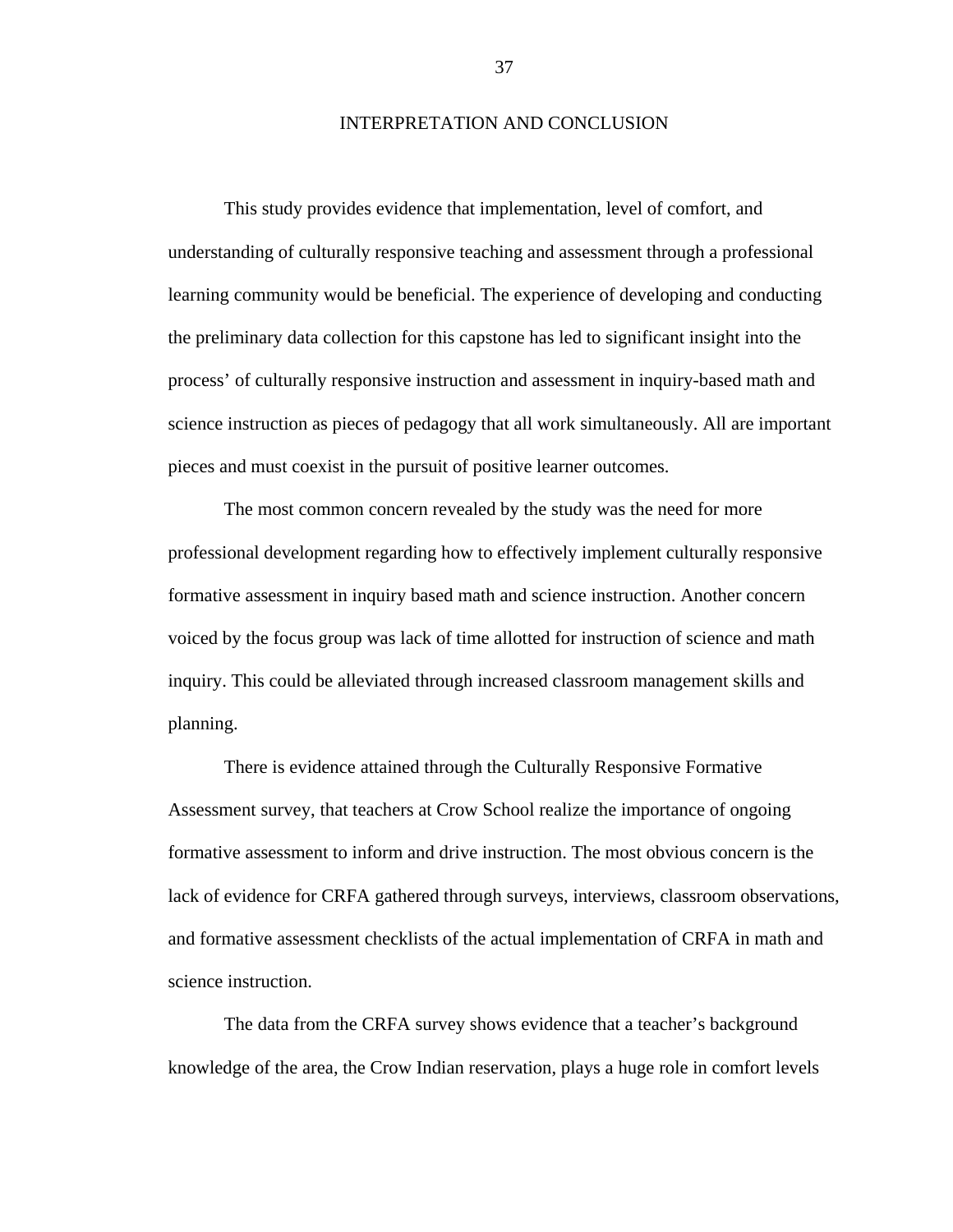for the implementation of CRFA in math and science instruction. The teachers that have grown up in the area regardless of being Native or White feel increased confidence in infusing the culture into their instruction to build student understanding. Those that have come to teach from different parts of the country lack confidence in bringing culture into their daily practice and instruction. There is an indication (Table 2) that teachers would like to become more confident and effective in implementing culturally responsive approaches, formative assessment, and inquiry based instruction in their practice. Non-Native teachers pointed out a desire for Native teachers to collaborate and take the lead in providing them with guidance in applying culture into their instruction.

There is a correspondence between the CRFA survey and the CRFA interviews of each person's background and culture playing an important part in comfort levels for the implementation of cultural responsiveness of instruction, formative assessment, and inquiry based instruction. Those that know the culture, as well as having classroom experience with FA, and inquiry based instruction feel at ease imparting that knowledge to build student's understanding of instruction. Teacher's classroom experience also plays a considerable role in the whole process of cultural responsiveness formative assessment of inquiry based math and science instruction. One commonality among the group as a whole was the request for additional PD in every aspect of the study. A clear definition of cultural responsiveness, inquiry based instruction, and a method for increasing the use of formative assessment is desired by all teachers.

The classroom observations and the formative assessment checklist (Table 7) correspond showing a lack of teacher implementation of all aspects of this study of cultural responsive formative assessment. The resulting disappointment is further

38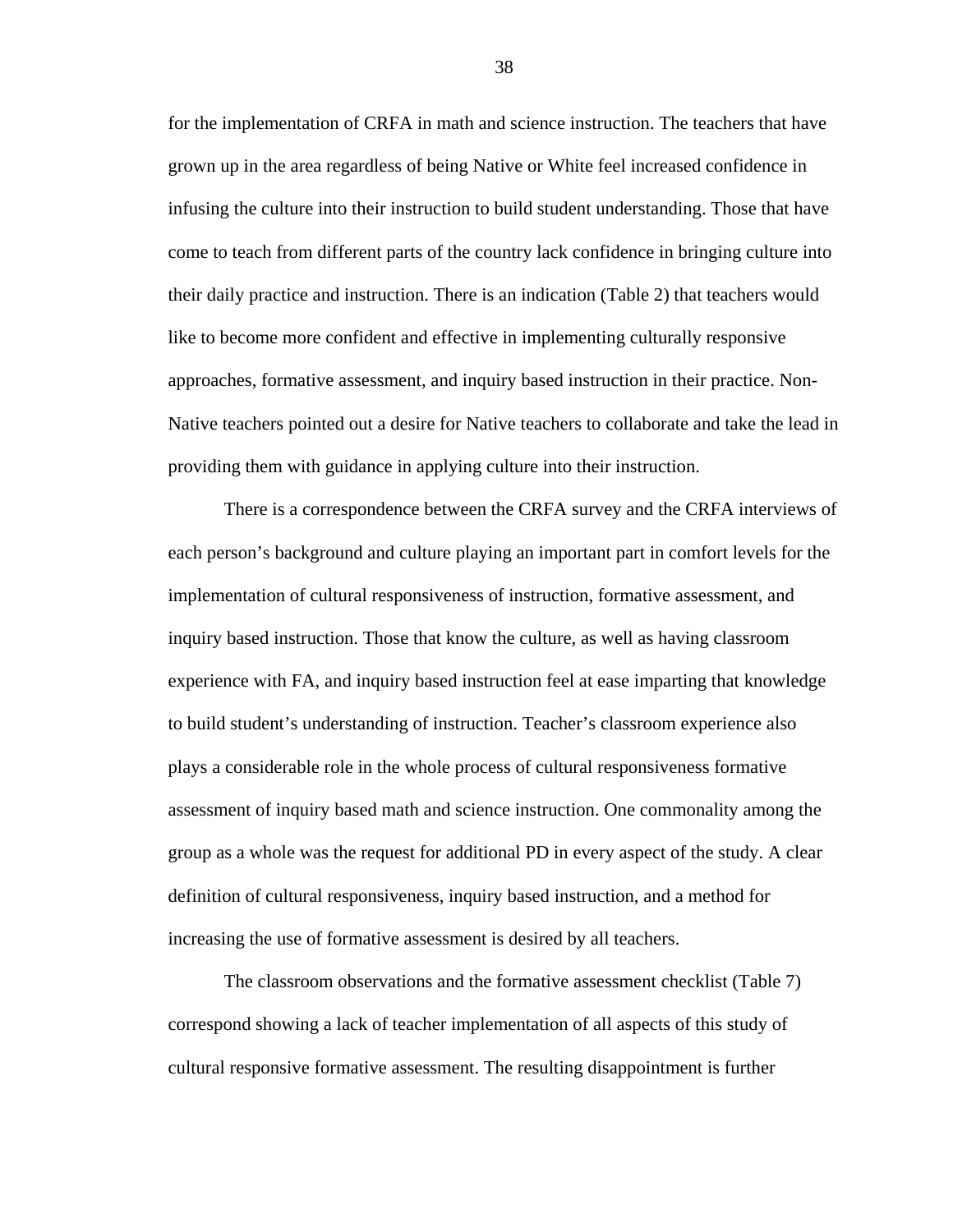amplified by the fact that science as a subject is seldom taught at Crow School. In consideration of this fact classroom observations were conducted during math instruction. It was assumed that with the Crow School's implementation and PD devoted to CGI, results would be positive. Teachers are focusing their resources on math, reading, and language arts leaving them with little time and energy to put toward the subject of science.

This information should be utilized to inform school administrators, education policymakers, teachers, and parents of the need to place more value in the instruction of inquiry based science instruction in a culturally responsive manner through the use of formative assessment.

#### VALUE

The experience of developing and conducting this capstone project has led to substantial changes in my approach to teaching and my role as an instructional coach. I began with the intention of forming a PLC to increase teacher's comfort levels in the practice of cultural responsiveness using formative assessment to drive inquiry based science and math instruction. I could have focused on one piece of CRFA of inquiry based science and math instruction but felt it all needed to be addressed, because each piece is equally as important in the quest to provide the best learning environment for students, especially Native children, who hold a place close to my heart.

I have attained a driving force greater than before to impart all the necessary components needed in the quest to provide Native children with at least an equal chance,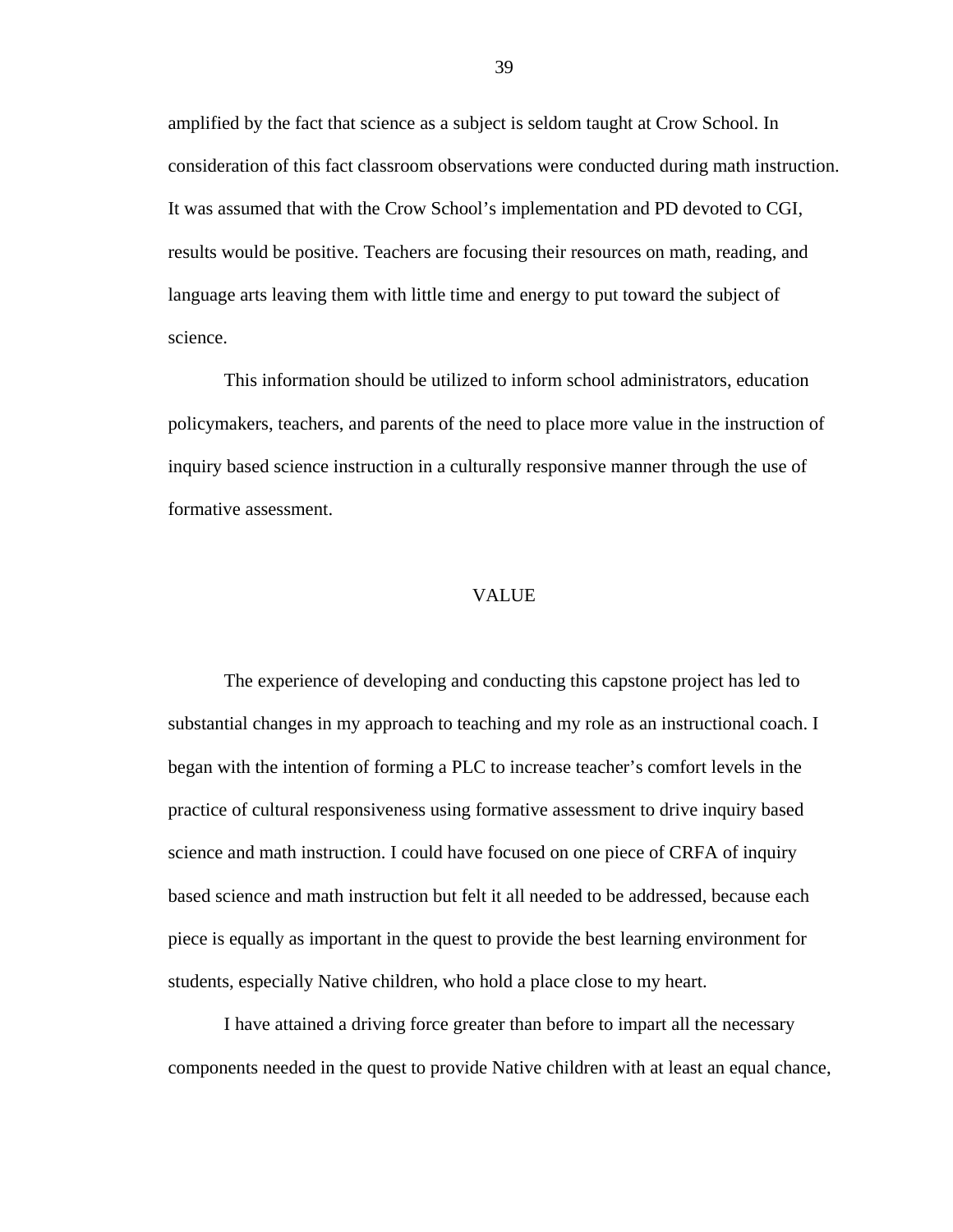hopefully better, at reaching their full potential. This requires that teachers be provided with all the resources and opportunities for professional growth to impart Native student learning. I know first hand the difficulties of living in two distinct cultures. It is a continual struggle to keep my Apsaalooke culture alive and pass it down to my children while living in the dominant American culture. The American culture is filled with great promise and endless opportunity and is something I also treasure. My father once said that although our lives as Apsaalooke can be difficult at times we are more fortunate than our White neighbors. We are rich in culture. We live in two cultures others only live in one. We have been afforded our right to keep our Apsaalooke culture and still live in the American culture. We are in a better place than our ancestors were.

This by no means lessens the urgency I feel to build a solid educational foundation for the children that attend Crow School or any other school on the reservations across Montana and the United States. As I observe and hear classroom teachers needs and concerns in their quest to increase student learning I am compelled to do all I can to support them with their goal of increasing student knowledge.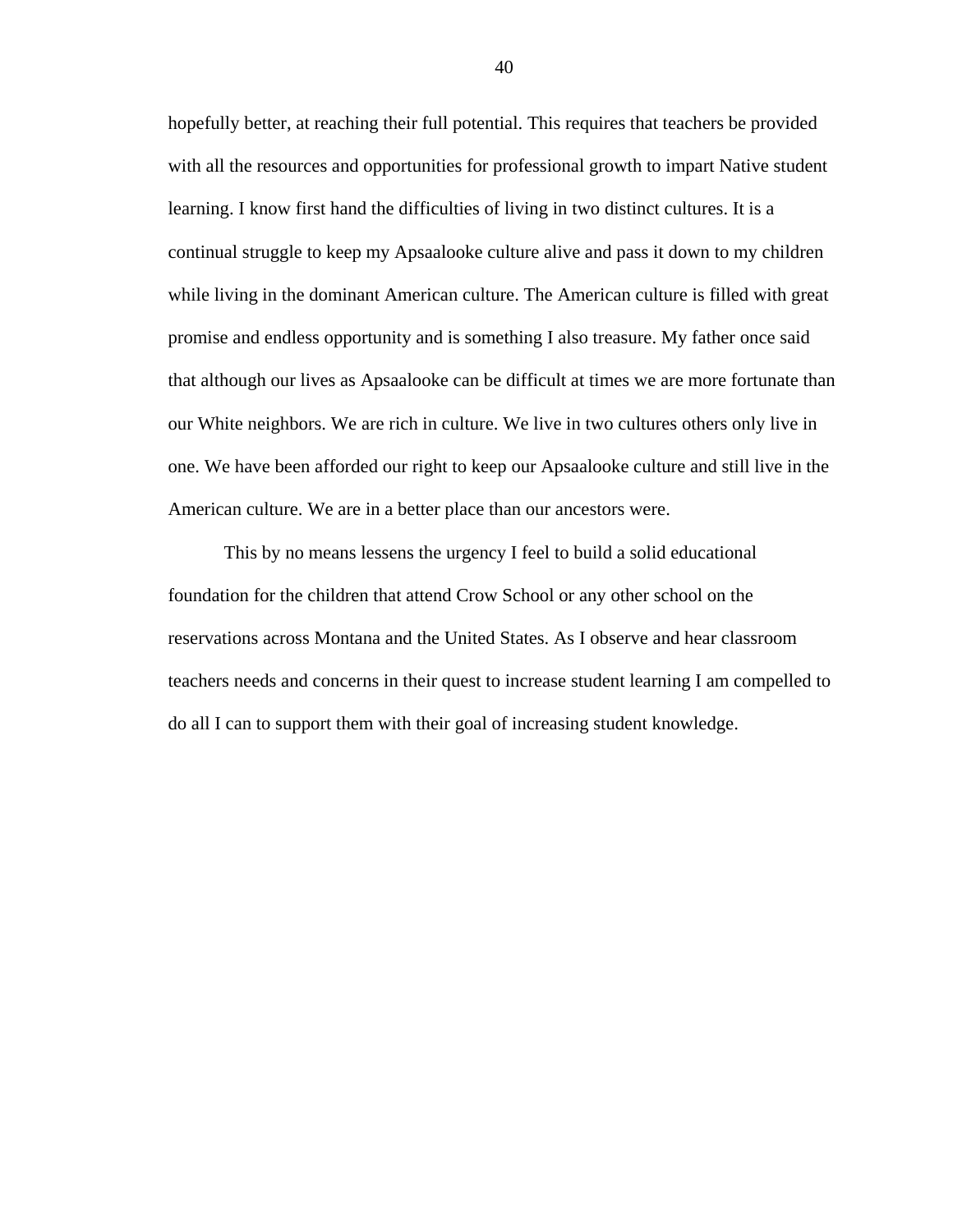#### REFERENCES CITED

- Anderson, C. L., Herr, K., & Nihlen, A. S. (1994). *Studying your own school: An educator's guide to qualitative practionaer research*. Thousand Oaks, CA: Corwin.
- Ayala, C. (2005, January). Formative assessment guideposts. *Science Scope*, 46-48.
- Banks, J., Cookson, P., & Gay, G., Hawley, W., Irvine, J., Nieto, S., Schofield, J. Stephan, W. (2001). Diversity within unity: Essential principles for teaching and learning in a multicultural society. *Phi Delta Kappan*, *83*, 196-198, 200-203.
- Black, P., Harrison, C., Lee, C. Marshall, B., & William, D. (2004, September). Working inside the black box: assessment for learning in the classroom. *Phi Delta Kappan*, *80*, 8-20.
- Black, P., William, D. (2003). In praise of educational research: formative assessment. *British Educational Research Journal, 29*. Retrieved March 2, 2011, from [http://find.galegroup.com.proxybs.lib.montana.edu](http://find.galegroup.com.proxybs.lib.montana.edu/)
- Black, P., Dylan, W. (1998). Inside the black box: raising standards through classroom assessment. *Phi Delta Kappan, 80*, 139-148*.*
- Carpenter, C., Fennema, E., Franke, M., Levi, L., & Empson, S. (1999). *Children's Mathematics Cognitively Guided Instruction*. Portmouth, NH: Heinemann.
- DuFour, R. (2004). What is a professional learning community? *Educational Leadership*, *61*, 1-6.
- Exploratorium's Pathways to learning: The Institute for Inquiry's approach to teaching and learning science through inquiry. *Exploratorium*. (n.d.). Retrieved October 2011, from<http://www.exploratorium.edu/ifi>
- Gareis, C. (2007). Reclaiming an important teacher competency: The lost art of formative assessment. *J Pers Eval Educ., 20*, 17-20.
- Harlen, W. (2006). *Teaching, Learning, and Assessing Science 5-12*. London: Sage.
- Hendricks, C. (2009). *Improving Schools Through Action Research*. Upper Saddle River: Pearson.
- Horn, I. S. (2005). Learning on the job: a situated account of teacher learning in high school mathematics departments. *Cognition and Instruction*, *23*, 207-236.
- Johnston, P. (2010). Towards Culturally Appropriate Assessment? A Contributions to the Debates. *Higher Education Quarterly*, *64*, 231-245.
- Keeley, P. (2010). More a-more rule. *Science and Children*, *48*(2), 24-25.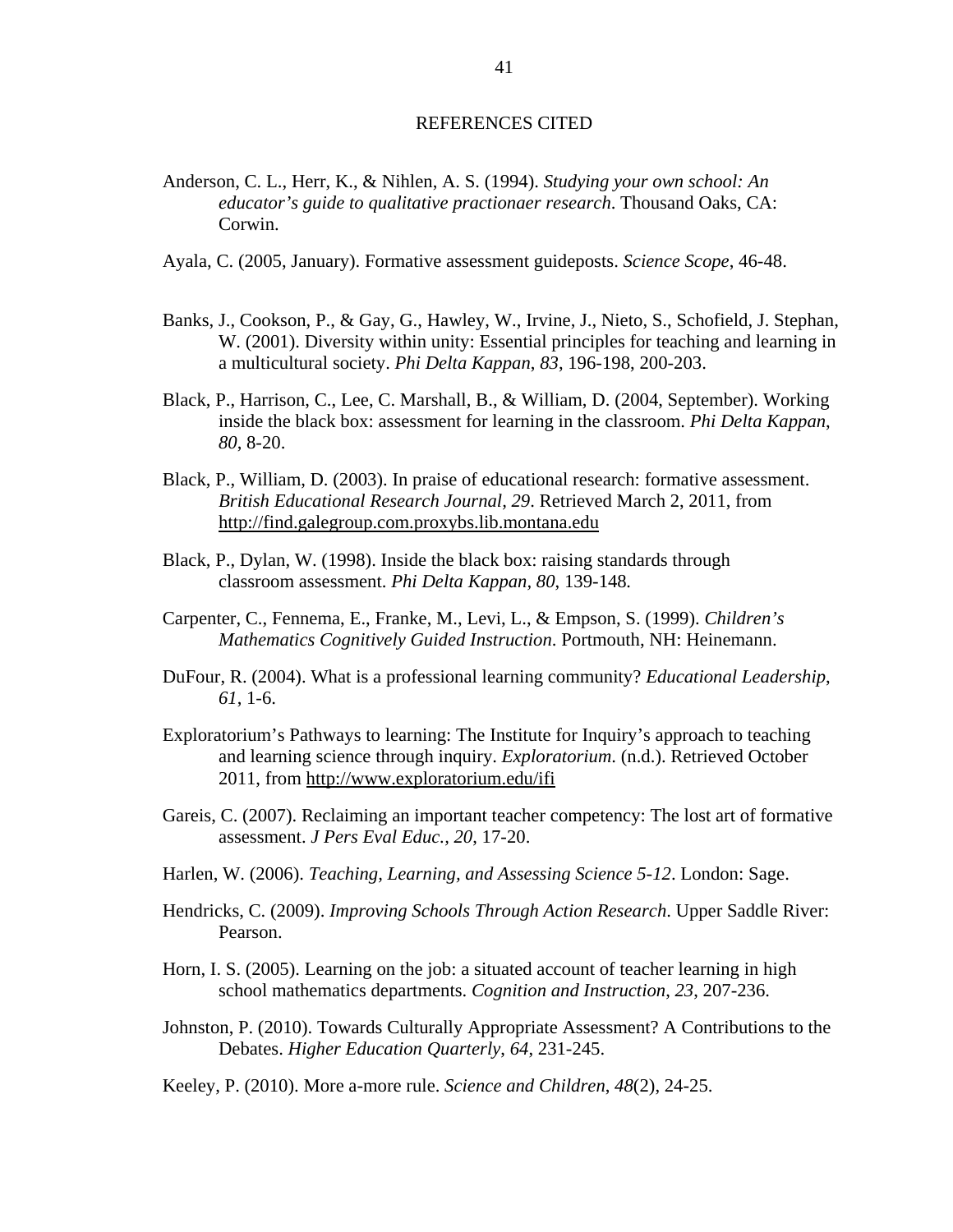- Keeley, P., F. Eberle, and L. Farrin. (2005). Formative assessment probes understanding student's ideas in science. *Science and Scope*, January, 18-21.
- LeBard, L., Holmlund Nelson, T., Waters, C. (2010). How to create a professional learning community: make your experience worthwhile with these guidelines. *Science and Children*, *47*(9), p. 36. Retrieved October 30, 2011, from http://go.galegroup.com.proxybz.lib.montana.edu
- Lieberman, A., Miller, L. (2011). Learning communities the starting point for professional learning is in schools and classrooms. *Standards for Professional Learning*, *32*, 16-20. Retrieved March 2, 2011, from [http://find.galegroup.com.proxybs.lib.montana.edu](http://find.galegroup.com.proxybs.lib.montana.edu/)
- Lipka, J. (1994). Language, power, and pedagogy: whose school is it? *Peabody Journal of Education, 69*, 71-93.
- Mills, G. (2011). *Action Research: A guide for the Teacher Researcher*. Boston, MA: Pearson.
- Montana Office of Public Instruction. (2010). Montana American Indian student achievement data report fall 2010*.* Retrieved March 2011, from <http://www.opi.mt.gov/pdf/IndianEd/HotTopics/10IndianEdStudentDataRpt.pdf>
- Oakes, A., Maday, T. (2009). Engaging Native American learners with rigor and cultural relevance. Retrieved November 2011, from [http://www.centerforcsri.org](http://www.centerforcsri.org/)
- Opfer, V. D., Pedder, D. (2011). Conceptualizing teacher professional learning. *Review of Educational Research*, *81*, 376-407. Retrieved November 2011, from <http://rer.sagepub.com/content/81/3/376>
- Sievert, R. (2010). Cultural Competency COP2. Salish Kootenai College.
- Solano-Flores, G., Nelson-Barber, S. (2000). On the cultural validity of science assessments. *Journal of Research in Science Teaching*, *38*, 553-573.
- United States Department of Education. (1991). Indian nations at risk: An educational strategy for action. Retrieved April 2011, from [www.tedna.org/pubs](http://www.tedna.org/pubs)
- WestEd's R&D Alert.( 2010). Culture and assessment: Discovering what students really know. WestEd, *11*, Retrieved March 5, 2011, from <http://www/wested.org/cs/we/view/feat/216>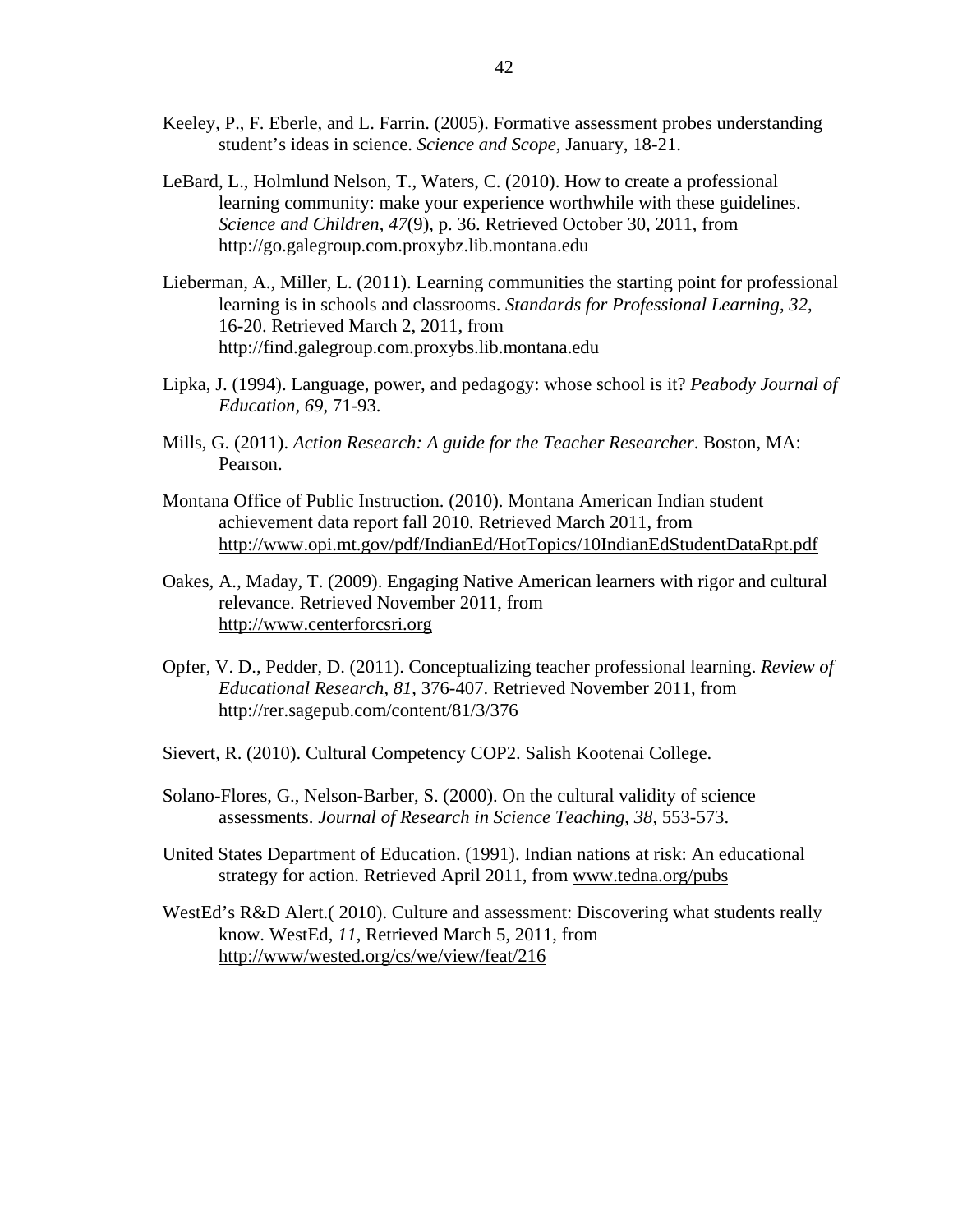APPENDICES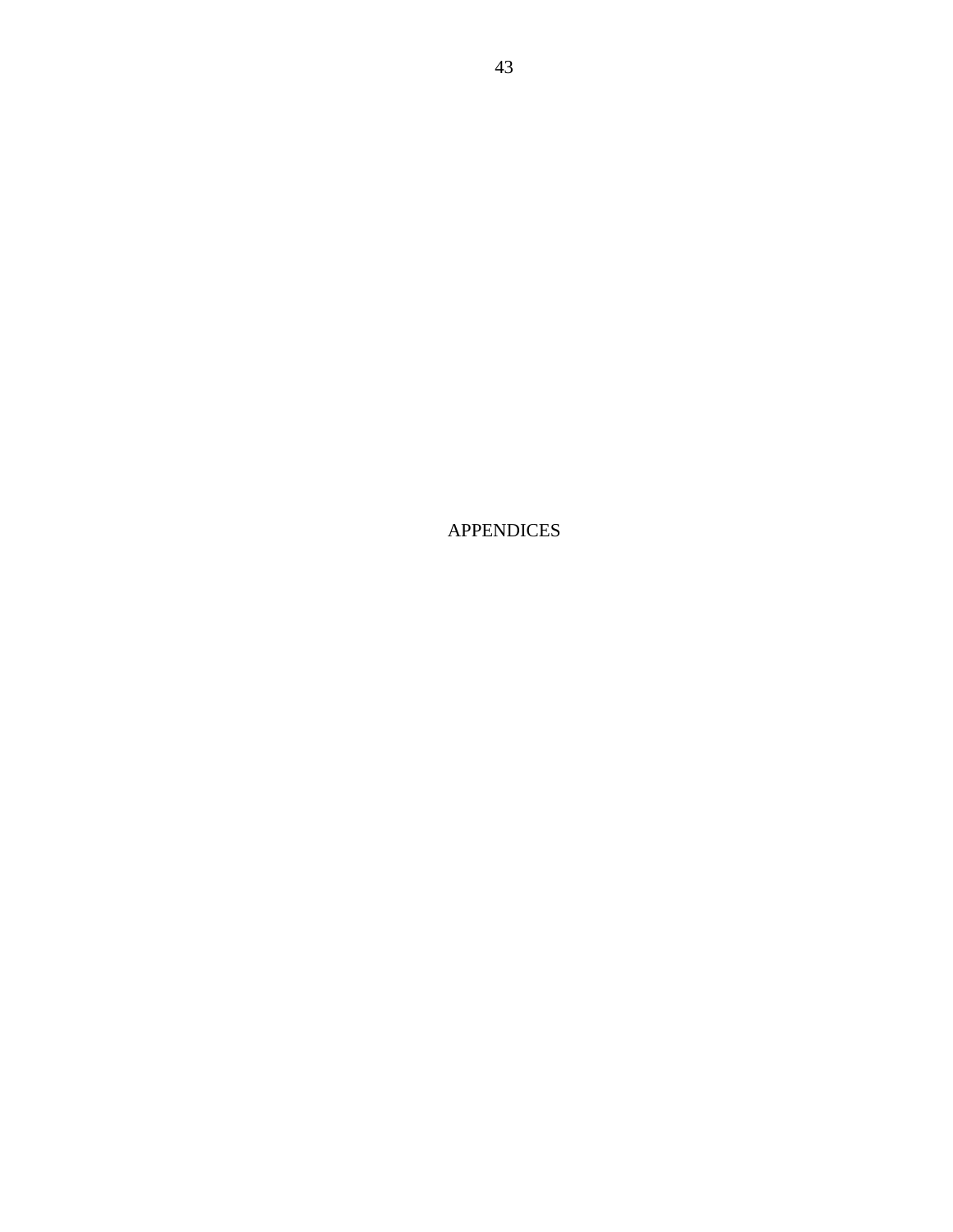# APPENDIX A

# CULTURALLY RESPONSIVE FORMATIVE ASSESSMENT AND PEDAGOGY SURVEY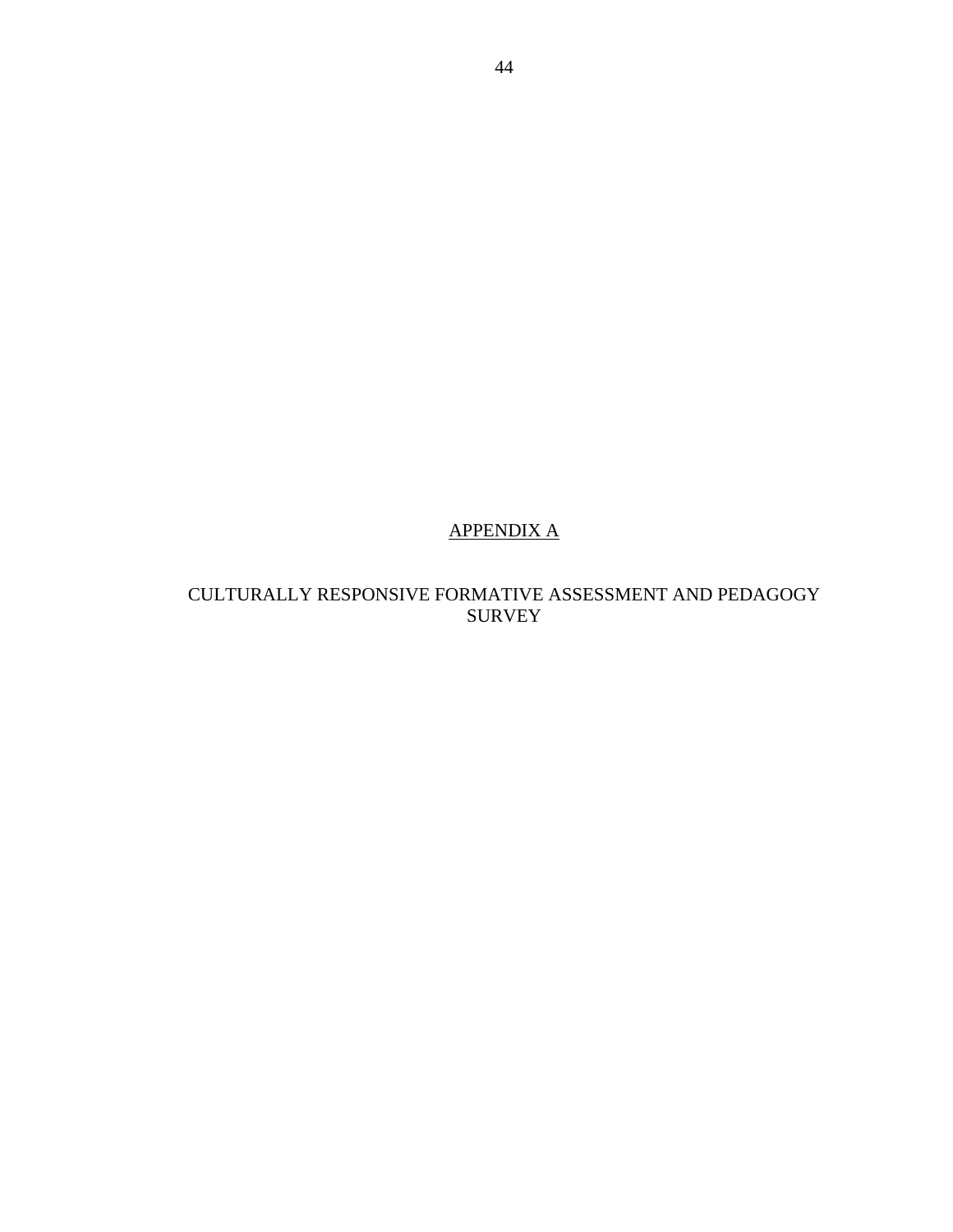### Appendix A Culturally Responsive Formative Assessment and Pedagogy Survey

Date:

1. Tell me what you know regarding (a) formative assessment and (b) culturally responsive and culturally valid assessment.

2. Whose responsibility is it to build bridges between the culture of a community and the culture of a school? Why?

3. Culturally responsive pedagogy can be defined as "strategies that are congruent with the traditional cultural as well as contemporary ways of knowing and learning, and that stress traditional cultural characteristics and adult-child interactions." How comfortable do you feel in your understanding of this? Explain?

4. How comfortable do you feel infusing culturally relevant content across the curriculum? Why?

5. How comfortable to you feel ensuring that the content is accurate and free of bias and stereotype? Tell how and/or why.

6. Do you know of one or more possible Crow role models with whom a Crow child can identify?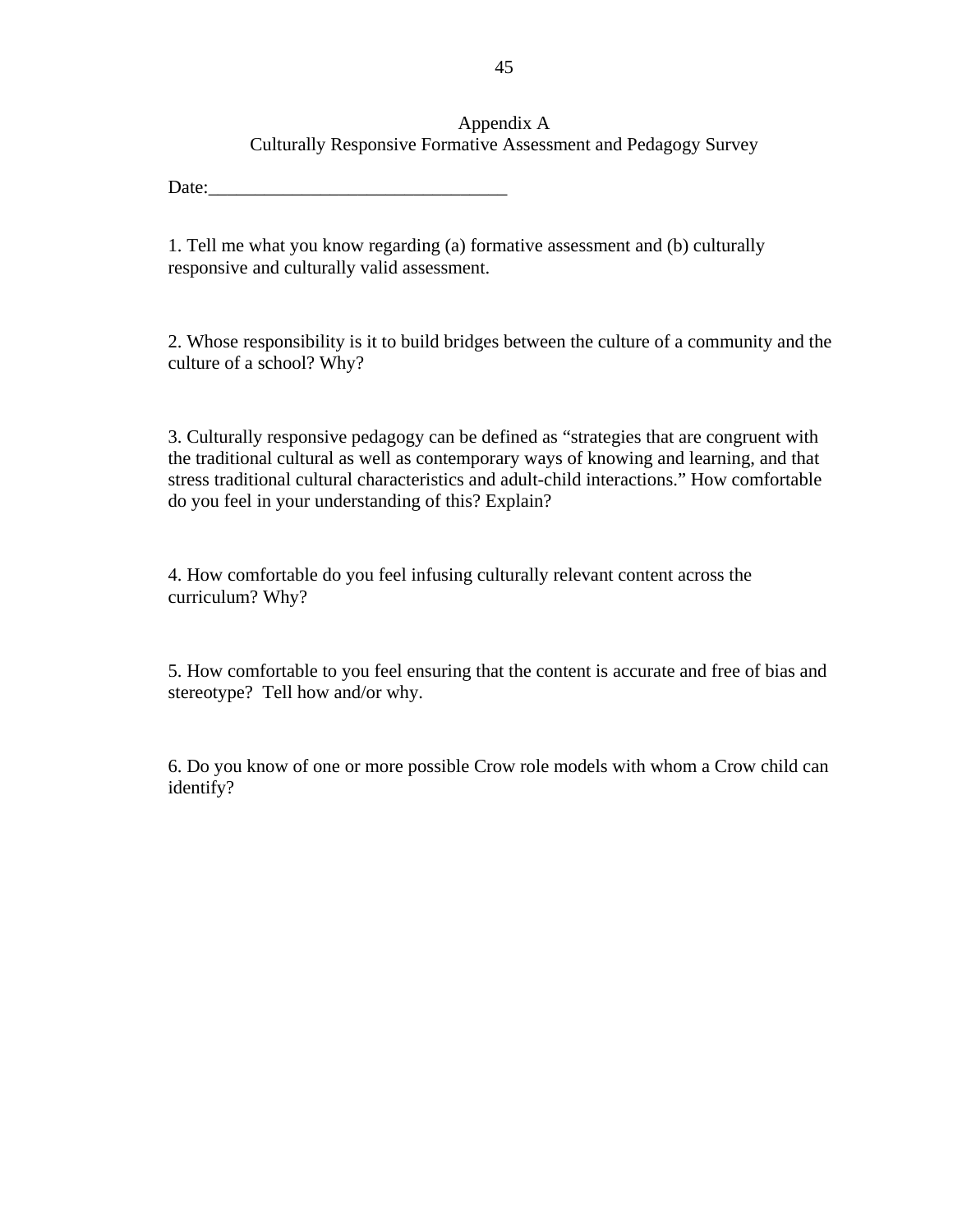### APPENDIX B

## CULTURALLY RESPONSIVE FORMATIVE ASSESSMENT OF INQUIRY BASED SCIENCE AND MATH INSTRUCTION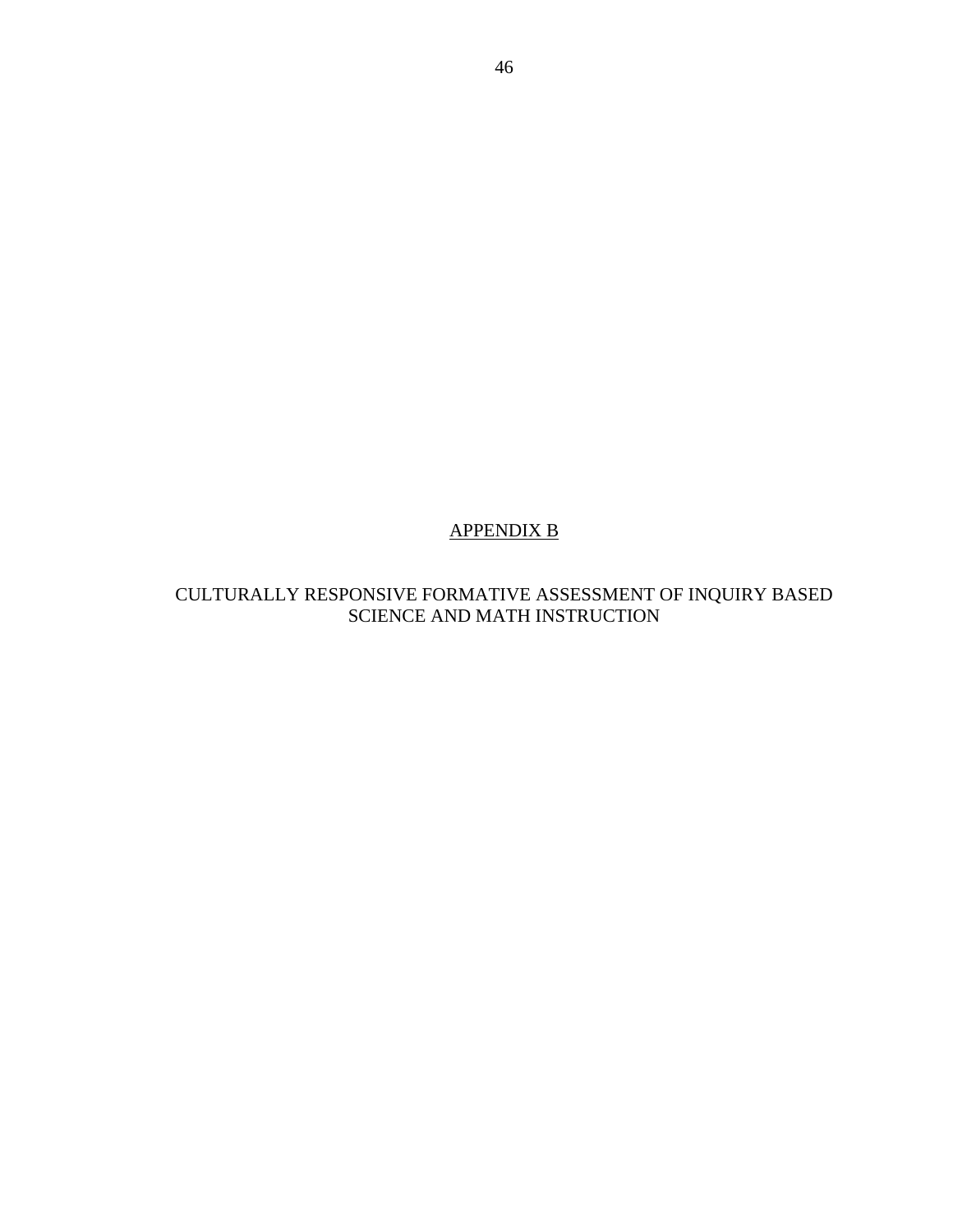#### APPENDIX B

Culturally Responsive Formative Assessment in Inquiry Based Science and Math Instruction

Name: (optional)

Please respond on a scale from: 3=to a great degree; 2=to a small degree; 1=Not at all

- 1. To what degree do you understand the meaning of culturally responsive assessment?
	- 3 2 1
- 2. To what degree do you understand how to implement culturally responsive assessment in the classroom?
	- 3 2 1
- 3. To what degree do you understand the meaning of formative assessment? 3 2 1
- 4. To what degree do you implement formative assessment in your classroom?

3 2 1

5. To what degree do you understand the meaning of inquiry-based science teaching and learning?

3 2 1

- 6. To what degree do you implement inquiry-based science teaching and learning in your classroom?
	- 3 2 1
- 7. To what degree do you understand the meaning of inquiry-based math teaching and learning?

3 2 1

- 8. To what degree do you implement inquiry-based math teaching and learning?
	- 3 2 1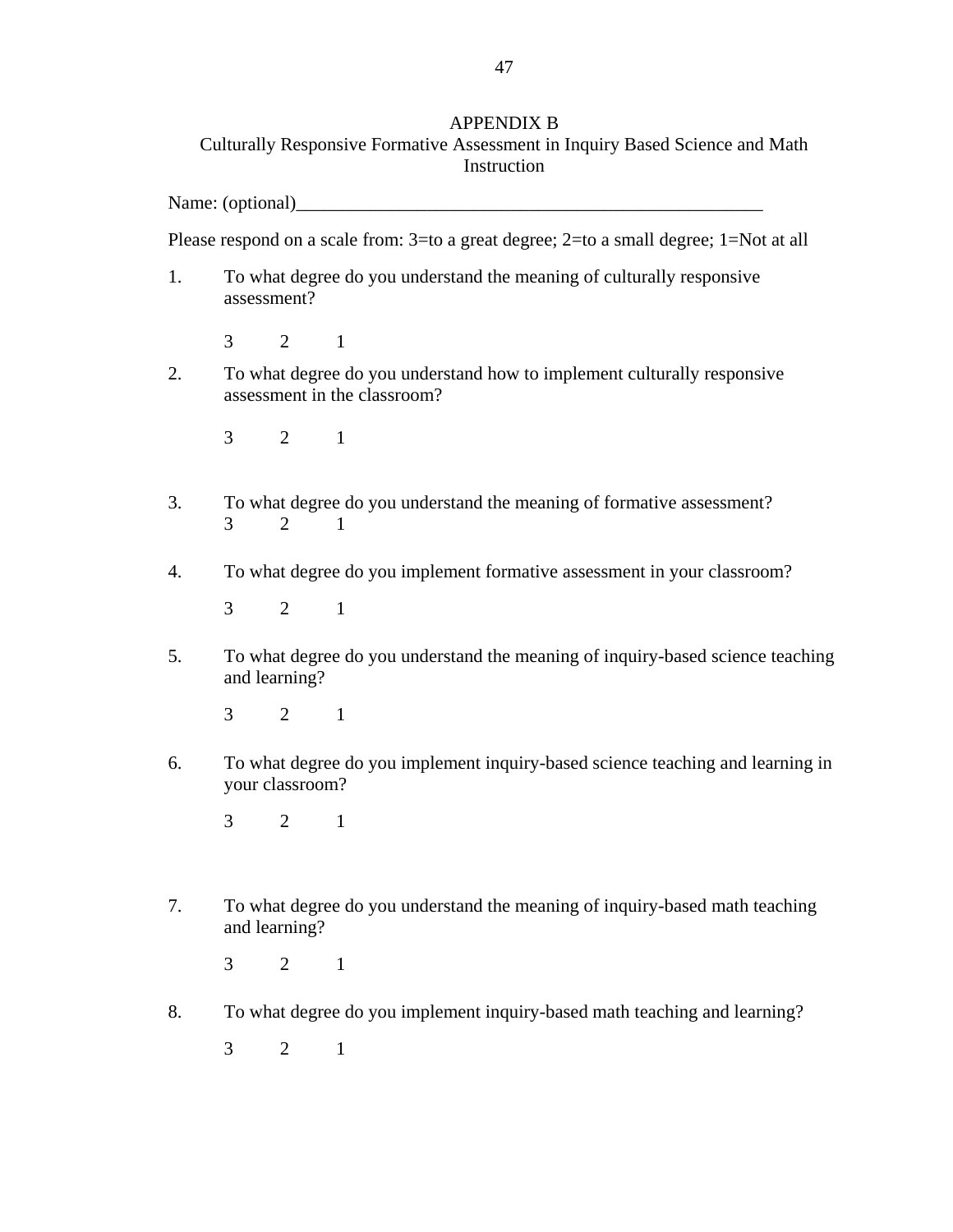9. To what degree are you implementing an inquiry-based approach across different subject areas in your classroom?

3 2 1

10. To what extent are you getting the support, professional development, and resources you need to effectively implement, inquiry-based teaching and learning in your classroom?

3 2 1

11. Please add what kinds of PD, resources, etc. you would like to become more confident and effective in implementing:

Culturally responsive approaches

Formative assessment

Inquiry-based approaches

Other (please explain)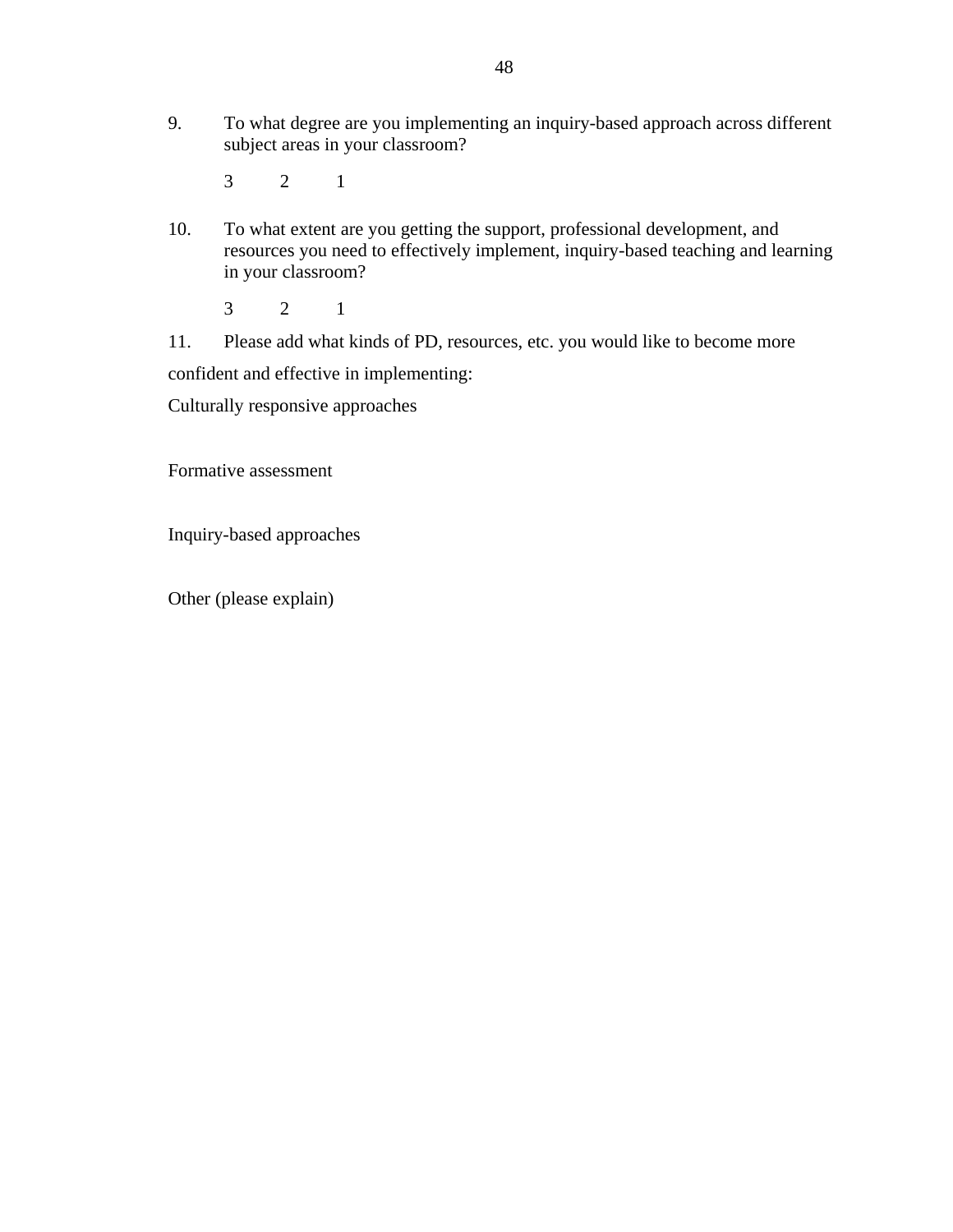# APPENDIX C

# CULTURALLY RESPONSIVE FORMATIVE ASSESSMENT OF INQUIRY BASED SCIENCE AND MATH INSTRUCTION INTERVIEW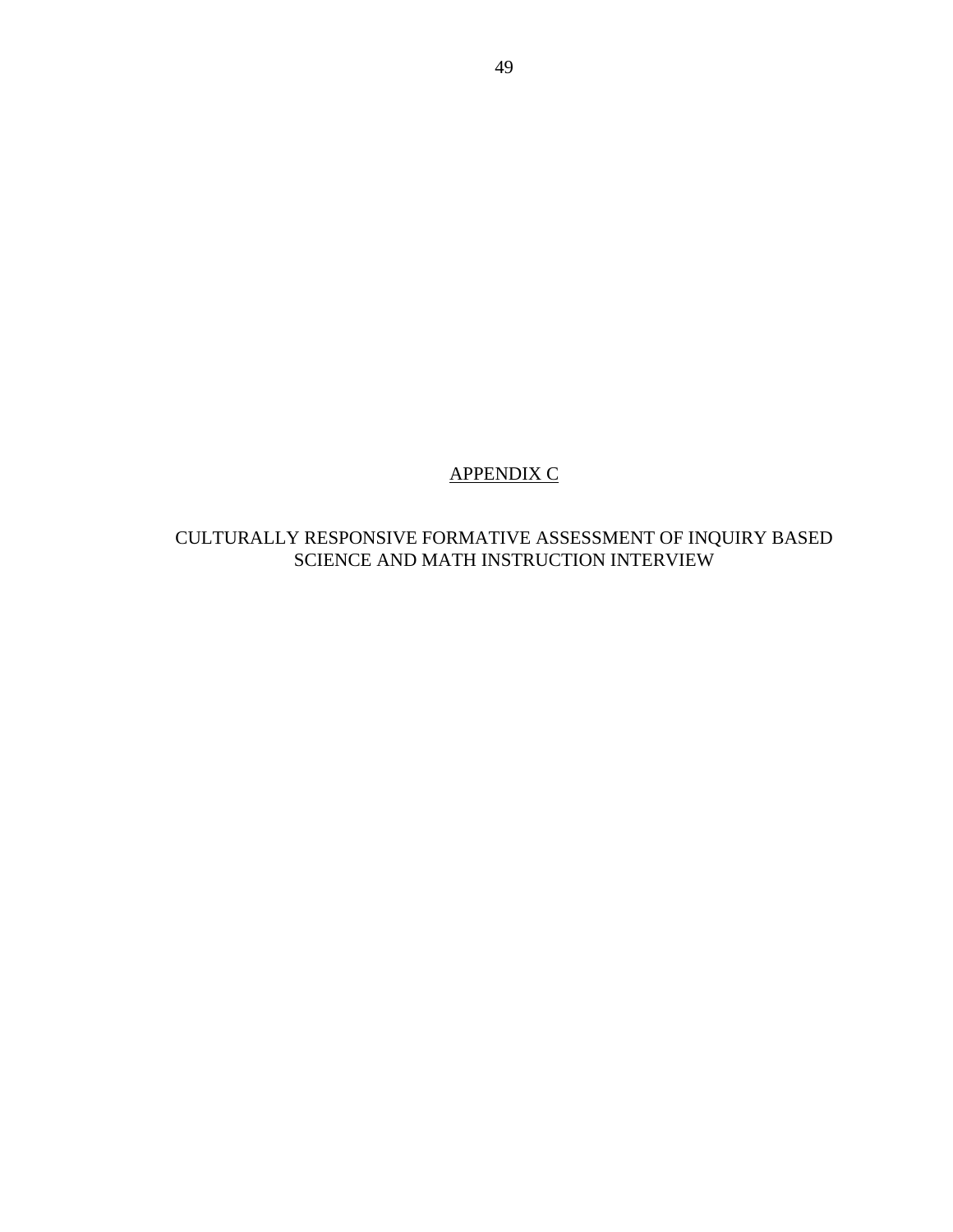### APPENDIX C Culturally Responsive Formative Assessment in Inquiry-Based Science and Math Instruction Interview

General Background and Preparation for teaching

I'd like to start by asking a few questions about your background and experiences, and how you came to teach (and live) in this school and community.

- 1. Grade level and subjects taught:
- 2. How did you come to teach at Crow School? (How did you learn about this position? Were you seeking a position in an American Indian community?
- 3. Where did you complete your teacher preparation coursework? How long ago?
- 4. Please describe the preparation you received in your pre-service program to implement inquiry based science instruction.
- 5. Please describe the preparation you received in your pre-service program to implement culturally responsive teaching?
- 6. Please describe the preparation you received in your pre-service program to implement formative assessment?
- 7. Please describe the preparation you received in your pre-service program to implement culturally responsive formative assessment?
- 8. Describe the preparation you received regarding integrating local culture into instruction in science or other subject areas.
- 9. When you began teaching, how well prepared were you in implementing formative assessment?
- 10. When you began teaching, how well prepared were you in implementing culturally responsive teaching?
- 11. When you began teaching, how well prepared we you in implementing inquiry based instruction?
- 12. How well did your pre-service teaching program prepare you to teach in this school? Explain.
- 13. Describe the teacher professional development you receive in this school/district. What is offered and how often?
- 14. Please describe any professional development you receive through your school/district or other programs regarding integrating local culture into instruction and assessment.
- 15. What do you know about the idea of culturally responsive teaching?
- 16. What do you know about the idea of formative assessment to drive instruction?
- 17. What do you know about the idea of inquiry based science instruction?
- 18. Can you give an example of one time that you felt that you successfully reached one of your Native students? What made this particular experience a success?
- 19. To what extent have you been able to know and understand the local culture?
- 20. Now that you have taught here for \_\_\_\_\_\_years, has the experience been what you had anticipated?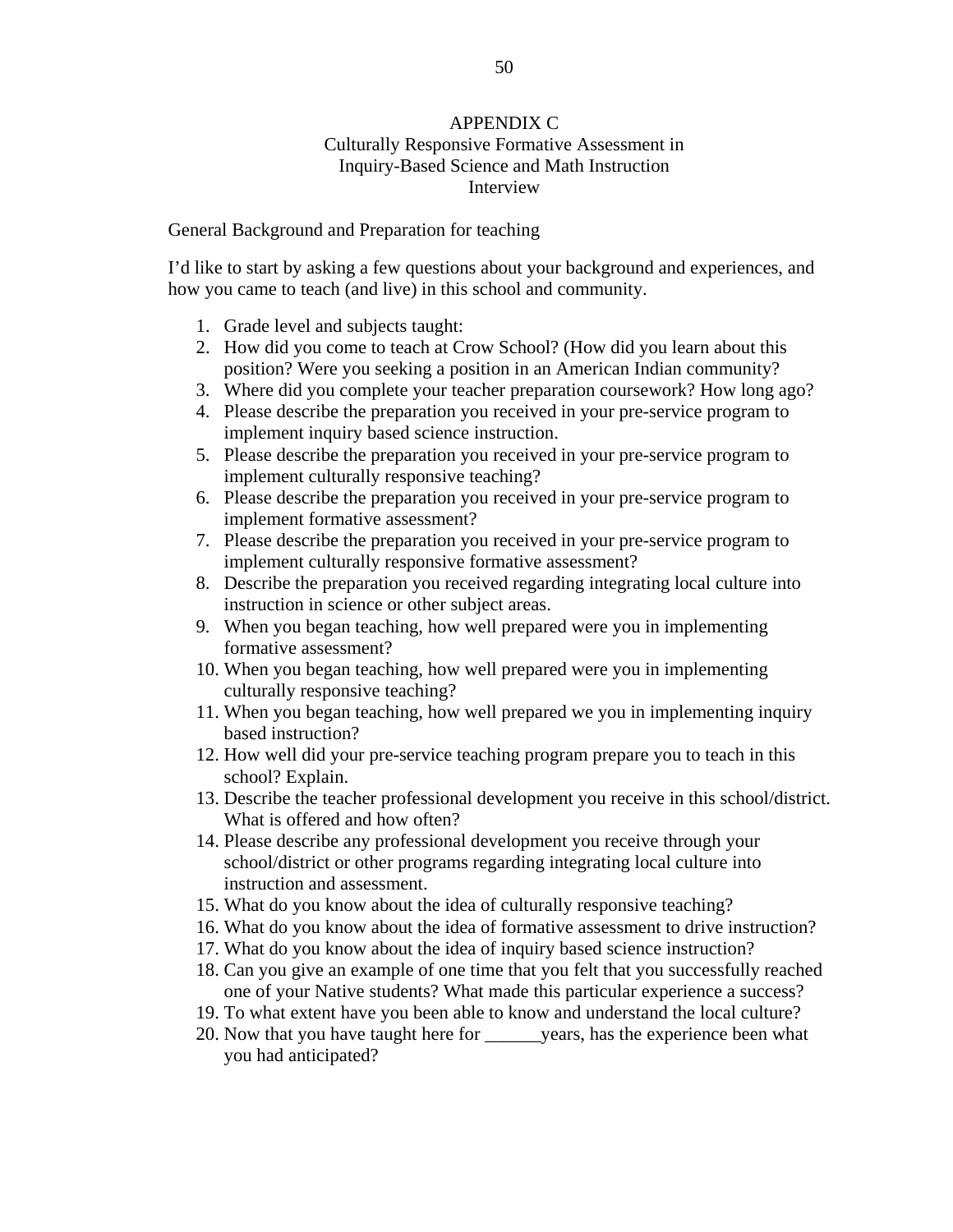# APPENDIX D

# CULTURALLY COMPETENT CLASSROOM OBSERVATION PROTOCOL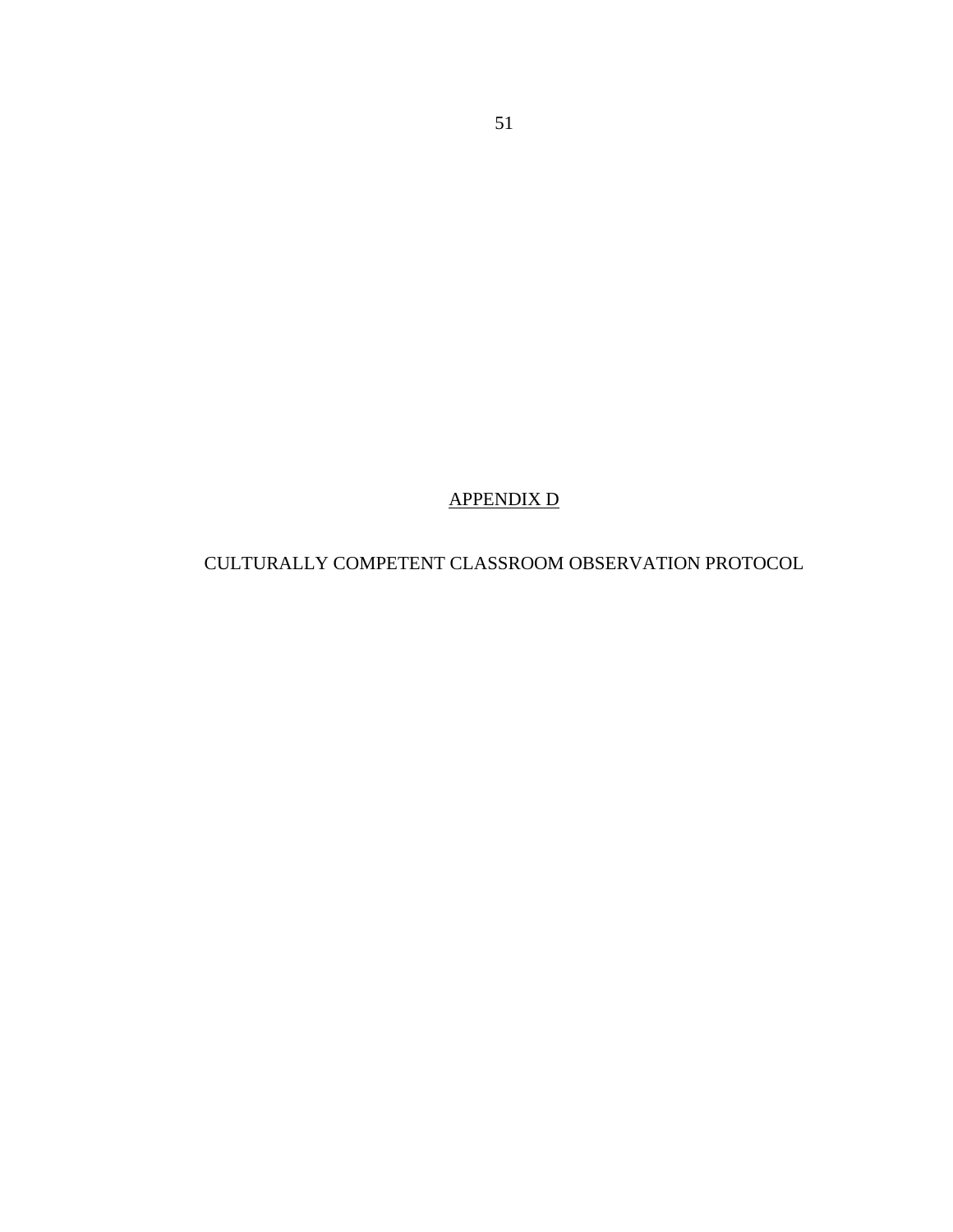## Appendix D Culturally Competent Classroom Observation Protocol

Culturally Competent Content

|  |  | A. Ratings of Key Indicators |
|--|--|------------------------------|
|  |  |                              |

| 1) Lesson connects to the local community, balances contemporary<br>DK NA                                                                      | $\mathbf{1}$ | $\overline{2}$ | 3 | $\overline{4}$ | 5 |
|------------------------------------------------------------------------------------------------------------------------------------------------|--------------|----------------|---|----------------|---|
| and historical content, and/or includes other local tribal knowledge.                                                                          |              |                |   |                |   |
| 2) Lesson concepts are contextualized in a scenario or problem that is<br>DK NA                                                                | $\mathbf{1}$ | $\overline{2}$ | 3 | $\overline{4}$ | 5 |
| relevant and significant to local tribal community(s)/culture(s).                                                                              |              |                |   |                |   |
| 3) Content is practical, with potential benefits to local tribal<br>DK.<br><b>NA</b><br>community $(s)$ .                                      | $\mathbf{1}$ | 2              | 3 | $\overline{4}$ | 5 |
| 4) Content reflects respect for Indigenous science knowledge, Western<br>DK NA<br>science knowledge, and multiple worldviews                   | $\mathbf{1}$ | $\overline{2}$ | 3 | $\overline{4}$ | 5 |
| 5) Content is presented from a holistic perspective, addressing                                                                                | $\mathbf{1}$ | 2              | 3 | $\overline{4}$ | 5 |
| NA<br>DK.<br>relationships, interactions, and/or cycles.                                                                                       |              |                |   |                |   |
| 6) Lesson addresses the responsible and ethical use of science and<br>DK                                                                       | $\mathbf{1}$ | 2              | 3 | $\overline{4}$ | 5 |
| <b>NA</b><br>technology.                                                                                                                       |              |                |   |                |   |
| 7) Content is inclusive and accurate, with no stereotype or bias.<br>DK<br><b>NA</b>                                                           | $\mathbf{1}$ | $\overline{2}$ | 3 | $\overline{4}$ | 5 |
| (by omission, defamation, imbalance, generalization, etc.)                                                                                     |              |                |   |                |   |
| 8) Cultural content is significant and designated as appropriate for<br><b>NA</b><br>DK                                                        | $\mathbf{1}$ | 2              | 3 | $\overline{4}$ | 5 |
| sharing in classrooms by local tribal communities. (Content is not<br>presented as a sidebar, extension or novelty; is not taboo or offensive) |              |                |   |                |   |

## B. Synthesis Rating

| Content is not       |  | Content is very      |
|----------------------|--|----------------------|
| relevant, responsive |  | relevant, responsive |
| and respectful to    |  | and respectful to    |
| students' cultures   |  | students' cultures   |
| and learning         |  | and learning         |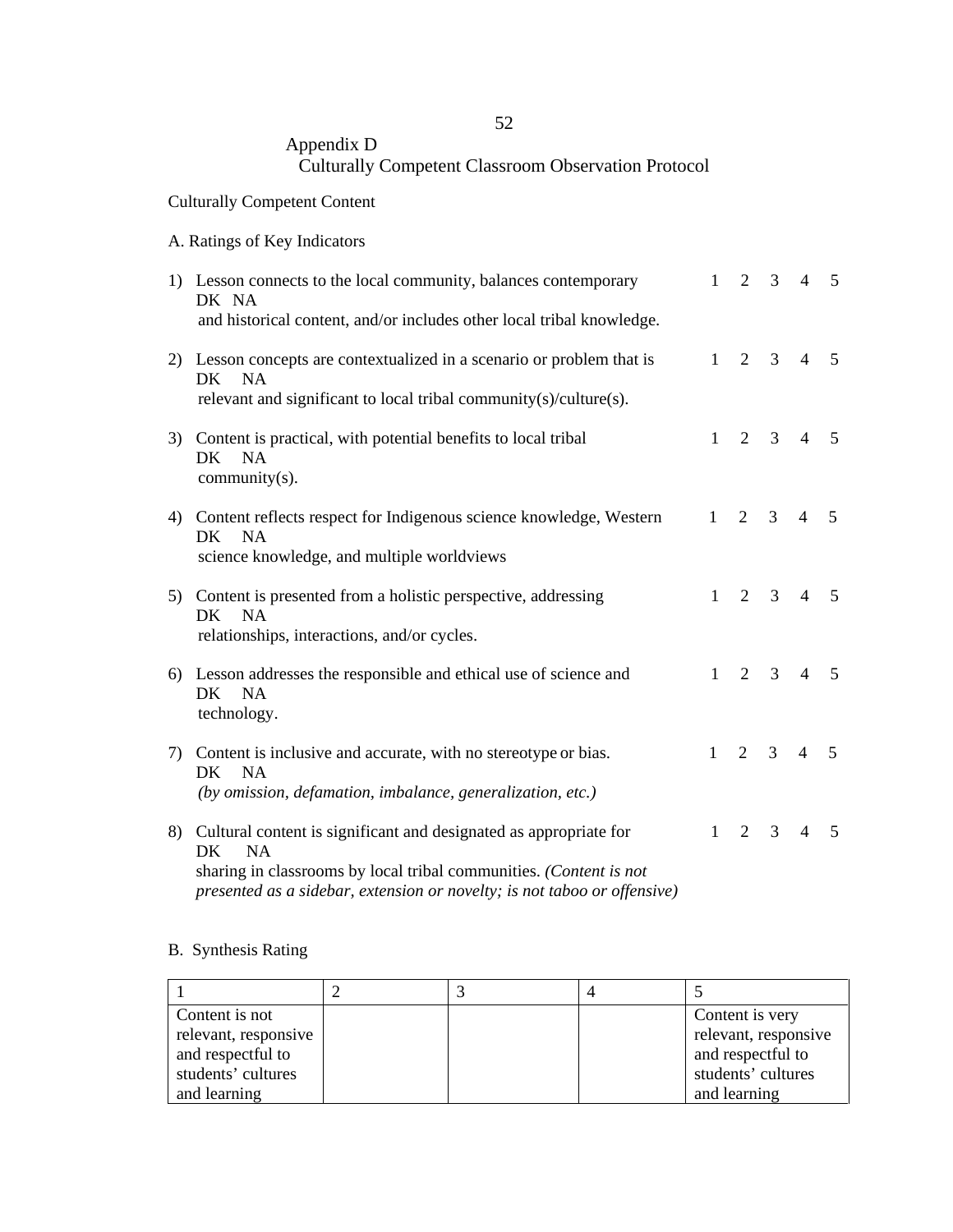| ັ            |  |  |  |              |  |  |  |
|--------------|--|--|--|--------------|--|--|--|
| preferences. |  |  |  | preferences. |  |  |  |
|              |  |  |  |              |  |  |  |
|              |  |  |  |              |  |  |  |

# C. Supporting Evidence for Synthesis Rating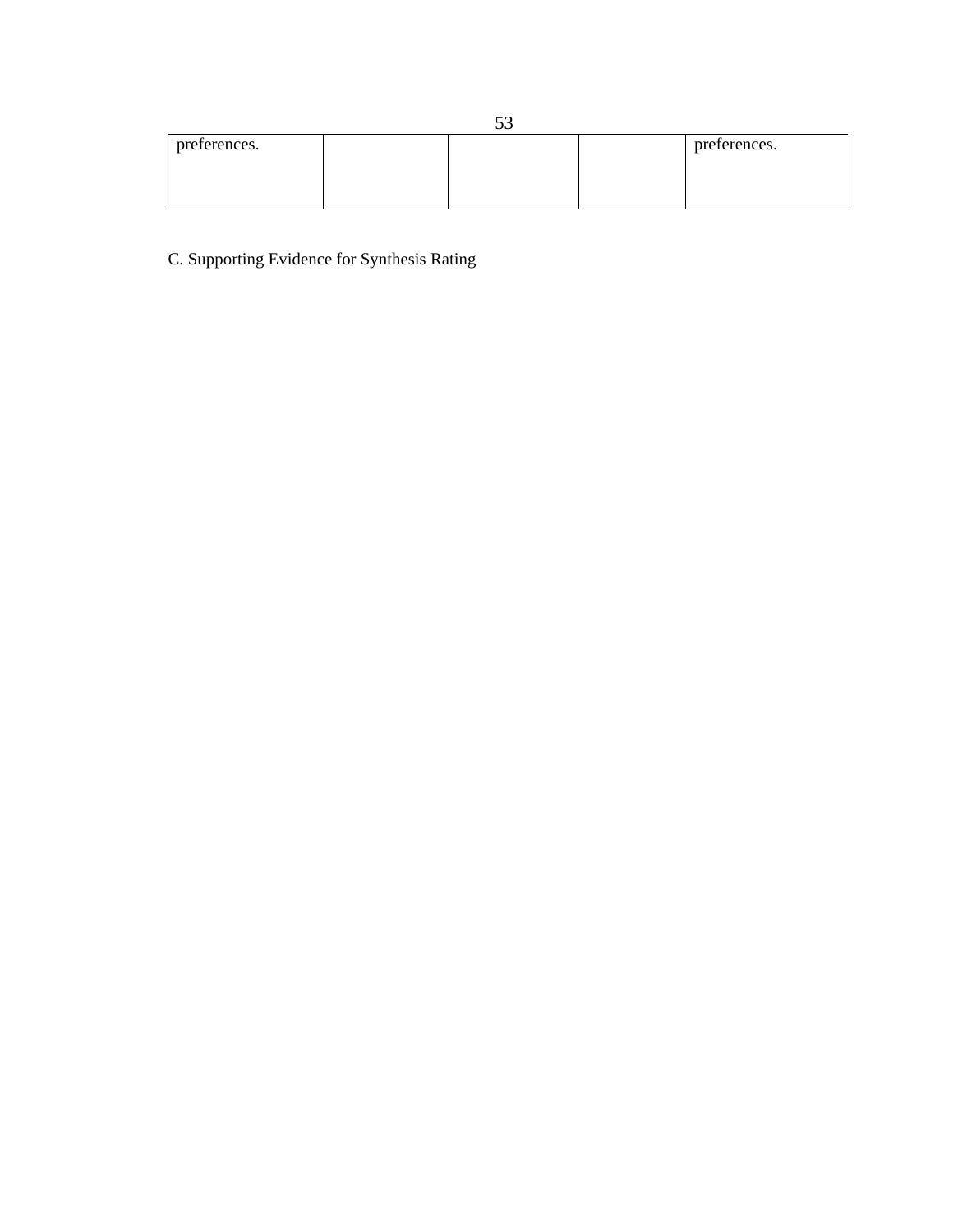Culturally Competent Pedagogy

|    | A. Ratings of Key Indicators                                                                                                                                                   |              |                     |              |                |    |
|----|--------------------------------------------------------------------------------------------------------------------------------------------------------------------------------|--------------|---------------------|--------------|----------------|----|
| 5  | 1) Mentor $\rightarrow$ apprentice observational learning method is employed.<br>DK<br><b>NA</b><br>(e.g., modeling or demonstration, adult to student or student to student). |              | $1 \quad 2 \quad 3$ |              | $\overline{4}$ |    |
|    |                                                                                                                                                                                |              |                     |              |                |    |
| 5  | 2) Collaborative work and social construction of knowledge is encouraged.<br>DK<br><b>NA</b>                                                                                   | $\mathbf{1}$ | 2                   | 3            | $\overline{4}$ |    |
|    | 3) Private practice before public demonstration of proficiency<br>DK NA                                                                                                        | $\mathbf{1}$ | 2                   | 3            | $\overline{4}$ | 5  |
|    | is supported. Teacher does not unexpectedly single out students<br>to respond or demonstrate proficiency.                                                                      |              |                     |              |                |    |
| 5  | 4) Lesson requires practical application of knowledge by students to<br>DK<br>- NA<br>answer relevant questions or solve problems.                                             | $\mathbf{1}$ | 2                   | 3            | $\overline{4}$ |    |
|    |                                                                                                                                                                                |              |                     |              |                |    |
|    | 5) Elders, tribal professionals, family and/or other community members<br>DK NA                                                                                                | $\mathbf{1}$ | 2                   | $\mathbf{3}$ | $\overline{4}$ | -5 |
|    | hold significant roles in classroom curriculum and instruction.                                                                                                                |              |                     |              |                |    |
| DK | 6) Lesson is experiential, utilizing natural and authentic contexts.<br>NA                                                                                                     | $\mathbf{1}$ | $\overline{2}$      | 3            | $\overline{4}$ | 5  |
| DK | 7) Instructional time is flexible and adequate time is available for<br><b>NA</b><br>individual student's learning needs.                                                      | $\mathbf{1}$ | 2                   | 3            | $\overline{4}$ | 5  |
| 5  | 8) Lesson provides time for and encourages student reflection and<br>DK<br>- NA<br>metacognition.                                                                              | $\mathbf{1}$ | 2                   | 3            | $\overline{4}$ |    |
| 5  | 9) Methods integrating creativity and art are used to support student<br>DK NA                                                                                                 | 1            | 2                   | 3            | 4              |    |
|    | learning (symbols, metaphors, storytelling, visual arts, music, etc.).                                                                                                         |              |                     |              |                |    |
| 5  | 10) Multiple sensory formats and resources are used to teach and<br>DK NA<br>represent content (aural, visual, kinesthetic, etc.).                                             | 1            | 2                   | 3            | 4              |    |
|    |                                                                                                                                                                                |              |                     |              |                |    |
|    | 11) Teacher uses extended wait time and flexible conversational pace<br>DK NA<br>to encourage meaningful student discussion.                                                   | 1            |                     | $2 \quad 3$  | $\overline{4}$ | 5  |
|    |                                                                                                                                                                                |              |                     |              |                |    |
|    | 12) Meaningful and frequent assessments, including alternative forms of<br>DK NA                                                                                               | 1            | $2 \quad 3$         |              | $\overline{4}$ | 5  |
|    | assessment, are used to inform instruction, support student learning                                                                                                           |              |                     |              |                |    |

54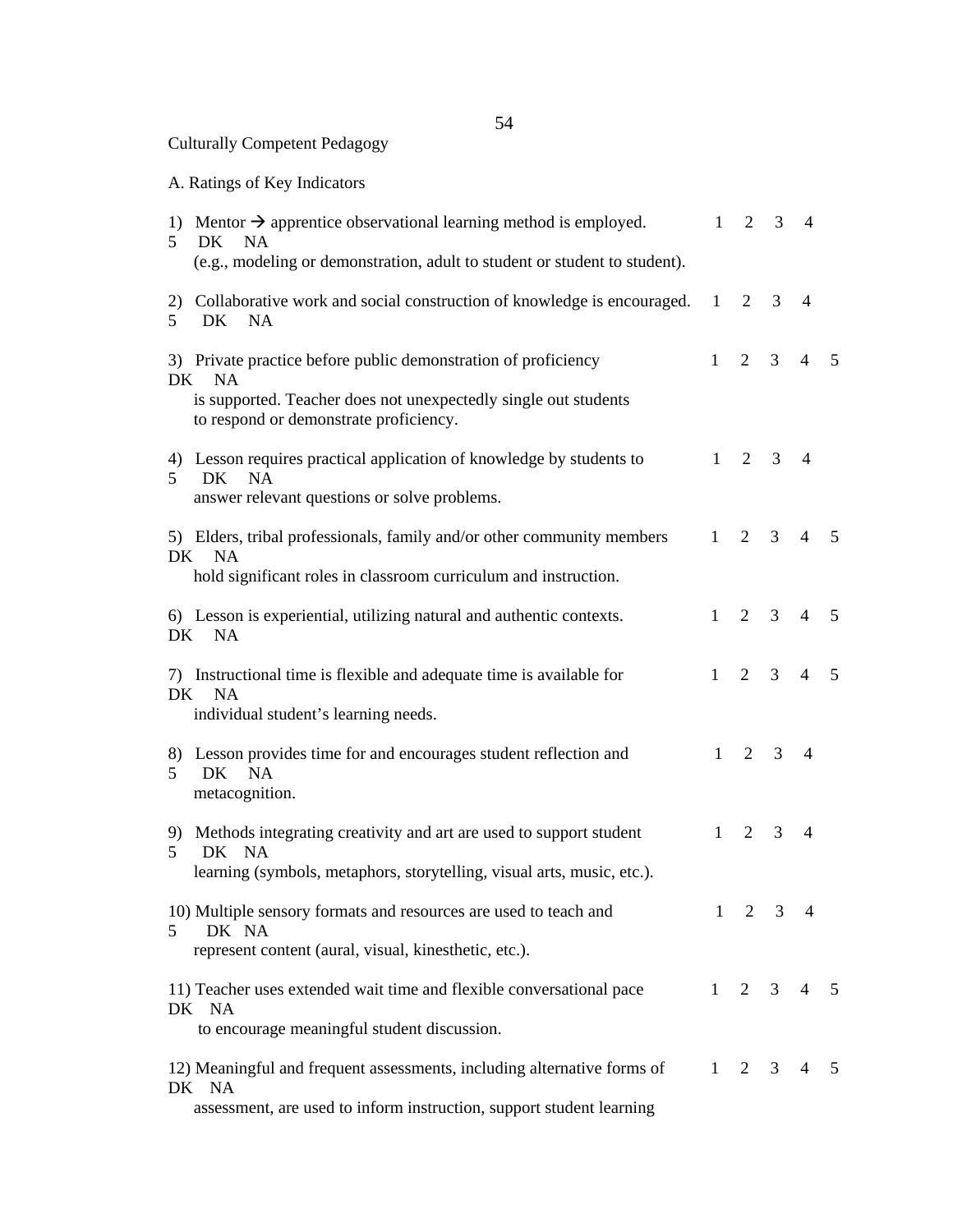and assist students in monitoring their learning. (*e.g, oral presentation, artwork, storytelling, problem based assessment, performance assessment, practical use of tools and resources, technology use).*

## B. Synthesis Rating

| Instructional methods   |  | Instructional methods   |
|-------------------------|--|-------------------------|
| are not responsive and  |  | are very responsive and |
| respectful to students' |  | respectful to students' |
| cultures and learning   |  | cultures and learning   |
| preferences.            |  | preferences.            |

C. Supporting Evidence for Synthesis Rating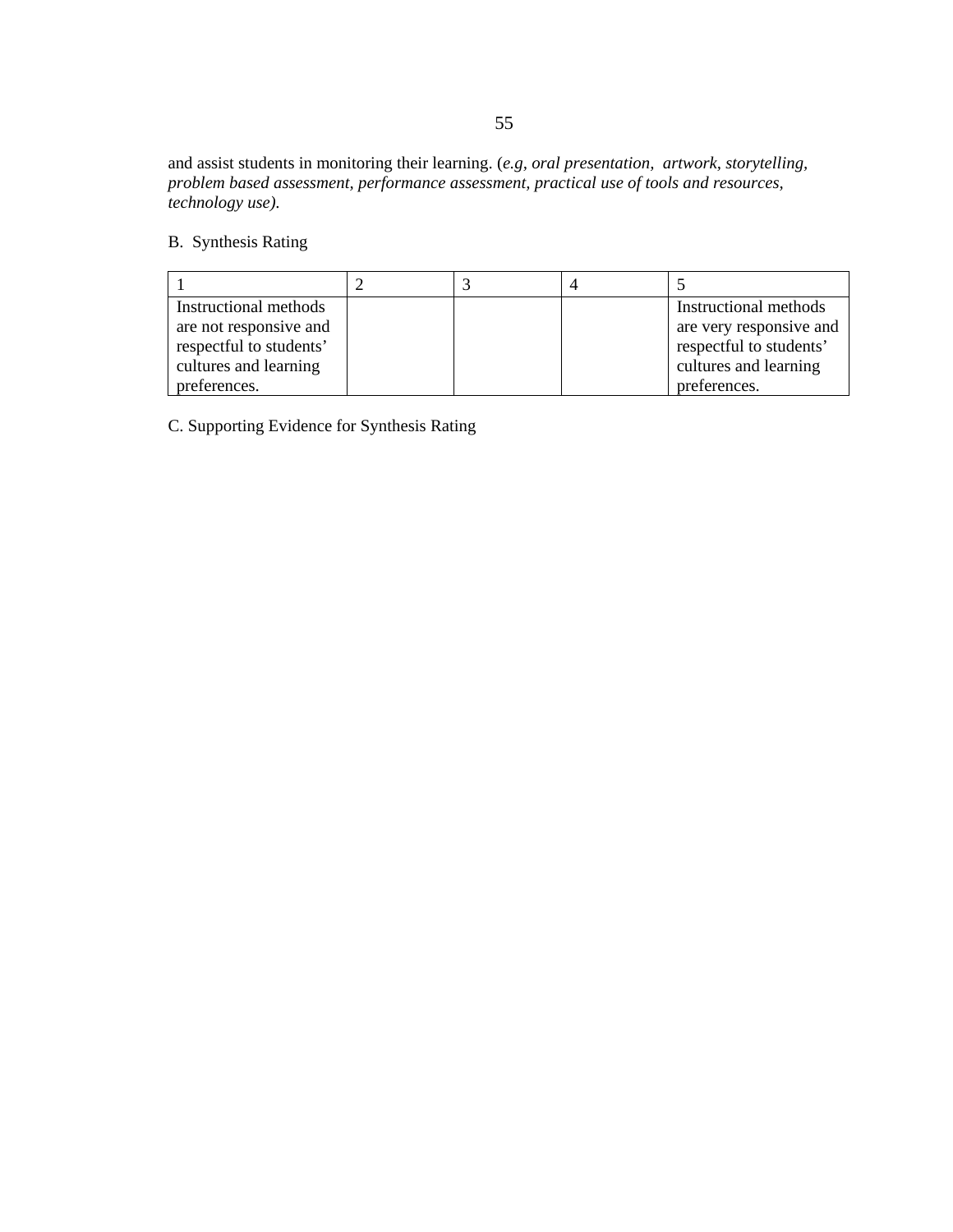56

Culturally Competent Classroom Environment

Ratings of Key Indicators

|    | 1) Classroom is student centered, allowing students choice and power<br>DK NA<br>5.<br>sharing and supporting the development of self regulated learners;<br>hierarchies are minimized.                                     | $\mathbf{1}$ | $\overline{2}$              | 3 | $\overline{4}$ |
|----|-----------------------------------------------------------------------------------------------------------------------------------------------------------------------------------------------------------------------------|--------------|-----------------------------|---|----------------|
|    | 2) Classroom interactions show appreciation and respect for diverse<br>DK NA<br>5 <sup>7</sup><br>cultures, differing perspectives, life experiences, values, and norms.<br>(between adults/students and students/students) |              | $1 \quad 2 \quad 3$         |   | $\overline{4}$ |
|    | 3) Teacher's disposition is personable, caring, warm, humorous,<br>DK NA<br>5.<br>respectful, and supportive, not authoritarian, formal and/or rigid.                                                                       | $\mathbf{1}$ | 2                           | 3 | $\overline{4}$ |
| 4) | Teacher is discrete in communications with individual students.<br>DK NA<br>5.<br>(in addressing behavior, offering assistance, giving praise, etc.)                                                                        | $1 \quad$    | 2                           | 3 | $\overline{4}$ |
|    | 5) Classroom community is safe and respectful, not risky for students'<br>DK NA<br>5<br>dignity and self esteem.                                                                                                            | $\mathbf{1}$ | $\overline{2}$              | 3 | $\overline{4}$ |
|    | 6) Access to resources is equitable, providing all students with ample<br>DK NA<br>5.<br>opportunities to use them as needed.                                                                                               | $1 \quad$    | $\overline{2}$              | 3 | $\overline{4}$ |
| 7) | Teacher demonstrates high expectations for all students.<br>DK NA<br>5.                                                                                                                                                     | 1            | $\mathcal{D}_{\mathcal{L}}$ | 3 |                |

### B. Synthesis Rating

| Environment is not      |  | Environment is very     |
|-------------------------|--|-------------------------|
| responsive to students  |  | responsive to students  |
| and their cultures, and |  | and their cultures, and |
| supportive of their     |  | supportive of their     |
| learning.               |  | learning.               |

C. Supporting Evidence for Synthesis Rating Culturally Competent Language Use and Strategies

A. Rating of Key Indicators

4) Native language is used in instruction and informal interactions 1 2 3 4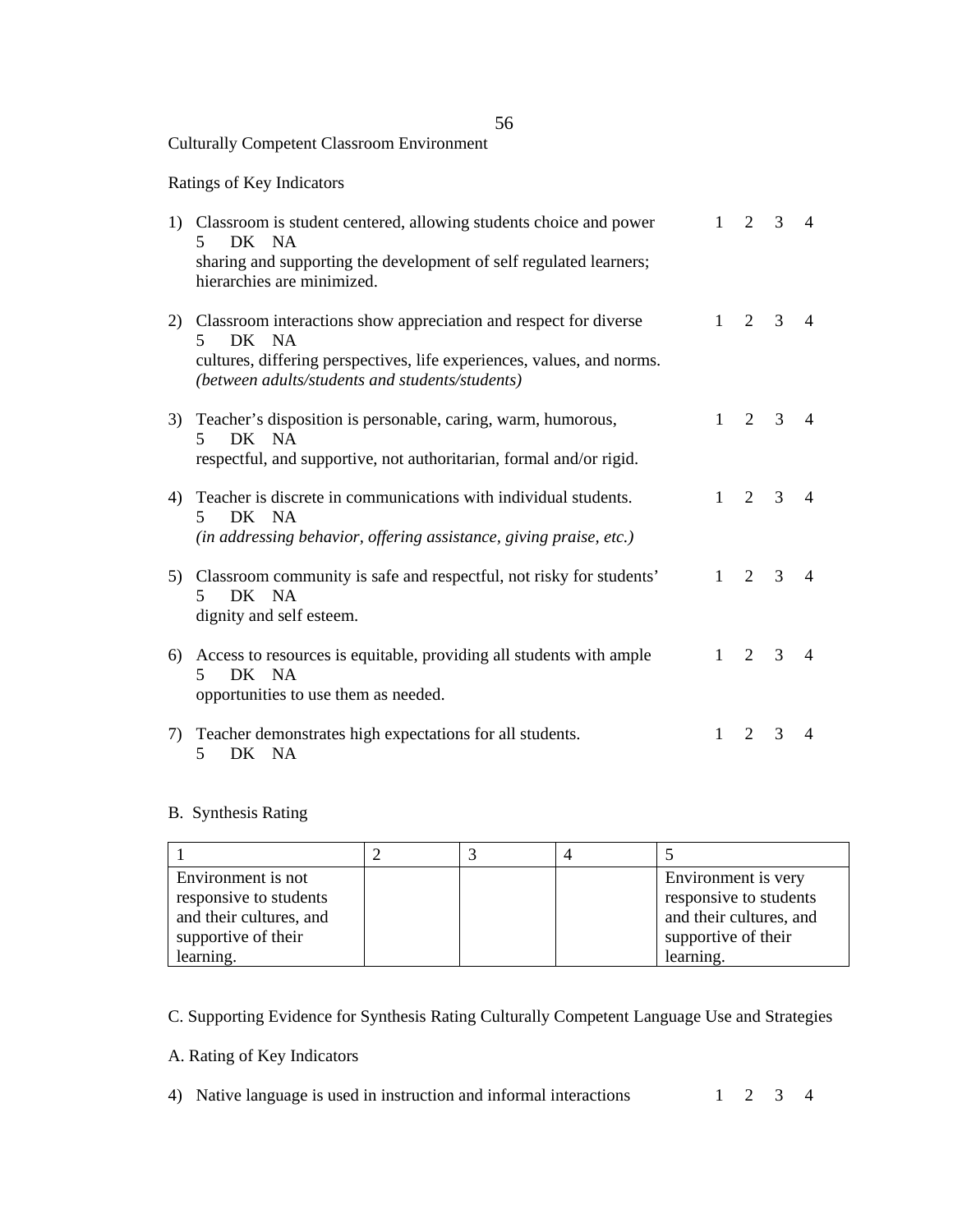5 DK NA

by students and/or teacher (*written and/or oral*).

5) Language scaffolding is evident in instructional strategies and resources 1 2 3 4 5 DK NA *(Instruction moves from concrete to abstract; frequent contextualized use of vocabulary by students and teacher; use of multiple resources to*

*illustrate concepts such as graphics, models, simulations, visuals; etc.)*

6) Classroom resources employ significant and effective use of Native 1 2 3 4 5 DK NA language to enhance learning (in books, bulletin boards, worksheets, etc.)

#### B. Synthesis Rating

| Language use and        |  | Language use and        |
|-------------------------|--|-------------------------|
| strategies are not      |  | strategies are very     |
| responsive and          |  | responsive and          |
| respectful to students' |  | respectful to students' |
| cultures and supportive |  | cultures and supportive |
| of students' learning   |  | of students' learning   |
| needs.                  |  | needs.                  |

C. Supporting Evidence for Synthesis Rating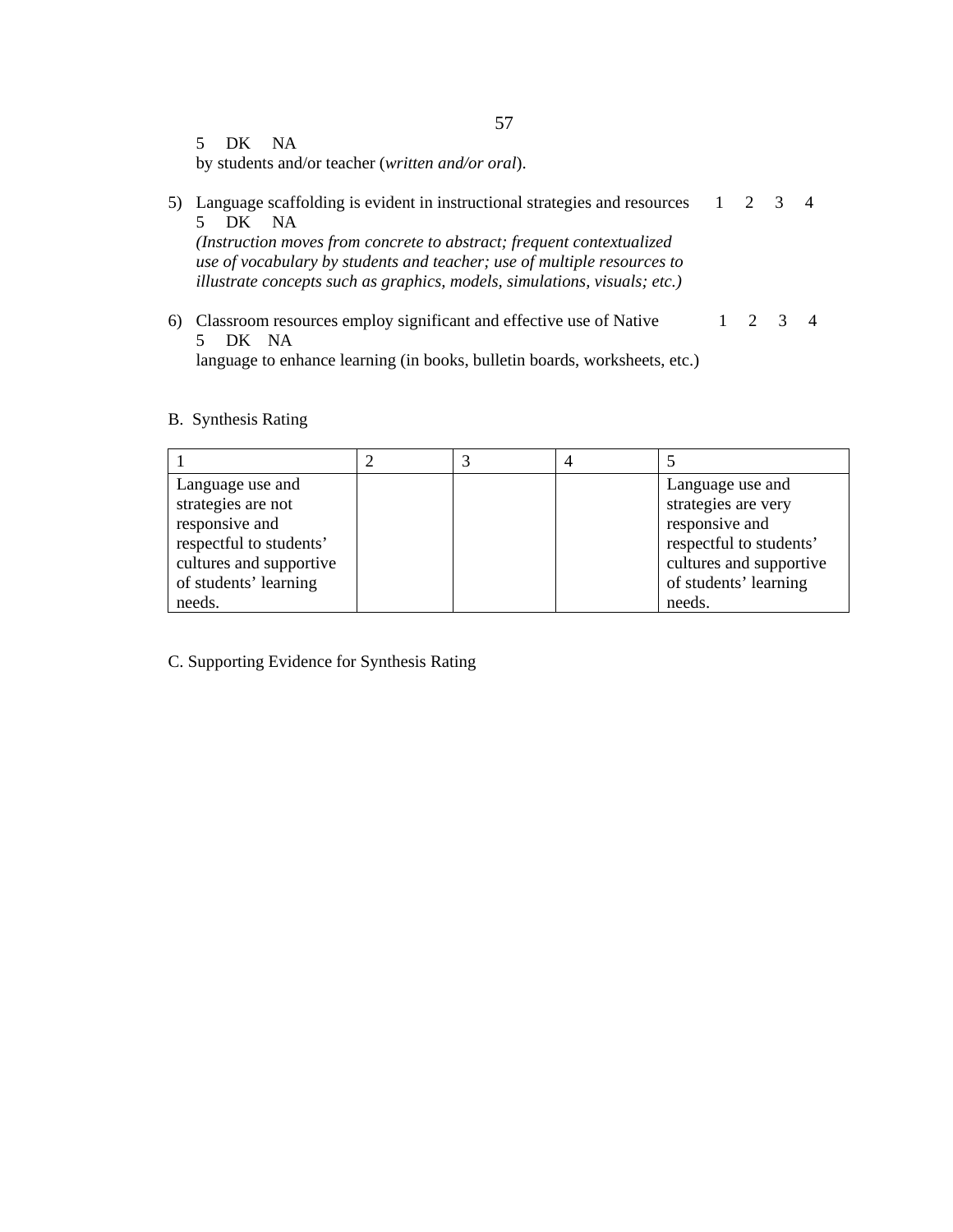APPENDIX E

FORMATIVE ASSESSMENT CHECKLIST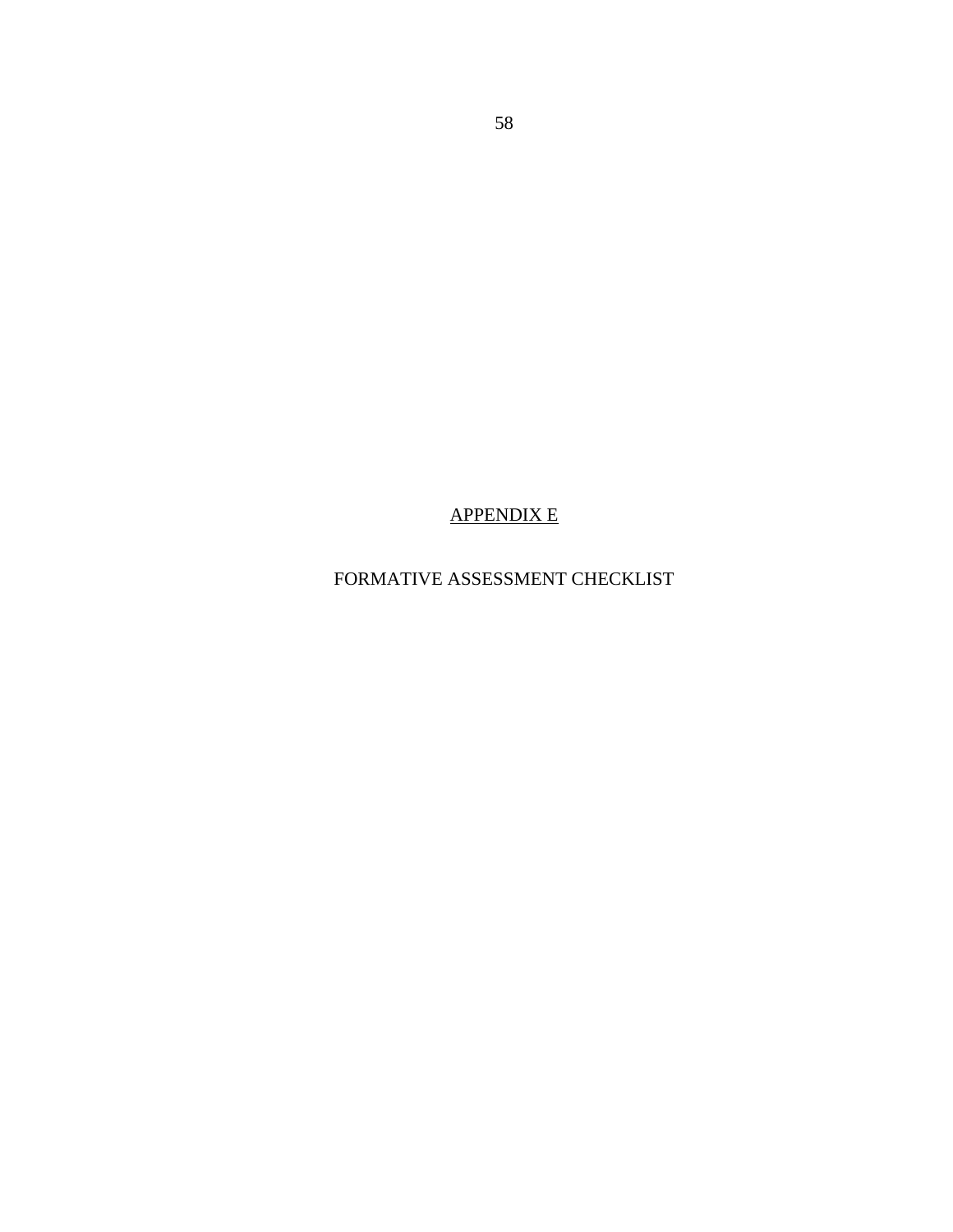Appendix E

Formative Assessment Checklist

**Formative Assessment Checklist**

**Name (optional):\_\_\_\_\_\_\_\_\_\_\_\_\_\_\_\_\_\_\_\_\_\_\_\_\_\_\_\_\_\_\_\_\_\_\_\_\_\_\_\_**

## **Please indicate to what extent you use each of the following examples.**

**0= Never; 1=Very Rarely; 2=Rarely; 3=Occasionally; 4=Frequently; 5=Very Frequently**

| <b>Formative</b>   | <b>Definition</b>                                | Please indicate the<br>subjects in which you |
|--------------------|--------------------------------------------------|----------------------------------------------|
| assessment         |                                                  | use these and describe                       |
|                    |                                                  | how you use them<br>culturally responsive    |
|                    |                                                  | manner.                                      |
| <b>Observation</b> | The more we know about students, the more        |                                              |
|                    | we can help them. Observations, sometimes        |                                              |
|                    | called kid watching, can help teachers           |                                              |
|                    | determine what students do and do not know.      |                                              |
|                    | There are several instruments and techniques     |                                              |
|                    | that teachers can use to record useful data      |                                              |
|                    | about student learning. Here are a few:          |                                              |
|                    | <b>Anecdotal Notes:</b> These are short notes    |                                              |
|                    | written during a lesson as students work in      |                                              |
|                    | groups or individually, or after the lesson is   |                                              |
|                    | complete. The teacher should reflect on a        |                                              |
|                    | specific aspect of the learning (sorts           |                                              |
|                    | geometric shapes correctly) and make notes       |                                              |
|                    | on the student's progress toward mastery of      |                                              |
|                    | that learning target. The teacher can create a   |                                              |
|                    | form to organize these notes so that they can    |                                              |
|                    | easily be used for adjusting instruction based   |                                              |
|                    | on student needs.                                |                                              |
|                    | <b>Anecdotal Notebook:</b> The teacher may       |                                              |
|                    | wish to keep a notebook of the individual        |                                              |
|                    | observation forms or a notebook divided into     |                                              |
|                    | sections for the individual students. With this  |                                              |
|                    | method, all of the observations on an            |                                              |
|                    | individual student are together and can          |                                              |
|                    | furnish a picture of student learning over       |                                              |
|                    | time.                                            |                                              |
|                    | <b>Anecdotal Note Cards:</b> The teacher can     |                                              |
|                    | create a file folder with 5" x 7" note cards for |                                              |
|                    | each student. This folder is handy for middle    |                                              |
|                    | and high school teachers because it provides a   |                                              |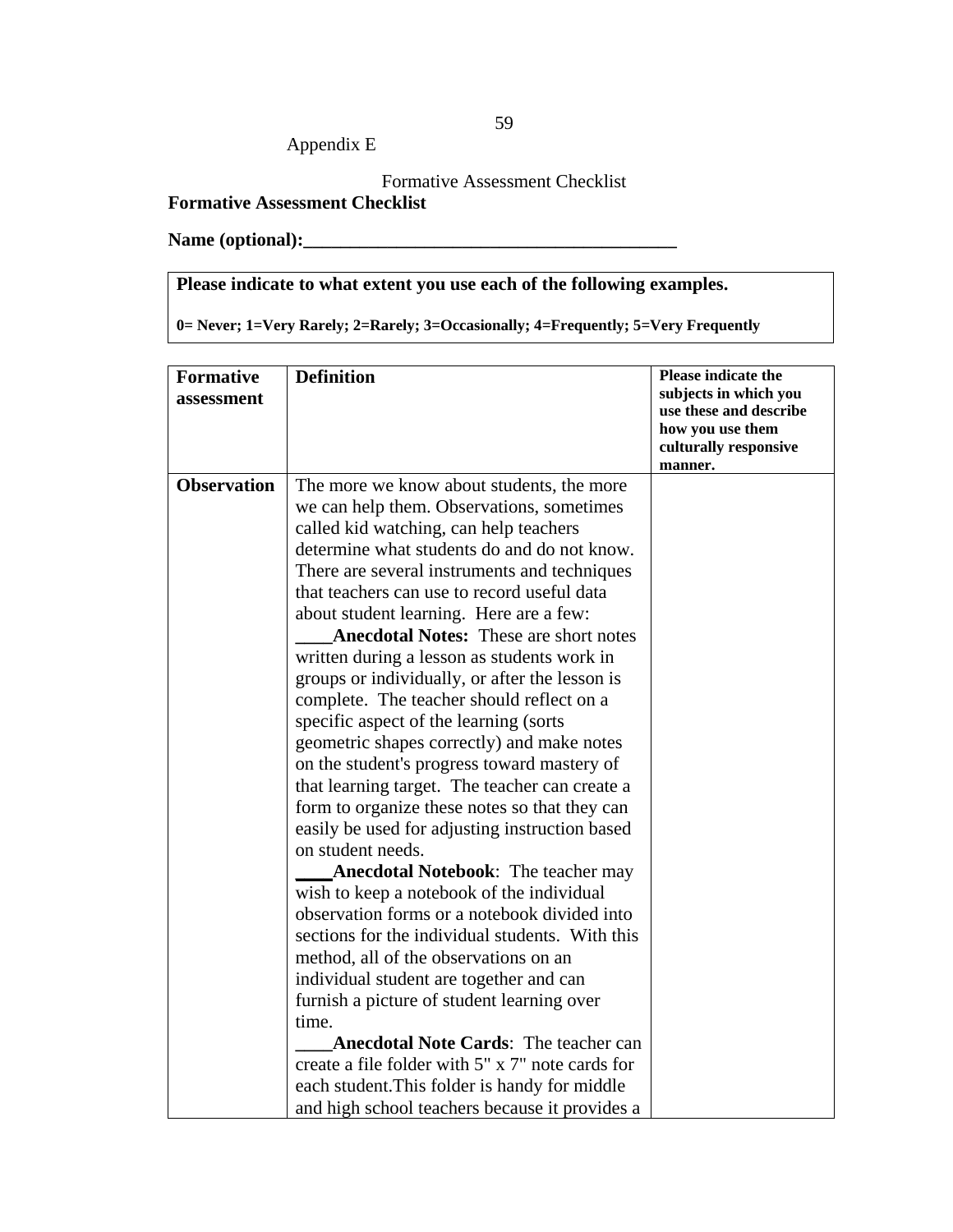|                   | 60                                                                                                                |  |
|-------------------|-------------------------------------------------------------------------------------------------------------------|--|
|                   | convenient way to record observations on                                                                          |  |
|                   | students in a variety of classes.                                                                                 |  |
|                   |                                                                                                                   |  |
|                   | <b>Labels or Sticky Notes: Teachers can</b>                                                                       |  |
|                   | carry a clipboard with a sheet of labels or a                                                                     |  |
|                   | pad of sticky notes and make observations as                                                                      |  |
|                   | they circulate throughout the classroom.                                                                          |  |
|                   | After the class, the labels or sticky notes can                                                                   |  |
|                   | be placed in the observation notebook in the                                                                      |  |
|                   | appropriate student's section                                                                                     |  |
|                   |                                                                                                                   |  |
|                   |                                                                                                                   |  |
| Questioning       | Asking better questions affords students an                                                                       |  |
|                   | opportunity for deeper thinking and provides teachers                                                             |  |
|                   | with significant insight into the degree and depth of                                                             |  |
|                   | student understanding. Questions of this nature engage                                                            |  |
|                   | students in classroom dialogue that expands student                                                               |  |
|                   | learning. Questions should go beyond the typical                                                                  |  |
|                   | factual questions requiring recall of facts or numbers.<br>Paul Black, a noted authority on formative assessment, |  |
|                   | suggests that "more effort has to be spent in framing                                                             |  |
|                   | questions that are worth asking: that is, questions                                                               |  |
|                   | which explore issues that are critical to the                                                                     |  |
|                   | development of students' understanding." (Black et al.,<br>2003)                                                  |  |
| <b>Discussion</b> | Classroom discussions can tell the                                                                                |  |
|                   | teacher much about student learning and                                                                           |  |
|                   | understanding of basic concepts. The teacher                                                                      |  |
|                   | can initiate the discussion by presenting                                                                         |  |
|                   | students with an open-ended question. The                                                                         |  |
|                   | goal is to build knowledge and develop                                                                            |  |
|                   | critical and creative thinking skills.                                                                            |  |
|                   | Discussions allow students to increase the                                                                        |  |
|                   | breadth and depth of their understanding                                                                          |  |
|                   | while discarding erroneous information and                                                                        |  |
|                   | expanding and explicating background                                                                              |  |
|                   | knowledge (Black and Wiliam 1998; Doherty                                                                         |  |
|                   | 2003). By activating students as learning                                                                         |  |
|                   | resources for one another there is the                                                                            |  |
|                   |                                                                                                                   |  |
|                   | possibility of some of the largest gains seen in                                                                  |  |
|                   | any educational intervention (Slavin, Hurley                                                                      |  |
|                   | and Chamberlain 2003). The teacher can                                                                            |  |
|                   | assess student understanding by listening to                                                                      |  |
|                   | the student responses and by taking anecdotal                                                                     |  |
|                   | notes.                                                                                                            |  |
| Exit/Admit        | Exit Slips are written responses to                                                                               |  |
| <b>Slips</b>      | questions the teacher poses at the end of a                                                                       |  |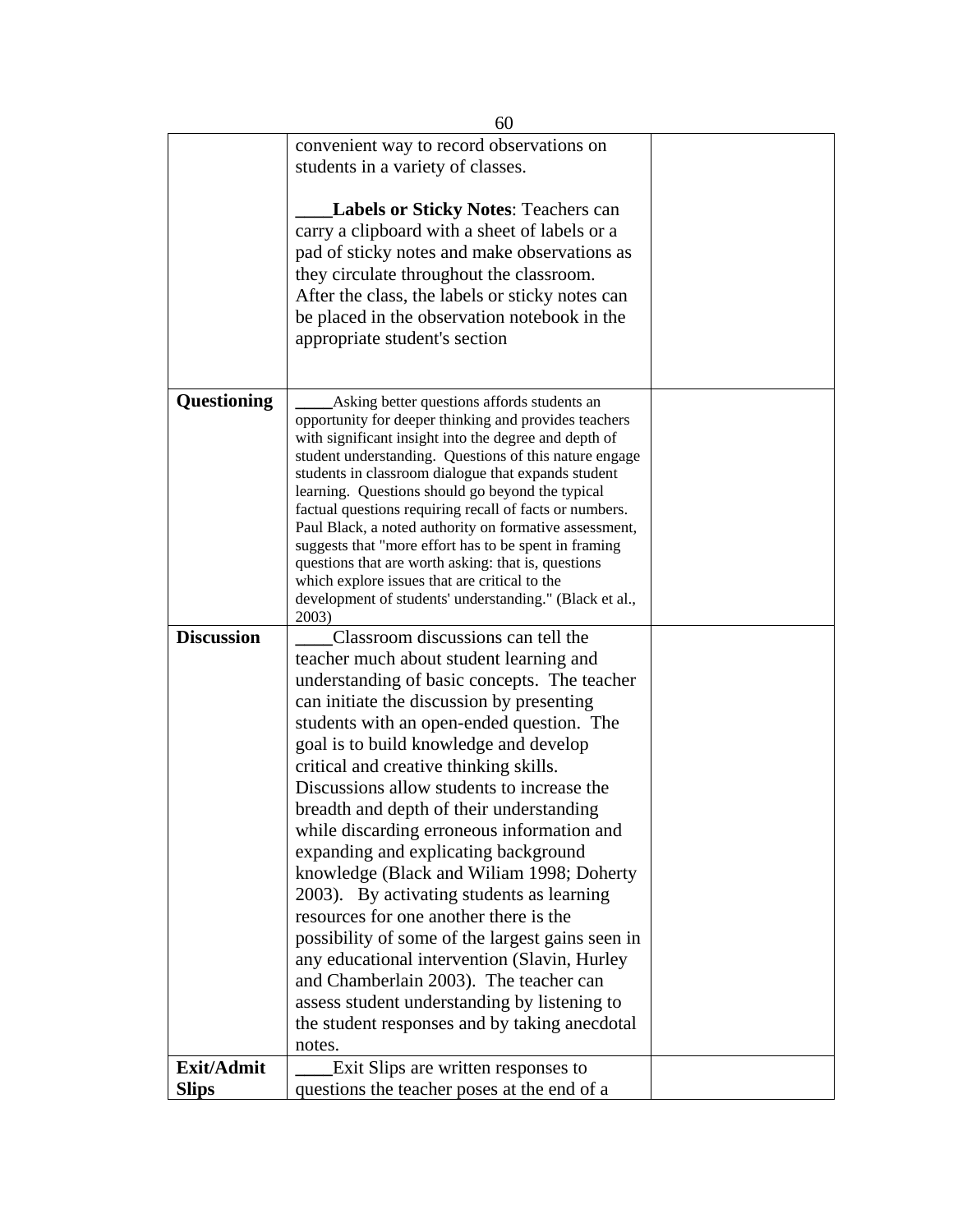|                    | 61                                                                                                                 |  |
|--------------------|--------------------------------------------------------------------------------------------------------------------|--|
|                    | lesson or a class to assess student                                                                                |  |
|                    | understanding of key concepts. They should                                                                         |  |
|                    | take no more than 5 minutes to complete and                                                                        |  |
|                    | are taken up as students leave the classroom.                                                                      |  |
|                    | The teacher can quickly determine which                                                                            |  |
|                    | students have it, which ones need a little help,                                                                   |  |
|                    | and which ones are going to require much                                                                           |  |
|                    | more instruction on the concept. By assessing                                                                      |  |
|                    | the responses on the Exit Slips the teacher can                                                                    |  |
|                    | better adjust the instruction in order to                                                                          |  |
|                    | accomodate students' needs for the next class.                                                                     |  |
|                    |                                                                                                                    |  |
|                    | Admit slips are exactly like Exit Slips, but they                                                                  |  |
|                    | are done prior to or at the beginning of the class.                                                                |  |
|                    | Students may be asked to reflect on their understanding                                                            |  |
|                    | of their previous night's homework, or they may reflect<br>on the previous day's lesson if the question required a |  |
|                    | longer response time. Exit and Admit Slips can be used                                                             |  |
|                    | in all classes to integrate written communication into                                                             |  |
|                    | the content area.                                                                                                  |  |
| <b>Learning/Re</b> | <b>Learning logs</b> are used for students'                                                                        |  |
| sponse Logs        | reflections on the material they are learning.                                                                     |  |
|                    | This type of journal is in common use among                                                                        |  |
|                    | scientists and engineers. In the log, students                                                                     |  |
|                    | record the process they go through in learning                                                                     |  |
|                    | something new, and any questions they may                                                                          |  |
|                    | need to have clarified. This allows students to                                                                    |  |
|                    | make connections to what they have learned,                                                                        |  |
|                    | set goals, and reflect upon their learning                                                                         |  |
|                    | process. The act of writing about thinking                                                                         |  |
|                    | helps students become deeper thinkers and                                                                          |  |
|                    | better writers. Teachers and students can use                                                                      |  |
|                    | Learning Logs during the formative                                                                                 |  |
|                    | assessment process, as students record what                                                                        |  |
|                    | they are learning and the questions they still                                                                     |  |
|                    | have, and teachers monitor student progress                                                                        |  |
|                    | toward mastery of the learning targets in their                                                                    |  |
|                    | log entries and adjust instruction to meet                                                                         |  |
|                    | student needs. By reading student logs and                                                                         |  |
|                    | delivering descriptive feedback on what the                                                                        |  |
|                    | student is doing well and suggestions for                                                                          |  |
|                    | improvement, the teacher can make the                                                                              |  |
|                    | Learning Log a powerful tool for learning.                                                                         |  |
|                    | <b>Response logs</b> are a good way to                                                                             |  |
|                    | examine student thinking. They are most                                                                            |  |
|                    | often connected with response to literature,                                                                       |  |
|                    | but they may be used in any content area.                                                                          |  |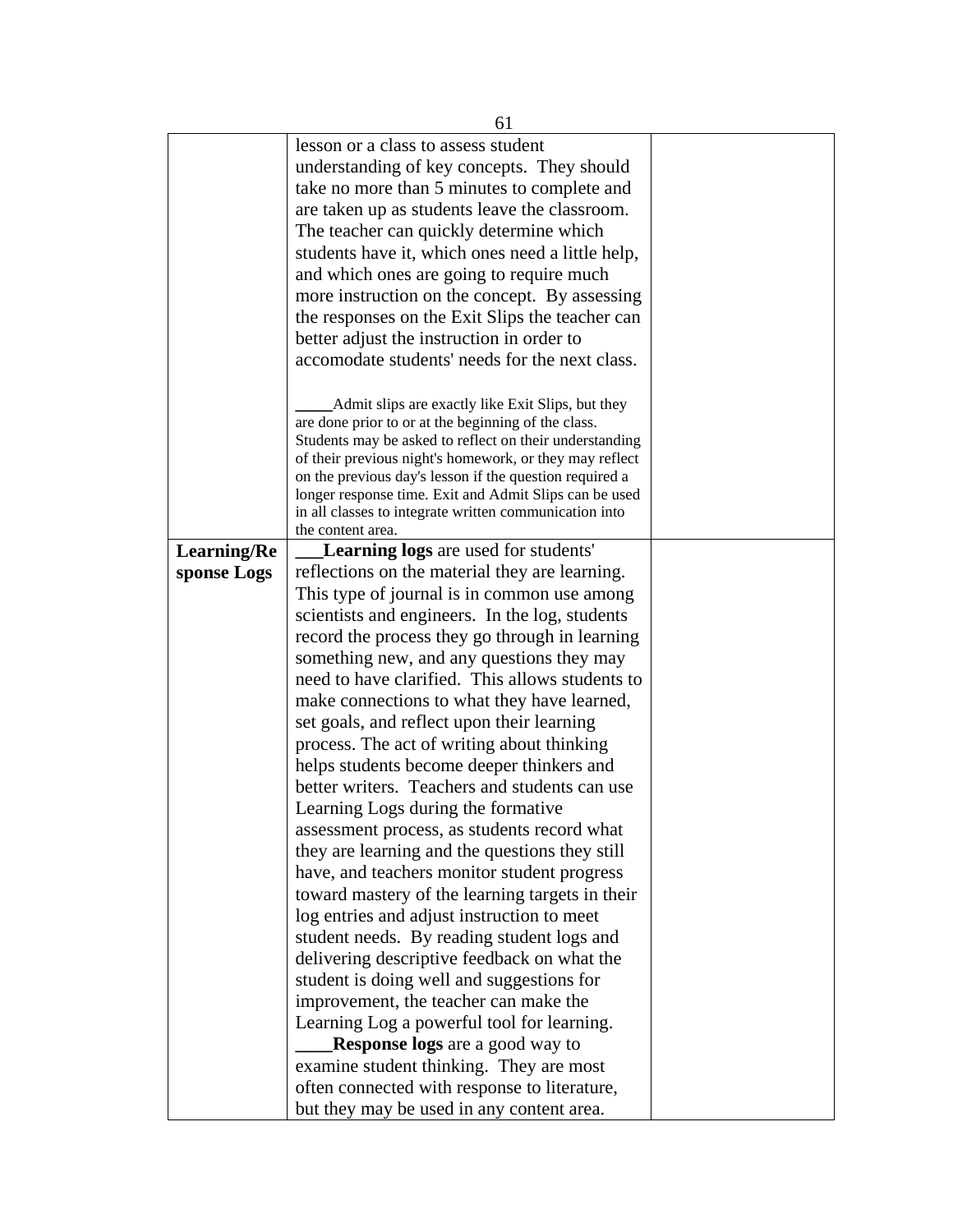|                   | 62                                                |  |
|-------------------|---------------------------------------------------|--|
|                   | They offer students a place to respond            |  |
|                   | personally, to ask questions, to predict, to      |  |
|                   | reflect, to collect vocabulary and to compose     |  |
|                   | their thoughts about text. Teachers may use       |  |
|                   | Response Logs as formative assessment             |  |
|                   | during the learning process.                      |  |
|                   | <b>Math Journals</b>                              |  |
| Graphic           | Graphic organizers are visual models that can     |  |
| <b>Organizers</b> | assist students in organizing information and     |  |
|                   | communicating clearly and effectively.            |  |
|                   | Students can use graphic organizers to            |  |
|                   | structure their writing, brainstorm ideas, assist |  |
|                   | in decision making, clarify story structure,      |  |
|                   | help with problem solving, and plan research.     |  |
|                   | These are a few of the more common graphic        |  |
|                   | organizers and there are links to sites for more  |  |
|                   | at the bottom of the page. Please indicate to     |  |
|                   | what extent you use each of the following         |  |
|                   | examples.0= Never; 1=Very Rarely;                 |  |
|                   | 2=Rarely; 3=Occasionally; 4=Frequently;           |  |
|                   | 5=Very Frequently                                 |  |
|                   | Venn diagram                                      |  |
|                   | <b>KWL Chart</b>                                  |  |
|                   | <b>KWLS Chart,</b>                                |  |
|                   | <b>KWLS Chart</b>                                 |  |
|                   | <b>KNWS Chart</b>                                 |  |
|                   | Brainstorming Web,                                |  |
|                   | AlphaBoxes                                        |  |
|                   | Mind Map                                          |  |
|                   | T Chart                                           |  |
|                   | Double Entry Journal                              |  |
|                   | Sense-O-Gram                                      |  |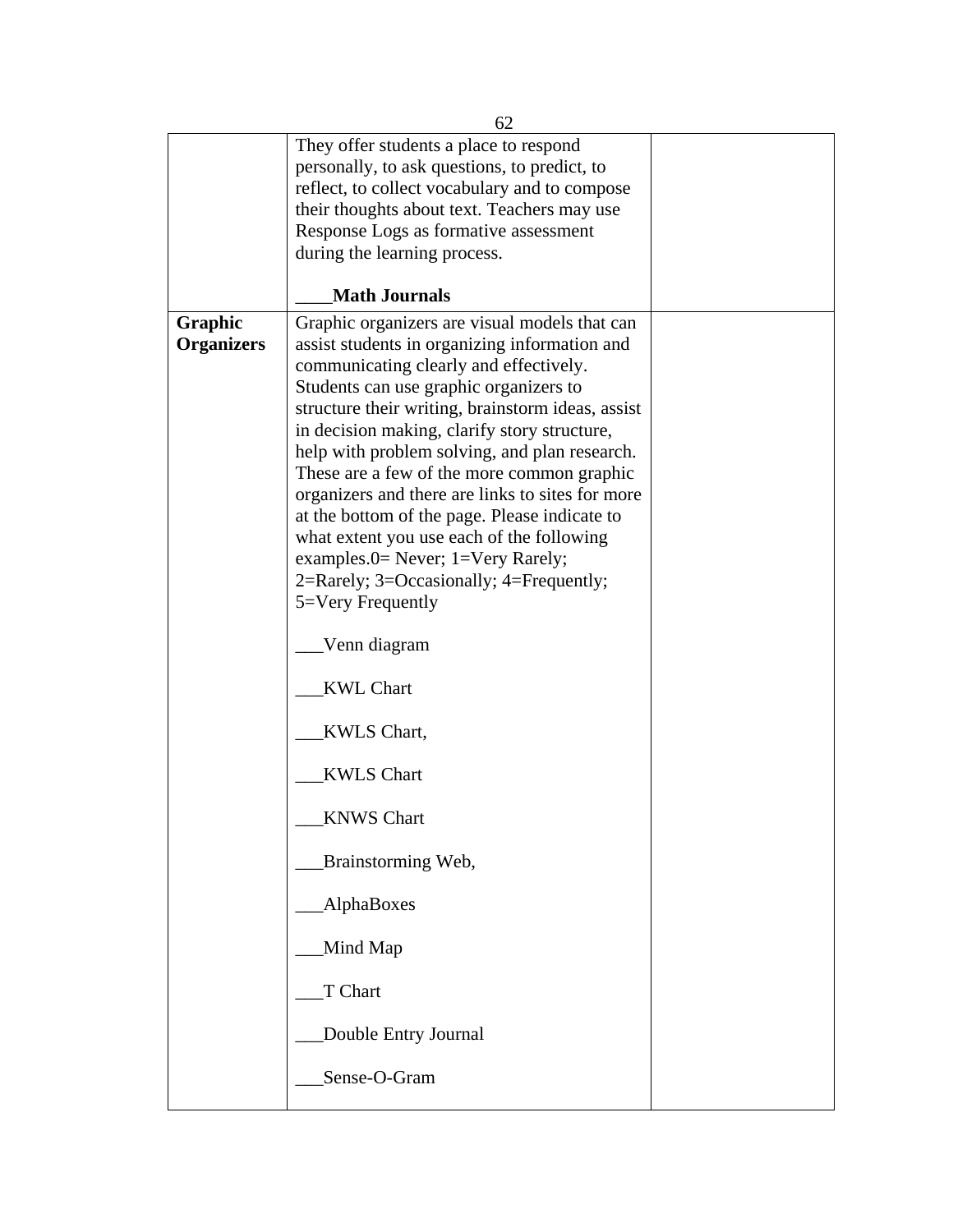|                                        | op                                                                                                              |  |
|----------------------------------------|-----------------------------------------------------------------------------------------------------------------|--|
|                                        | Chain of Events                                                                                                 |  |
|                                        | <b>Problem-Solution Chart</b>                                                                                   |  |
|                                        | Somebody-Wanted-But-So                                                                                          |  |
|                                        | <b>Summary Star</b>                                                                                             |  |
|                                        | Frayer Model                                                                                                    |  |
|                                        | <b>Knowledge Rating Scale</b>                                                                                   |  |
|                                        | Concept Map                                                                                                     |  |
|                                        | <b>Word Detectice</b>                                                                                           |  |
|                                        | <b>Decision Making Chart</b>                                                                                    |  |
|                                        | Show My Thinking Chart                                                                                          |  |
|                                        | Map the Character                                                                                               |  |
|                                        | Make a Math Connection                                                                                          |  |
|                                        |                                                                                                                 |  |
| Peer/Self<br><b>Assessments</b>        | Peer and self assessment help to create a learning<br>community within the classroom. When students are         |  |
|                                        | involved in criteria and goal setting, self evaluation                                                          |  |
|                                        | becomes a logical step in the learning process.                                                                 |  |
|                                        | Students become metacognitive and are more aware of<br>their personal strengths and weaknesses. With peer       |  |
|                                        | assessment students begin to see each other as                                                                  |  |
|                                        | resources for understanding and checking for quality<br>work against previously determined criteria. The        |  |
|                                        | teacher can examine the self assessments and the peer                                                           |  |
|                                        | assessments and identify students' strengths and                                                                |  |
|                                        | weaknesses. "When students are required to think<br>about their own learning, articulate what they              |  |
|                                        | understand, and what they still need to learn,                                                                  |  |
|                                        | achievement improves." (Black and Wiliam 1998)                                                                  |  |
| <b>Practice</b><br><b>Presentation</b> | Just as in sports, practice before a classroom<br>presentation is vital. Through practice and peer              |  |
| S                                      | review, students can improve their presentation skills                                                          |  |
|                                        | and the content of the presentation itself. The practice                                                        |  |
|                                        | presentation should take place a few days before the<br>final presentation due date. Students run through their |  |
|                                        | presentations with the audience, their peers, evaluating                                                        |  |
|                                        | the performance based on the previously established<br>rubric criteria. An easy way for students to furnish     |  |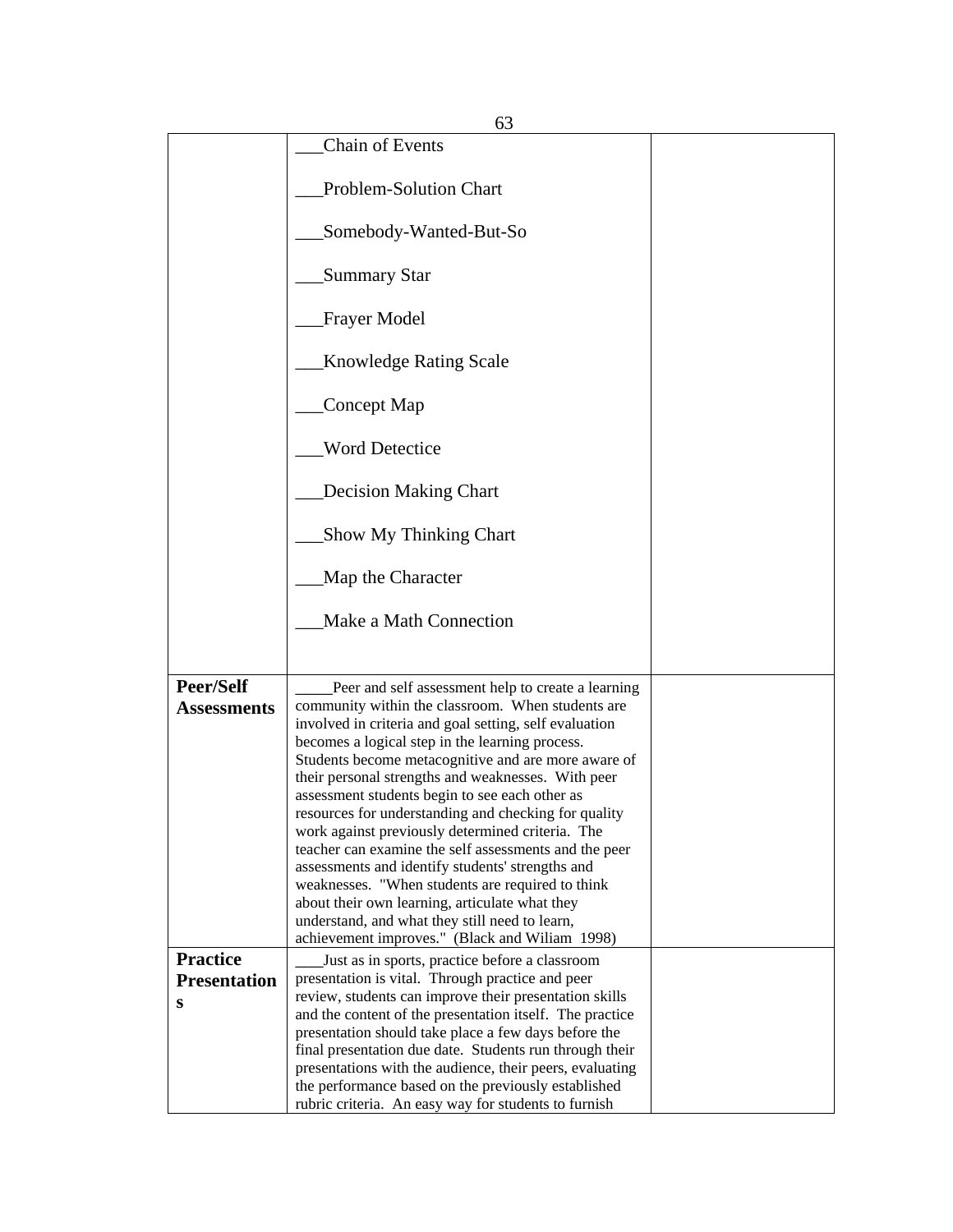|                    | 64                                                                                                              |  |
|--------------------|-----------------------------------------------------------------------------------------------------------------|--|
|                    | feedback is through a T Chart. Students use the left                                                            |  |
|                    | column of the chart to comment on the positive aspects                                                          |  |
|                    | of the presentation, and they use the right columns to                                                          |  |
|                    | suggest changes that the presenter might make to                                                                |  |
|                    | improve the quality of the presentation. By listening to                                                        |  |
|                    | both the practice and final presentations the teacher can                                                       |  |
|                    | easily gauge the level of student understanding of                                                              |  |
|                    | critical concepts and adjust instruction to address any                                                         |  |
|                    | misconceptions.                                                                                                 |  |
| <b>Visual</b>      | There are several forms of visual representation,                                                               |  |
| Represent-         | or nonlinguistic representation, but one that offers                                                            |  |
| ations             | assessment data for the teacher is the use of drawing.                                                          |  |
|                    | Graphic organizers can be used as visual                                                                        |  |
|                    | representations of concepts in the content areas. Many<br>of the graphic organizers contain a section where the |  |
|                    | student is expected to illustrate his/her idea of the                                                           |  |
|                    | concept. The __ <b>Mind Map</b> requires that students use                                                      |  |
|                    | drawings, photos or pictures from a magazine to                                                                 |  |
|                    | represent a specific concept. The ) __Verbal and                                                                |  |
|                    | Visual Word Association asks students to illustrate a                                                           |  |
|                    | vocabulary term. Both of these offer the teacher a                                                              |  |
|                    | quick way of assessing student depth of understanding                                                           |  |
|                    | regarding a specific concept and the ability to adjust                                                          |  |
|                    | instruction immediately to address student needs.                                                               |  |
| <b>Kinesthetic</b> | These examples of the formative assessment                                                                      |  |
| <b>Assessments</b> | process require students to incorporate movement to                                                             |  |
|                    | demonstrate their understanding of a topic or concept.                                                          |  |
|                    | Although usually connected with the Arts (dance,                                                                |  |
|                    | playing a musical piece) or physical education                                                                  |  |
|                    | (dribbling a basketball, serving a volleyball),                                                                 |  |
|                    | kines the tic assessments can be used in the core content                                                       |  |
|                    | classrooms to furnish teachers with insight into their                                                          |  |
|                    | students' understandings and misconceptions                                                                     |  |
|                    | concerning a concept. Kinesthetic assessments are a<br>good way to add movement in the classroom and allow      |  |
|                    | teachers to determine the depth of student learning to                                                          |  |
|                    | inform their instructional decisions.                                                                           |  |
|                    |                                                                                                                 |  |
|                    |                                                                                                                 |  |
|                    |                                                                                                                 |  |
| <b>Individual</b>  | Individual slates or whiteboards are a great way to<br>hold all students in the class accountable for the work. |  |
| Whiteboard         | They actively involve students in the learning and are a                                                        |  |
| S                  | terrific tool in the formative assessment process                                                               |  |
|                    | because they give the teacher immediate information                                                             |  |
|                    | about student learning. When students complete their                                                            |  |
|                    | work and hold their whiteboard up, the teacher can                                                              |  |
|                    | quickly determine who is understanding and who needs                                                            |  |
|                    | help and adjust his/her instruction accordingly.                                                                |  |
|                    | Individual whiteboards are easy to make from                                                                    |  |
|                    | melamine or tile board which are usually carried at a                                                           |  |
|                    | local home supply store.                                                                                        |  |
| Laundry            | Laundry Day is a strategy in the formative                                                                      |  |
| Day                | assessment process mentioned by Cassandra                                                                       |  |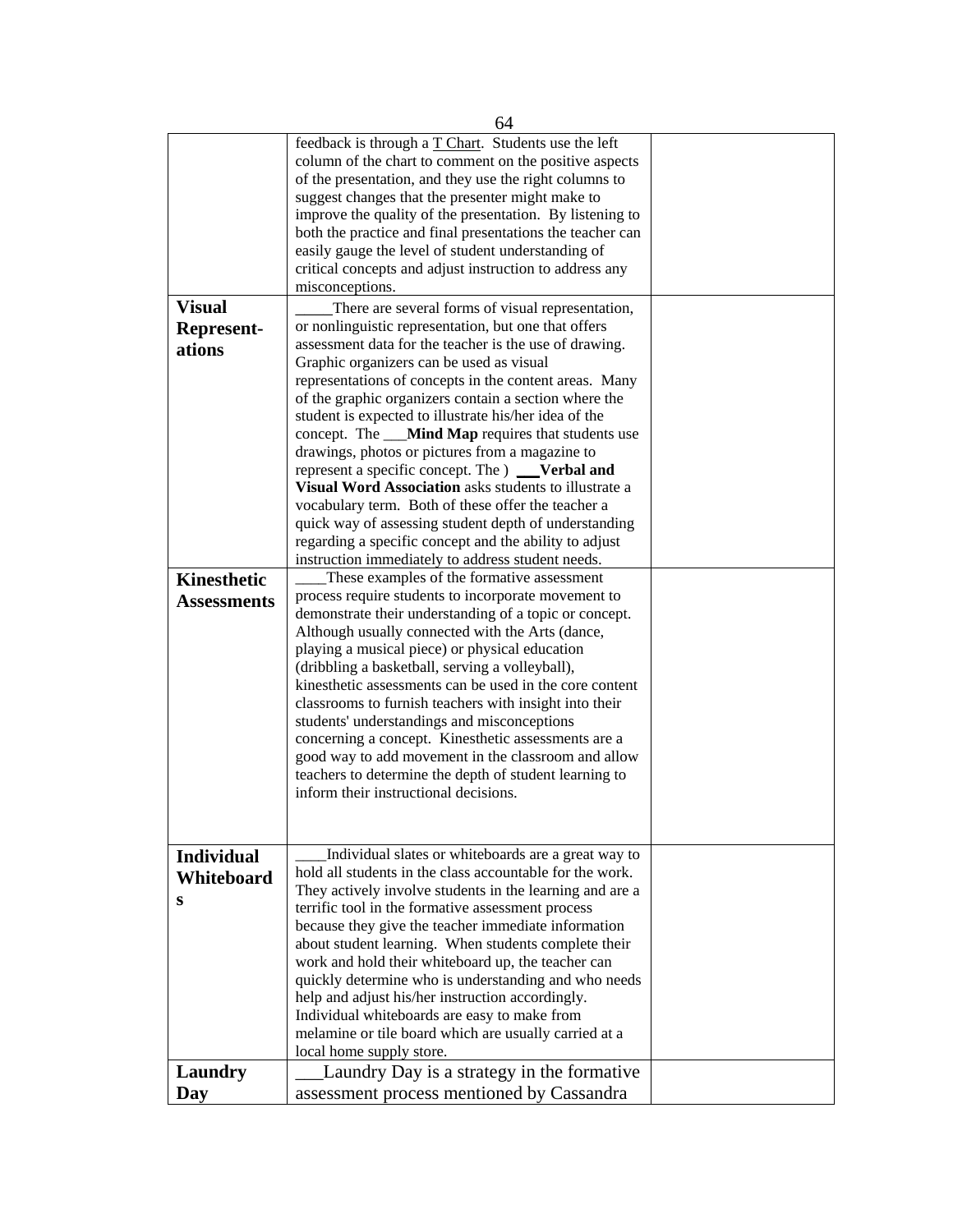|                | 65                                                                                                                   |  |
|----------------|----------------------------------------------------------------------------------------------------------------------|--|
|                | Erkens in her article entitled "Scenarios on the                                                                     |  |
|                | Use of Formative Classroom Assessment"                                                                               |  |
|                | (2007). This is a strategy where students                                                                            |  |
|                | evaluate their own learning in preparation for                                                                       |  |
|                | a chapter or unit test. They group themselves                                                                        |  |
|                | in the classroom around four different kinds                                                                         |  |
|                | of laundry detergent: Tide, Gain, Bold and                                                                           |  |
|                | Cheer. In their chosen corner they will work                                                                         |  |
|                | on activities to enrich or improve their                                                                             |  |
|                | understanding of the required content. The                                                                           |  |
|                | teacher can readily assess the students' level                                                                       |  |
|                | of understanding of the basic concepts                                                                               |  |
|                | covered in the unit or chapter. The teacher                                                                          |  |
|                | provides support as needed, as well as help                                                                          |  |
|                | being provided by students who are sure they                                                                         |  |
|                | have mastered the content. None of the work                                                                          |  |
|                |                                                                                                                      |  |
|                | generated during this time counts as a grade,                                                                        |  |
|                | but students are scaffolded to increase their                                                                        |  |
|                | chances of success on the upcoming test.                                                                             |  |
| Four           | Four Corners is a quick strategy that can be used<br>effectively in the formative assessment process for gaugin      |  |
| <b>Corners</b> | student understanding. It can engage students in                                                                     |  |
|                | conversations about controversial topics. The four corner                                                            |  |
|                | of the classroom can be labeled as Strongly Agree, Agree                                                             |  |
|                | Disagree, and Strongly Disagree. Present students with a                                                             |  |
|                | statement, like "All students should wear uniforms to                                                                |  |
|                | school," and have them move to the corner that expresses<br>their opinion. Students could then discuss why they feel |  |
|                | the way they do. The teacher can listen to student                                                                   |  |
|                | discussions and determine who has information to support                                                             |  |
|                | their opinion and who does not. Another way to use Fou                                                               |  |
|                | Corners is associated with multiple choice quizzes. Labe                                                             |  |
|                | the corners of the classroom as A, B, C and D. Students                                                              |  |
|                | respond to a teacher-created question by choosing the<br>answer they feel is correct. They must be able to give a    |  |
|                | reason for their answer.                                                                                             |  |
| Constructiv    | Periodic quizzes can be used during the                                                                              |  |
| e Quizzes      | formative assessment process to monitor                                                                              |  |
|                | student learning and adjust instruction during                                                                       |  |
|                | a lesson or unit. Constructive quizzes will not                                                                      |  |
|                | only furnish teachers with feedback on their                                                                         |  |
|                | students, but they serve to help students                                                                            |  |
|                | evaluate their own learning. The process is                                                                          |  |
|                | outlined in the document below. By using                                                                             |  |
|                | quizzes to furnish students with immediate                                                                           |  |
|                | feedback, the teacher can quickly determine                                                                          |  |
|                | the status of each student in relation to the                                                                        |  |
|                | learning targets, and students can learn more                                                                        |  |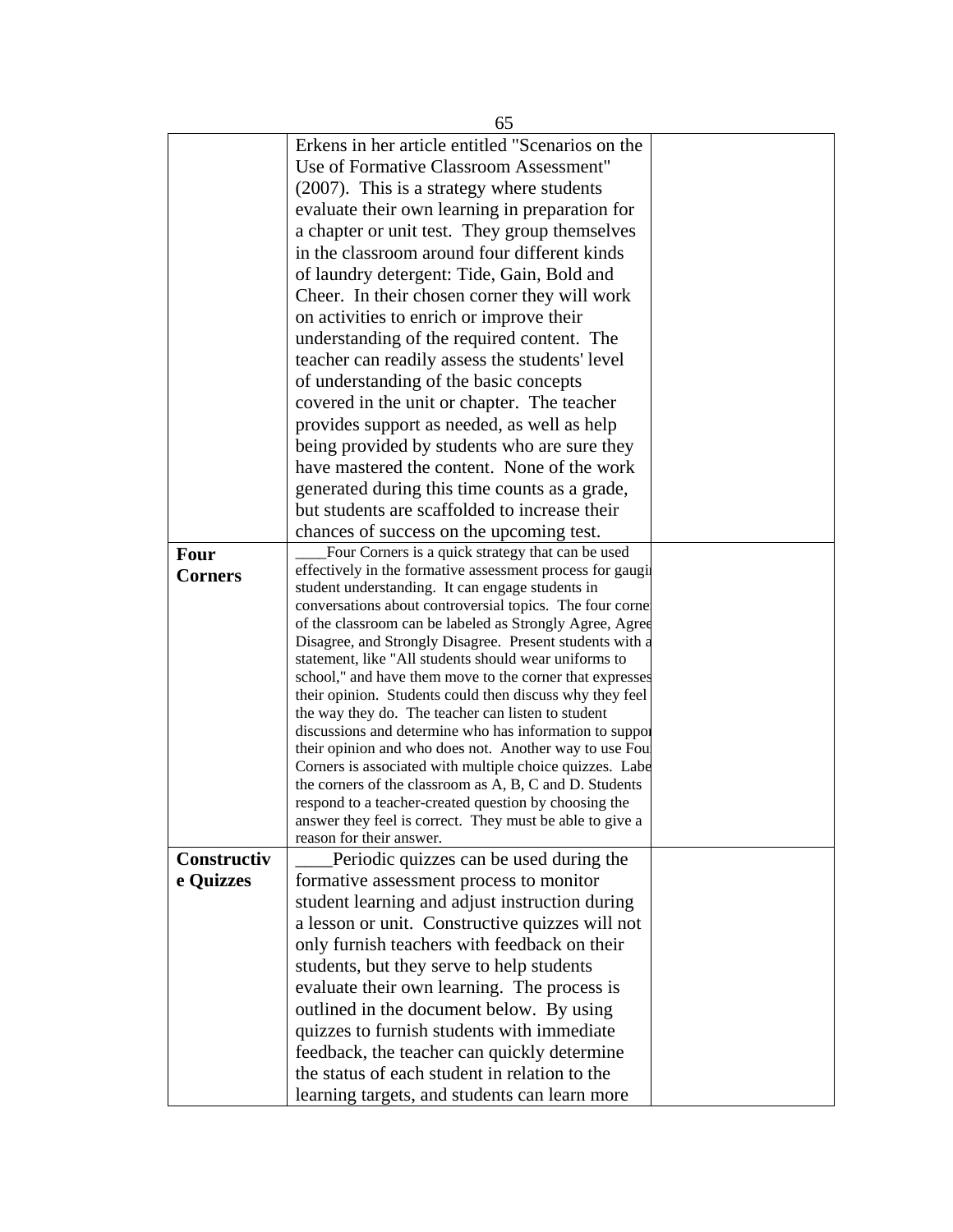|                    | 66                                               |  |
|--------------------|--------------------------------------------------|--|
|                    | during the discussions that immediately          |  |
|                    | follow the quizzes, instead of having to wait    |  |
|                    | until the next day to see the results of the     |  |
|                    | assessment in the form of a meaningless grade    |  |
|                    | on the top of a paper. The teacher should use    |  |
|                    | the results of these quizzes to adjust           |  |
|                    | instruction immediately based on student         |  |
|                    | outcomes.                                        |  |
| <b>Think-Pair-</b> | Think-Pair-Share (Lyman, 1981) is a              |  |
| <b>Share</b>       | summarization strategy that can be used in       |  |
|                    | any content area before, during, and after a     |  |
|                    | lesson. The activity involves three basic        |  |
|                    | steps. During the "think" stage, the teacher     |  |
|                    | tells students to ponder a question or           |  |
|                    | problem. This allows for wait time and helps     |  |
|                    | students control the urge to impulsively shout   |  |
|                    | out the first answer that comes to mind. Next,   |  |
|                    | individuals are paired up and discuss their      |  |
|                    | answer or solution to the problem. During        |  |
|                    | this steps students may wish to revise or alter  |  |
|                    | their original ideas. Finally, students are      |  |
|                    | called upon to share with the rest of the class. |  |
|                    | There is also a Think-Pair-Square-Share. In      |  |
|                    | this strategy, partners discuss answers with     |  |
|                    | another pair before sharing with the class.      |  |
|                    | This activity ensures that all students are      |  |
|                    | interacting with the information. Teachers       |  |
|                    | can use this activity in the formative           |  |
|                    | assessment process as they walk about the        |  |
|                    | room listening to student conversations.         |  |